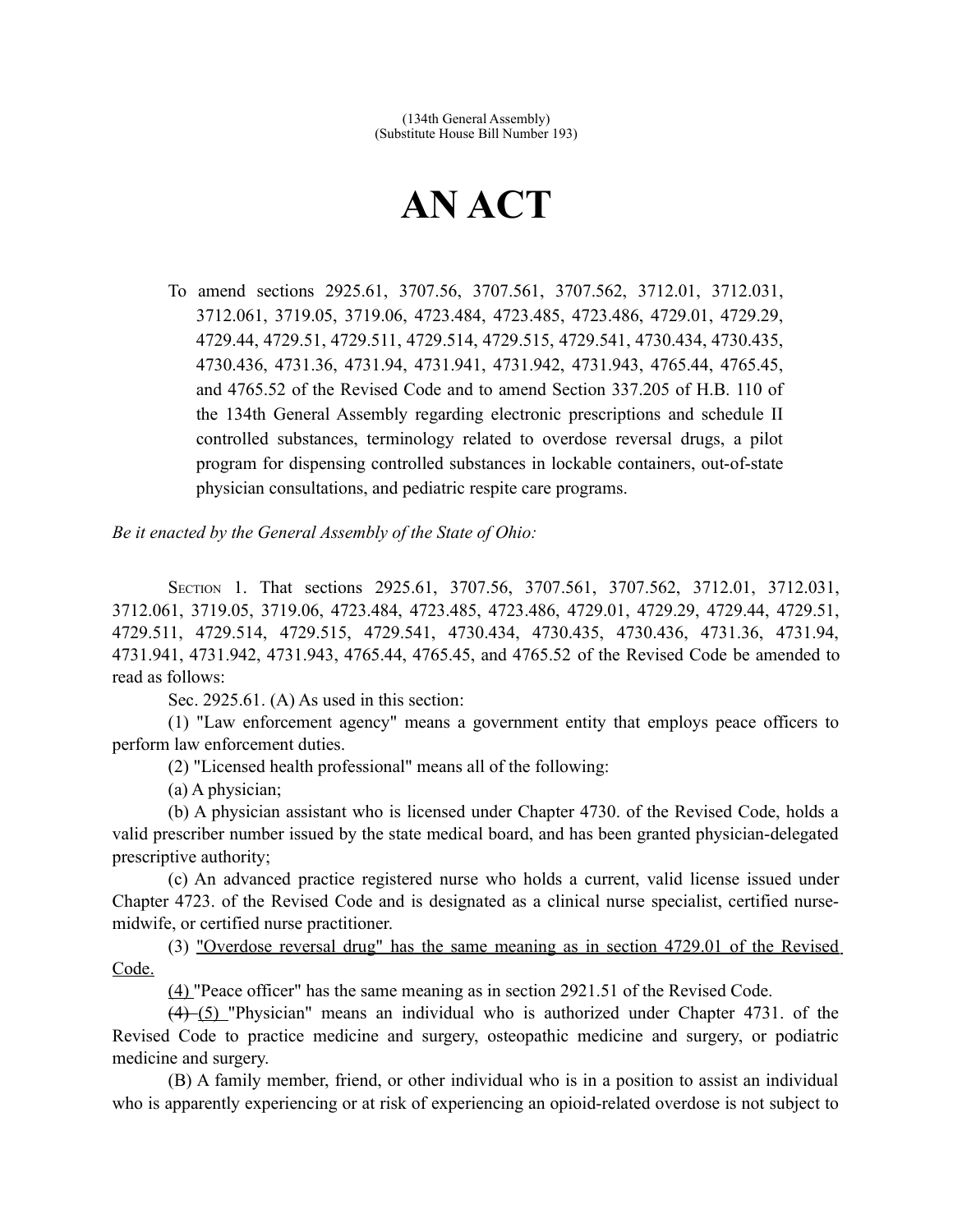criminal prosecution for a violation of section 4731.41 of the Revised Code, is not subject to criminal prosecution under this chapter, and is not liable for damages in a civil action for injury, death, or loss to person or property for an act or omission that allegedly arises from obtaining, maintaining, accessing, or administering naloxoneoverdose reversal drugs, if the individual, acting in good faith, does all of the following:

(1) Obtains naloxone overdose reversal drugs pursuant to a prescription issued by a licensed health professional, or obtains naloxone-overdose reversal drugs from one of the following:

(a) A licensed health professional;

(b) An individual who is authorized to personally furnish naloxone overdose reversal drugs by any of the following:

(i) A physician under section 4731.941 of the Revised Code;

(ii) An advanced practice registered nurse under section 4723.485 of the Revised Code;

(iii) A physician assistant under section 4730.435 of the Revised Code;

(iv) A board of health under section 3707.561 of the Revised Code.

(c) A pharmacist or pharmacy intern who is authorized by a physician or board of health under section 4729.44 of the Revised Code to dispense naloxone-overdose reversal drugs without a prescription.

(2) Administers the naloxone an overdose reversal drug obtained as described in division  $(B)$ (1) of this section to an individual who is apparently experiencing an opioid-related overdose;

(3) Attempts to summon emergency services as soon as practicable either before or after administering the naloxoneoverdose reversal drug.

(C) An individual who is an employee, volunteer, or contractor of a service entity, as defined in section 4729.514 of the Revised Code, and has been authorized under section 3707.562, 4723.486, 4730.436, or 4731.943 of the Revised Code to administer naloxone overdose reversal drugs is not subject to criminal prosecution for a violation of section 4731.41 of the Revised Code or criminal prosecution under this chapter, if the individual, acting in good faith, does all of the following:

(1) Obtains naloxone overdose reversal drugs from the service entity of which the individual is an employee, volunteer, or contractor;

(2) Administers the naloxone an overdose reversal drug obtained to an individual who is apparently experiencing an opioid-related overdose;

(3) Attempts to summon emergency services as soon as practicable either before or after administering the naloxone overdose reversal drug.

(D) Divisions (B) and (C) of this section do not apply to a peace officer or to an emergency medical technician-basic, emergency medical technician-intermediate, or emergency medical technician-paramedic, as defined in section 4765.01 of the Revised Code.

 $(E)(1)$  If a peace officer, acting in good faith, administers naloxone an overdose reversal drug to an individual who is apparently experiencing an opioid-related overdose, both of the following apply:

(a) The peace officer is not subject to administrative action, criminal prosecution for a violation of section 4731.41 of the Revised Code, or criminal prosecution under this chapter.

(b) The peace officer is not liable for damages in a civil action for injury, death, or loss to person or property for an act or omission that allegedly arises from obtaining, maintaining, accessing,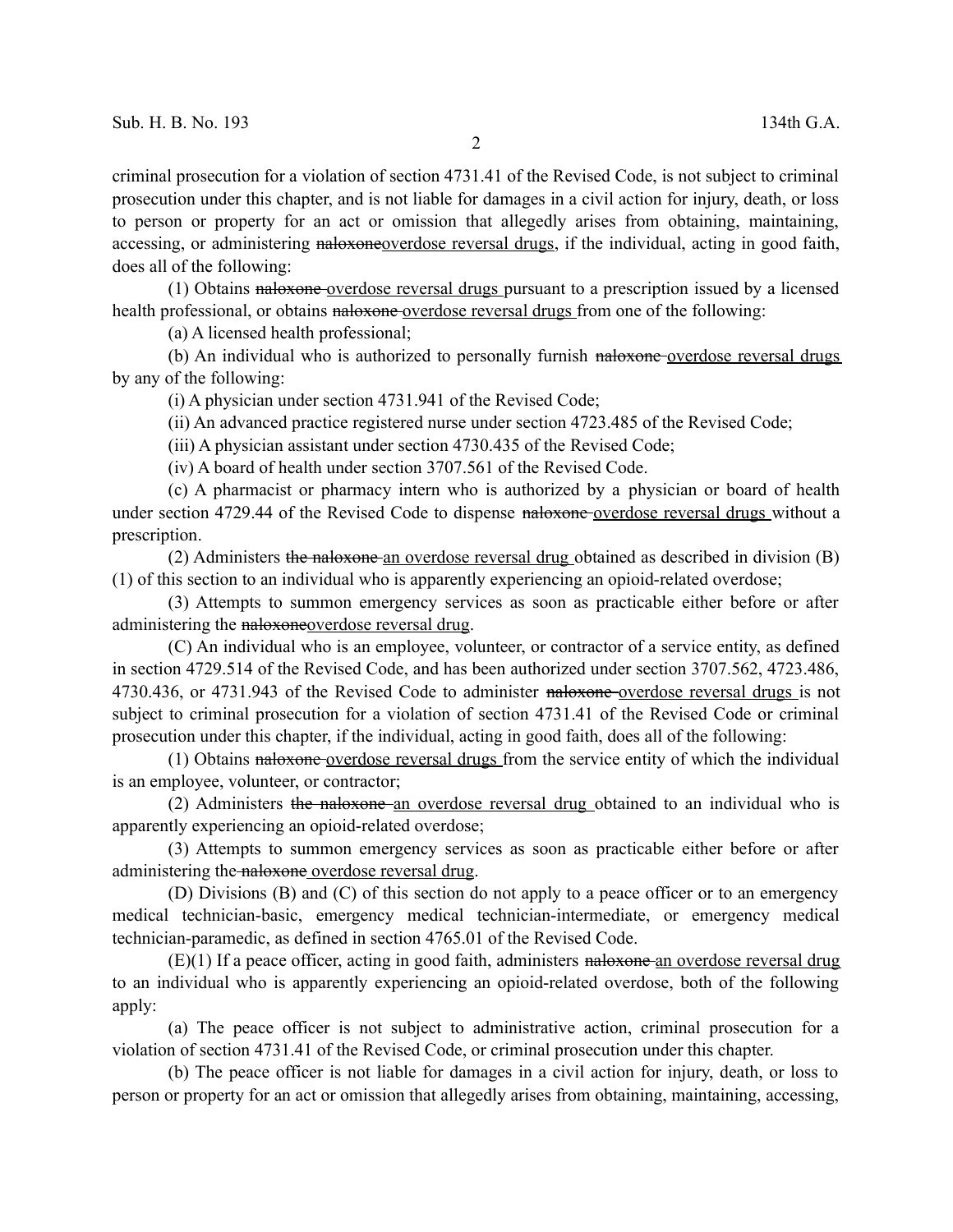or administering the naloxone overdose reversal drug.

(2) Division  $(E)(1)(b)$  of this section does not eliminate, limit, or reduce any other immunity or defense that an entity or person may be entitled to under section 9.86 or Chapter 2744. of the Revised Code, any other provision of the Revised Code, or the common law of this state.

Sec. 3707.56. (A) As used in this section and in sections 3707.561 and 3707.562 of the Revised Code, "board :

(1) "Board of health" means a board of health of a city or general health district or the authority having the duties of a board of health under section 3709.05 of the Revised Code.

(2) "Overdose reversal drug" has the same meaning as in section 4729.01 of the Revised Code.

(B) A board of health, through a physician serving as the board's health commissioner or medical director, may authorize pharmacists and pharmacy interns practicing pharmacy in a county that includes all or part of the health district represented by the board to use the protocol developed pursuant to rules adopted under section 4729.44 of the Revised Code for the purpose of dispensing naloxone overdose reversal drugs under section 4729.44 of the Revised Code.

Sec. 3707.561. (A) A board of health that establishes a protocol under division (C) of this section may, through a physician serving as the board's health commissioner or medical director, authorize one or more individuals to personally furnish a supply of naloxone-overdose reversal drugs pursuant to the protocol to either of the following:

(1) An individual who there is reason to believe is experiencing or at risk of experiencing an opioid-related overdose;

(2) A family member, friend, or other person in a position to assist an individual who there is reason to believe is at risk of experiencing an opioid-related overdose.

 $(B)(1)$  An individual authorized under this section may personally furnish naloxone-overdose reversal drugs to an individual described in division (A) of this section if both of the following conditions are met:

(a) The authorized individual complies with the protocol established by the authorizing board, including having completed the training required by the protocol.

(b) The authorized individual instructs the individual to whom naloxone is overdose reversal drugs are furnished to summon emergency services as soon as practicable either before or after administering naloxone such drugs.

(2) An individual authorized under this section to personally furnish naloxone overdose reversal drugs may do so without having examined the individual to whom it may be administered.

(C) A board of health, through a physician serving as the board's health commissioner or medical director, may establish a protocol for personally furnishing naloxone-overdose reversal drugs under division (A) of this section. The protocol must be in writing and include all of the following:

 $(1)$  A description of the clinical pharmacology of  $\alpha$ -naloxone the overdose reversal drugs specified in the protocol;

(2) Precautions and contraindications concerning furnishing naloxone overdose reversal drugs;

(3) Any limitations the board specifies concerning the individuals to whom naloxoneoverdose reversal drugs may be furnished;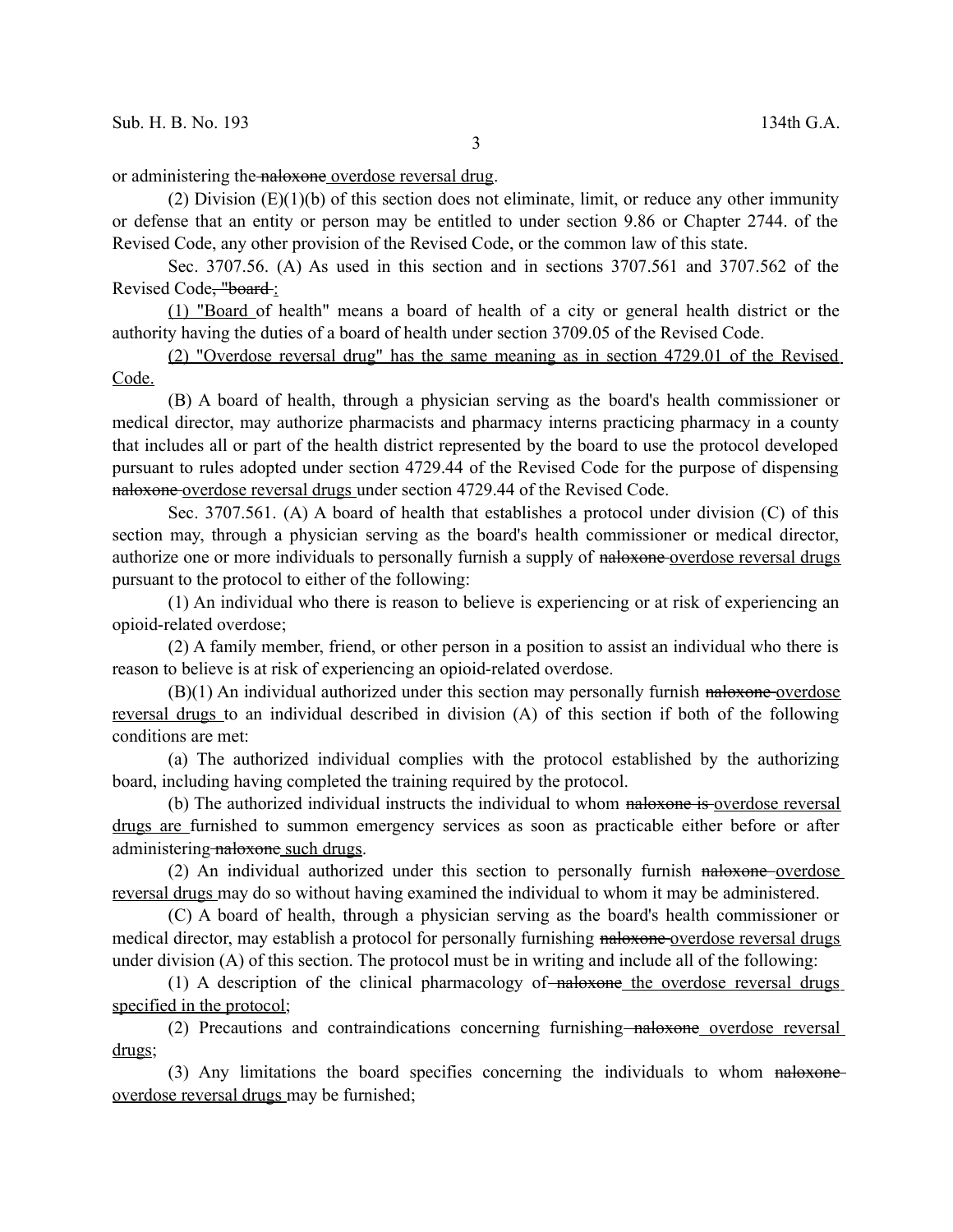(4) The naloxone dosage that may be furnished and any variation in the dosage based on circumstances specified in the protocol;

(5) Labeling, storage, record keeping, and administrative requirements;

(6) Training requirements that must be met before an individual can be authorized to furnish naloxone overdose reversal drugs;

(7) Any instructions or training the authorized individual must provide to an individual to whom naloxone is overdose reversal drugs are furnished.

(D) A board that in good faith authorizes an individual to personally furnish naloxoneoverdose reversal drugs under this section is not liable for damages in any civil action for any act or omission of the individual to whom the naloxone is drugs are furnished.

A physician serving as a board's health commissioner or medical director who in good faith authorizes an individual to personally furnish naloxone-overdose reversal drugs under this section is not liable for or subject to any of the following for any act or omission of the individual to whom the naloxone is drugs are furnished: damages in any civil action, prosecution in any criminal proceeding, or professional disciplinary action.

An individual authorized under this section to personally furnish naloxone-overdose reversal drugs who does so in good faith is not liable for or subject to any of the following for any act or omission of the individual to whom the naloxone is drugs are furnished: damages in any civil action, prosecution in any criminal proceeding, or professional disciplinary action.

Sec. 3707.562. (A) As used in this section, "service entity" has the same meaning as in section 4729.514 of the Revised Code.

(B) A board of health that has established a protocol under division (D) of this section may authorize an individual who is an employee, volunteer, or contractor of a service entity to administer naloxone overdose reversal drugs to an individual who is apparently experiencing an opioid-related overdose.

(C) An individual authorized by a board of health under this section may administer naloxone overdose reversal drugs to an individual who is apparently experiencing an opioid-related overdose if both of the following conditions are met:

(1) The authorized individual complies with the protocol established by the board.

(2) The authorized individual summons emergency services as soon as practicable either before or after administering the naloxone an overdose reversal drug.

(D) A board of health, through a physician serving as the board's health commissioner or medical director, may establish a protocol for administering naloxone overdose reversal drugs under this section. The protocol must be established in writing and include all of the following:

(1) A description of the clinical pharmacology of  $\frac{1}{2}$  and  $\frac{1}{2}$  are overdose reversal drugs specified in the protocol;

(2) Precautions and contraindications concerning the administration of naloxone overdose reversal drugs;

(3) Any limitations the board specifies concerning the individuals to whom naloxone overdose reversal drugs may be administered;

(4) The naloxone dosage that may be administered and any variation in the dosage based on circumstances specified in the protocol;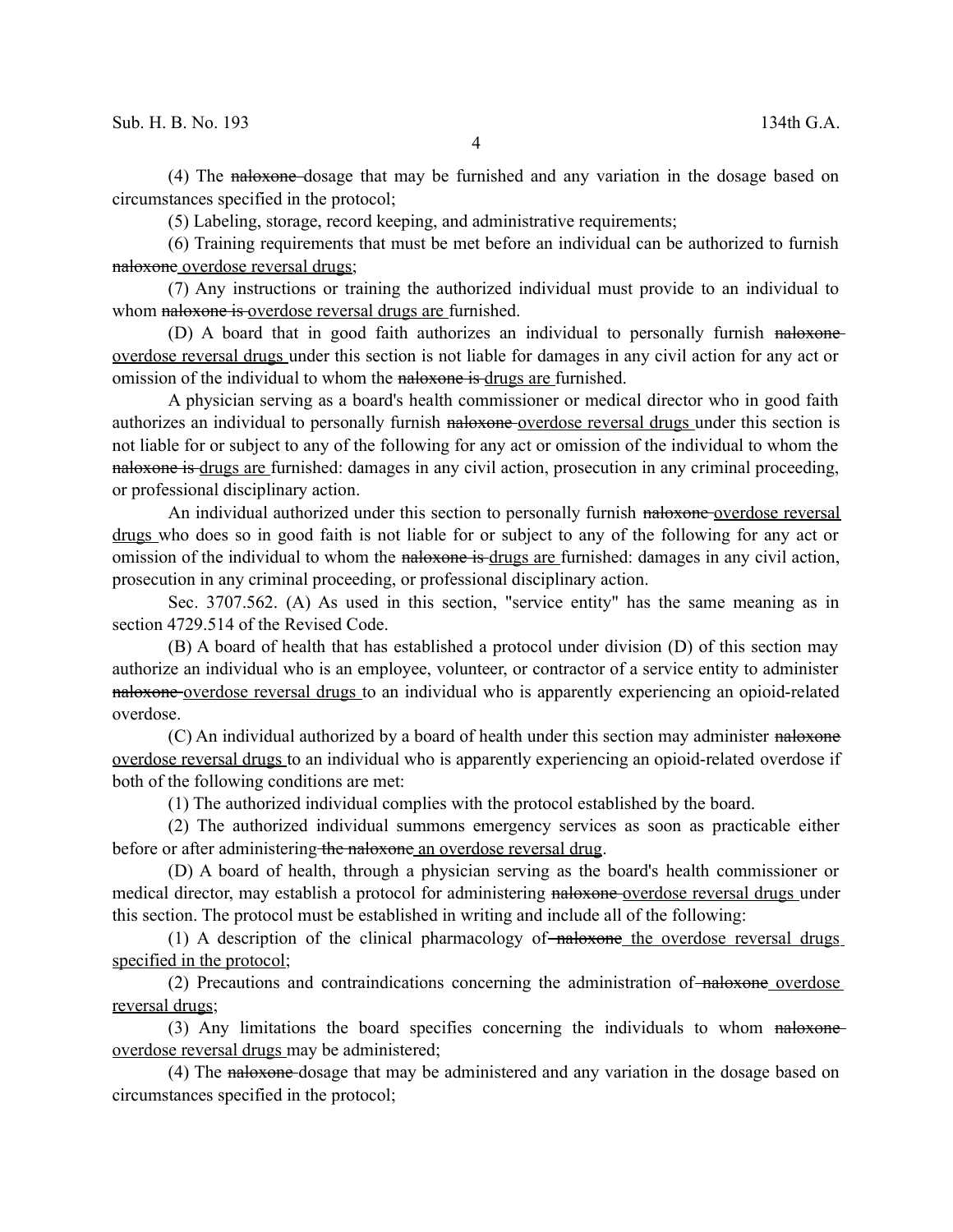(5) Labeling, storage, record keeping, and administrative requirements;

(6) Training requirements that must be met before an individual can be authorized to administer naloxone overdose reversal drugs.

(E) A board that in good faith authorizes an individual to administer naloxone overdose reversal drugs under this section is not liable for damages in any civil action for any act or omission of the authorized individual.

A physician serving as a board's health commissioner or medical director who in good faith authorizes an individual to administer naloxone overdose reversal drugs under this section is not liable for or subject to any of the following for any act or omission of the authorized individual: damages in any civil action, prosecution in any criminal proceeding, or professional disciplinary action.

A service entity or an employee, volunteer, or contractor of a service entity is not liable for or subject to any of the following for injury, death, or loss to person or property that allegedly arises from an act or omission associated with procuring, maintaining, accessing, or using naloxone overdose reversal drugs under this section, unless the act or omission constitutes willful or wanton misconduct: damages in any civil action, prosecution in any criminal proceeding, or professional disciplinary action.

This section does not eliminate, limit, or reduce any other immunity or defense that a service entity or an employee, volunteer, or contractor of a service entity may be entitled to under Chapter 2305. or any other provision of the Revised Code or under the common law of this state.

Sec. 3712.01. As used in this chapter:

(A) "Hospice care program" means a coordinated program of home, outpatient, and inpatient care and services that is operated by a person or public agency and that provides the following care and services to hospice patients, including services as indicated below to hospice patients' families, through a medically directed interdisciplinary team, under interdisciplinary plans of care established pursuant to section 3712.06 of the Revised Code, in order to meet the physical, psychological, social, spiritual, and other special needs that are experienced during the final stages of illness, dying, and bereavement:

(1) Nursing care by or under the supervision of a registered nurse;

(2) Physical, occupational, or speech or language therapy, unless waived by the department of health pursuant to rules adopted under division (A) of section 3712.03 of the Revised Code;

(3) Medical social services by a social worker under the direction of a physician;

(4) Services of a home health aide;

(5) Medical supplies, including drugs and biologicals, and the use of medical appliances;

(6) Physician's services;

(7) Short-term inpatient care, including both palliative and respite care and procedures;

(8) Counseling for hospice patients and hospice patients' families;

(9) Services of volunteers under the direction of the provider of the hospice care program;

(10) Bereavement services for hospice patients' families.

"Hospice care program" does not include a pediatric respite care program.

(B) "Hospice patient" means a patient, other than a pediatric respite care patient, who has been diagnosed as terminally ill, has an anticipated life expectancy of six months or less, and has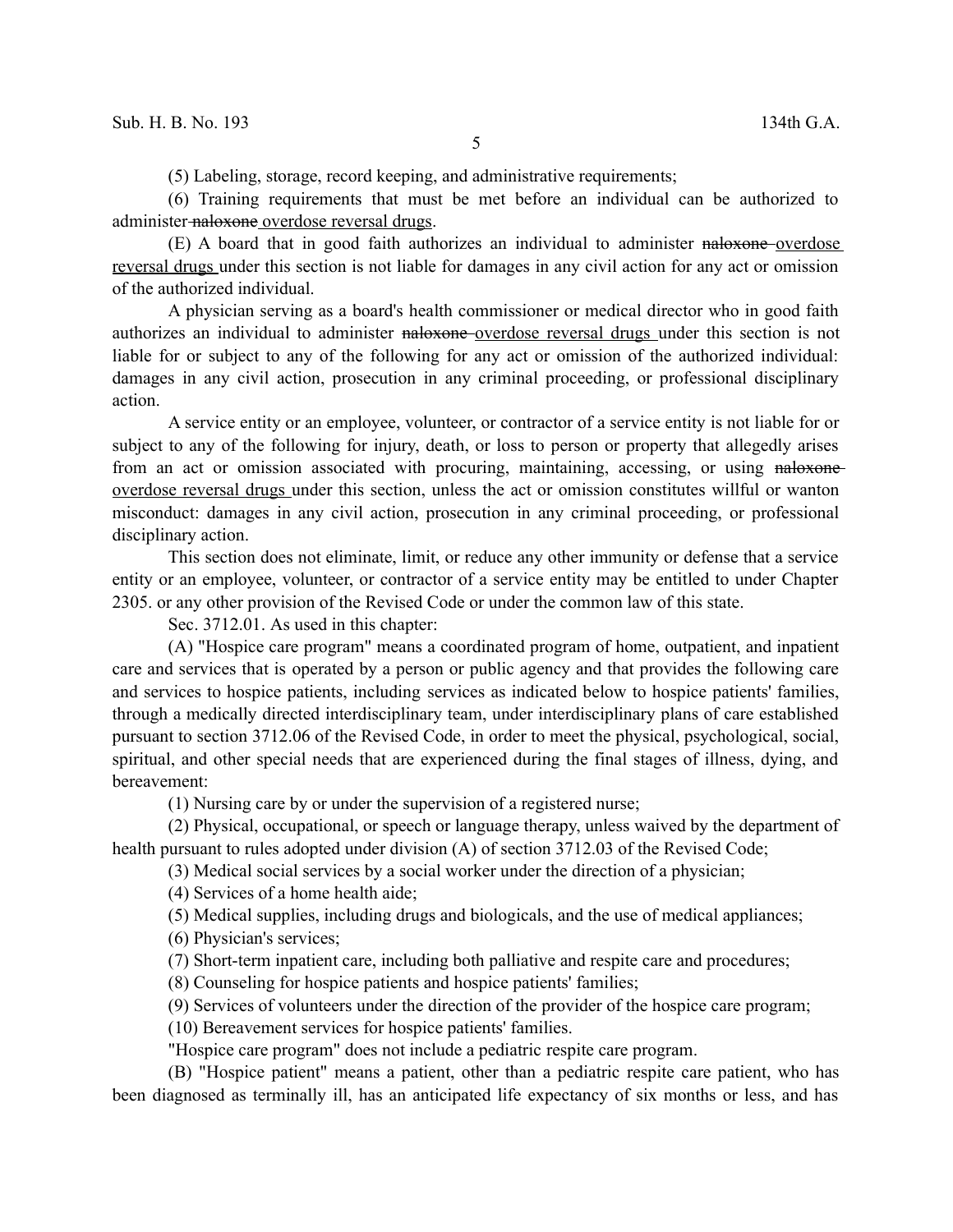voluntarily requested and is receiving care from a person or public agency licensed under this chapter to provide a hospice care program.

(C) "Hospice patient's family" means a hospice patient's immediate family members, including a spouse, brother, sister, child, or parent, and any other relative or individual who has significant personal ties to the patient and who is designated as a member of the patient's family by mutual agreement of the patient, the relative or individual, and the patient's interdisciplinary team.

(D) "Interdisciplinary team" means a working unit composed of professional and lay persons that includes at least a physician, a registered nurse, a social worker, a member of the clergy or a counselor, and a volunteer.

(E) "Palliative care" means specialized care for a patient of any age who has been diagnosed with a serious or life-threatening illness that is provided at any stage of the illness by an interdisciplinary team working in consultation with other health care professionals, including those who may be seeking to cure the illness, and that aims to do all of the following:

(1) Relieve the symptoms, stress, and suffering resulting from the illness;

(2) Improve the quality of life of the patient and the patient's family;

(3) Address the patient's physical, emotional, social, and spiritual needs;

(4) Facilitate patient autonomy, access to information, and medical decision making.

(F) "Physician" means a person authorized under Chapter 4731. of the Revised Code to practice medicine and surgery or osteopathic medicine and surgery.

(G) "Attending physician" means the physician identified by the hospice patient, pediatric respite care patient, hospice patient's family, or pediatric respite care patient's family as having primary responsibility for the medical care of the hospice patient or pediatric respite care patient.

(H) "Registered nurse" means a person registered under Chapter 4723. of the Revised Code to practice professional nursing.

(I) "Social worker" means a person licensed under Chapter 4757. of the Revised Code to practice as a social worker or independent social worker.

(J) "Pediatric respite care program" means a program operated by a person or public agency that provides does either of the following:

(1) Provides inpatient respite care and related services, including all of the following services, only to pediatric respite care patients and, as indicated below, pediatric respite care patients' families, in order to meet the physical, psychological, social, spiritual, and other special needs that are experienced during or leading up to the final stages of illness, dying, and bereavement:

 $(1)$  (a) Short-term inpatient care, including both palliative and respite care and procedures;

 $(2)$  (b) Nursing care by or under the supervision of a registered nurse;

 $(3)$  (c) Physician's services;

 $(4)$  (d) Medical social services by a social worker under the direction of a physician;

(5) (e) Medical supplies, including drugs and biologicals, and the use of medical appliances;

(6) (f) Counseling for pediatric respite care patients and pediatric respite care patients' families;

 $(7)$  (g) Bereavement services for respite care patients' families.

(2) Provides in a home-like setting inpatient respite care and related services, including all of the following services, only to pediatric respite care patients and, as indicated below, the parents and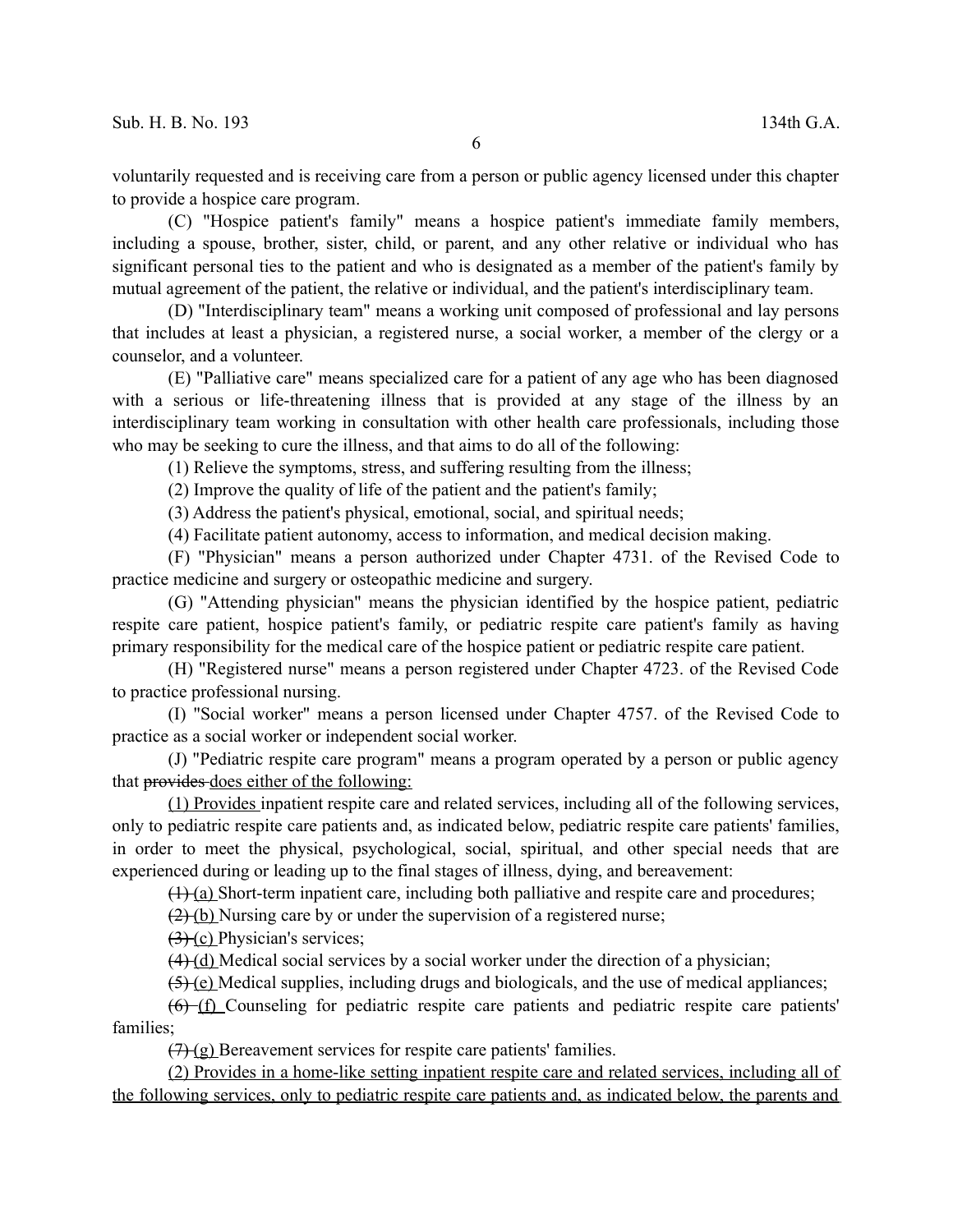siblings of pediatric respite care patients, in order to meet the physical, psychological, social, spiritual, and other special needs of children who have been diagnosed with life-threatening diseases and conditions:

(a) Inpatient care, including both palliative and respite care and procedures;

(b) Skilled nursing care;

(c) Nursing care by or under the supervision of a registered nurse;

(d) Physician's services;

(e) Medical social services by a social worker under the direction of a physician;

(f) Medical supplies, including drugs and biologicals, and the use of medical appliances;

(g) For a pediatric respite care patients' parents and siblings, counseling, education, visitation, and reunification.

"Pediatric respite care program" does not include a hospice care program.

(K) "Pediatric respite care patient" means a patient, other than a hospice patient, who is less than twenty-seven years of age and to whom all of the following conditions apply:

(1) The patient has been diagnosed with a disease or condition that is life-threatening and is expected to shorten the life expectancy that would have applied to the patient absent the patient's diagnosis, regardless of whether the patient is terminally ill.

(2) The diagnosis described in division  $(K)(1)$  of this section occurred while the patient was less than eighteen years of age.

(3) The patient, or the parent or guardian of the patient if the patient is under eighteen years of age or under guardianship, has voluntarily requested and is receiving care from a person or public agency licensed under this chapter to provide a pediatric respite care program.

(L) "Pediatric respite care patient's family" means a pediatric respite care patient's family members, including a spouse, brother, sister, child, or parent, and any other relative or individual who has significant personal ties to the patient and who is designated as a member of the patient's family by mutual agreement of the patient, the relative or individual, and the patient's interdisciplinary team.

(M) "Skilled nursing care" means procedures that require technical skills and knowledge beyond those the untrained person possesses and that are commonly employed in providing for the physical, mental, and emotional needs of the ill or otherwise incapacitated. "Skilled nursing care" includes the following:

(a) Irrigations, catheterizations, application of dressings, and supervision of special diets;

(b) Objective observation of changes in the patient's condition as a means of analyzing and determining the nursing care required and the need for further medical diagnosis and treatment;

(c) Special procedures contributing to rehabilitation;

(d) Administration of medication by any method ordered by a physician, such as hypodermically, rectally, or orally, including observation of the patient after receipt of the medication;

(e) Carrying out other treatments prescribed by the physician that involve a similar level of complexity and skill in administration.

Sec. 3712.031. (A) In accordance with Chapter 119. of the Revised Code, the director of health shall adopt, and may amend and rescind, rules:

(1) Providing for the licensing of persons or public agencies providing pediatric respite care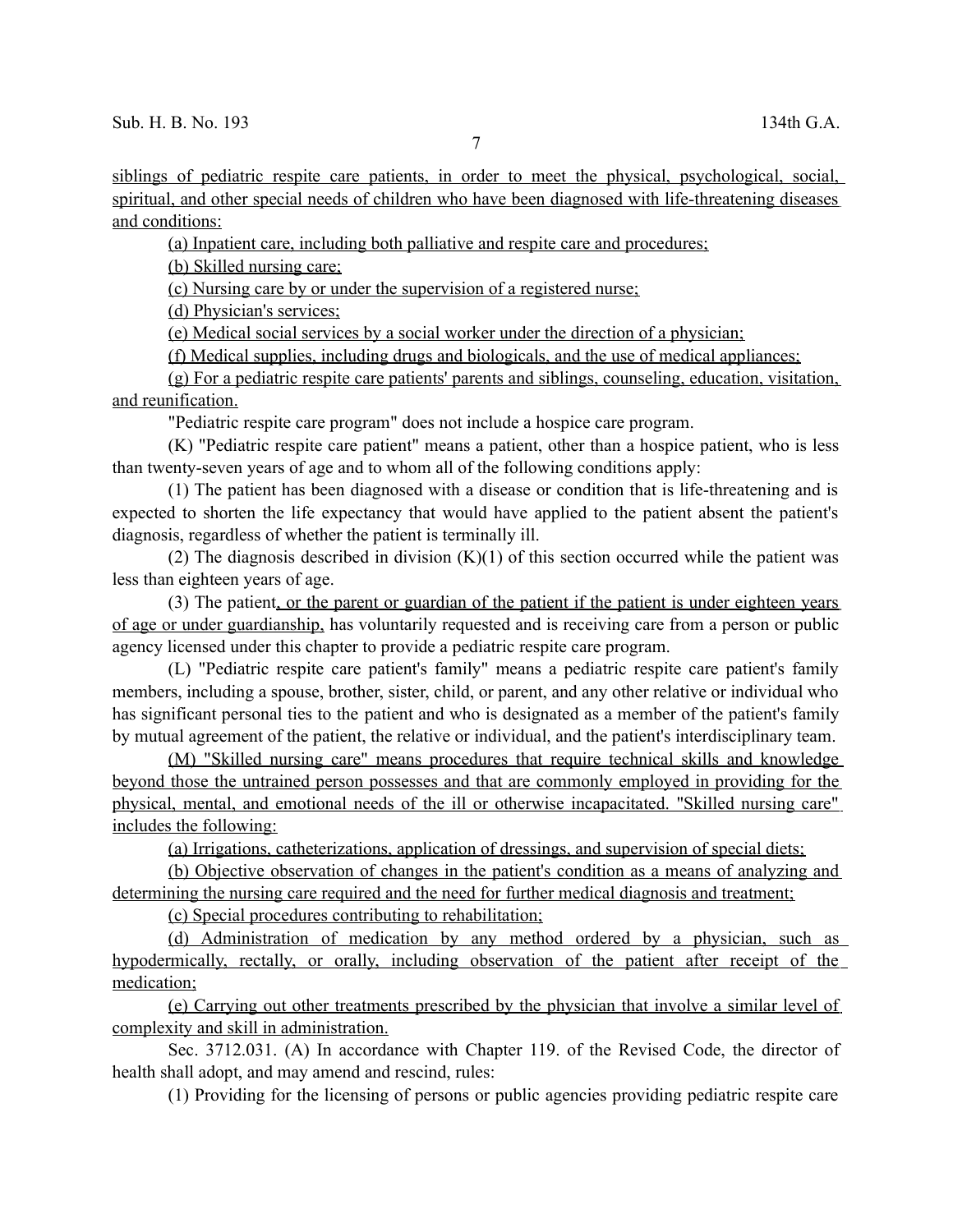programs within this state by the department of health and for the suspension and revocation of licenses;

(2) Establishing a license fee and license renewal fee for pediatric respite care programs, neither of which shall, except as provided in division (B) of this section, exceed six hundred dollars. The fees shall cover the three-year period during which an existing license is valid as provided in division (B) of section 3712.041 of the Revised Code.

(3) Establishing an inspection fee not to exceed, except as provided in division (B) of this section, one thousand seven hundred fifty dollars;

(4) Establishing requirements for pediatric respite care program facilities and services;

(5) Providing for the granting of licenses to provide pediatric respite care programs to persons and public agencies that are accredited or certified to provide such programs by an entity whose standards for accreditation or certification equal or exceed those provided for licensure under this chapter and rules adopted under it;

(6) Establishing interpretive guidelines for each rule adopted under this section.

(B) Subject to the approval of the controlling board, the director of health may establish fees in excess of the maximum amounts specified in this section, provided that the fees do not exceed those amounts by greater than fifty per cent.

(C) The department of health shall:

(1) Grant, suspend, and revoke licenses for pediatric respite care programs in accordance with this chapter and rules adopted under it;

(2) Make such inspections as are necessary to determine whether pediatric respite care program facilities and services meet the requirements of this chapter and rules adopted under it; and

(3) Implement and enforce provisions of this chapter and rules adopted under it as such provisions apply to pediatric respite care programs.

(D) Rules adopted under this section that relate to a pediatric respite care program described under division (J)(2) of section 3712.01 of the Revised Code are not subject to sections 121.95 to 121.953 of the Revised Code.

Sec. 3712.061. (A) Any person or public agency licensed under section 3712.041 of the Revised Code to provide a pediatric respite care program shall do all of the following:

(1) Provide a planned and continuous pediatric respite care program, the medical components of which shall be under the direction of a physician;

(2) Ensure that care commensurate with a pediatric respite care patient's needs is available twenty-four hours a day and seven days a week;

(3) Establish an interdisciplinary plan of care for each pediatric respite care patient and the patient's family that:

(a) Is coordinated by one designated individual who shall ensure that all components of the plan of care are addressed and implemented;

(b) Addresses maintenance of patient-family participation in decision making related to the patient's health care and well-being; and

(c) Is reviewed by the patient's attending physician and by the patient's interdisciplinary team immediately prior to or on admission to each session of respite care.

(4) Have an interdisciplinary team or teams that provide or supervise the provision of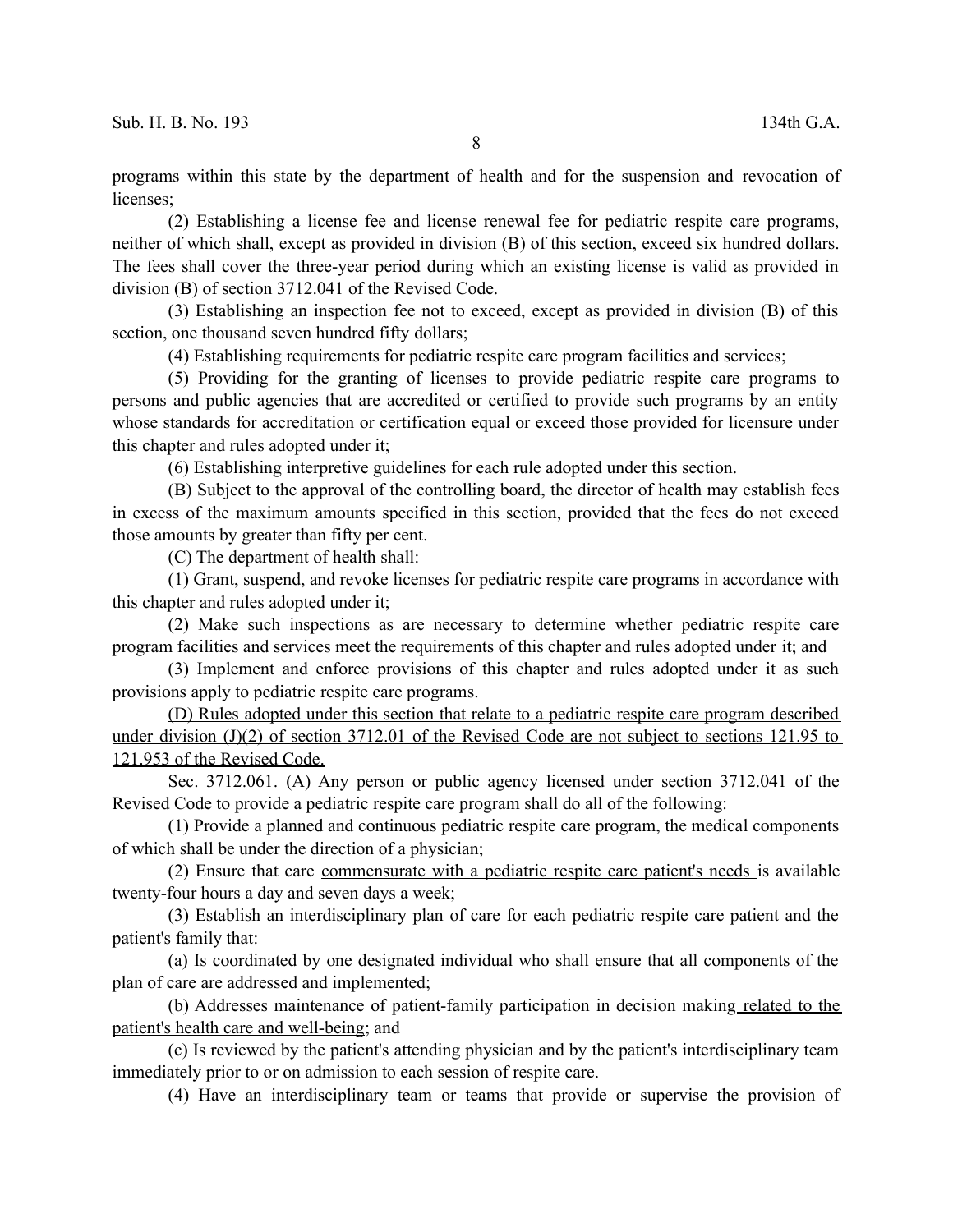pediatric respite care program services and establish the policies governing the provision of the services;

(5) Maintain central clinical records on all pediatric respite care patients under its care;

(6) In the case of a pediatric respite care program that is described in division  $(J)(2)$  of section 3712.01 of the Revised Code, maintain birth certificates and certified guardianship letters of authority for any patient who receives care for longer than thirty days, unless this requirement is waived by the director of health;

(7) In the case of a pediatric respite care program that is described in division  $(J)(2)$  of section 3712.01 of the Revised Code, provide the services identified in that division to not more than ten patients at any time, unless additional patients are authorized by the director of health.

(B) A provider of a pediatric respite care program may include pharmacist services among the other services that are made available to its pediatric respite care patients.

(C) A provider of a pediatric respite care program may arrange for another person or public agency to furnish a component or components of the pediatric respite care program pursuant to a written contract. When a provider of a pediatric respite care program arranges for a home health agency to furnish a component or components of the pediatric respite care program to its patient, the care shall be provided by a home health agency pursuant to a written contract under which:

(1) The provider of a pediatric respite care program furnishes to the contractor a copy of the pediatric respite care patient's interdisciplinary plan of care that is established under division (A)(3) of this section and specifies the care that is to be furnished by the contractor;

(2) The regimen described in the established plan of care is continued while the pediatric respite care patient receives care from the contractor, subject to the patient's needs, and with approval of the coordinator of the interdisciplinary team designated pursuant to division  $(A)(3)(a)$  of this section;

(3) All care, treatment, and services furnished by the contractor are entered into the pediatric respite care patient's medical record;

(4) The designated coordinator of the interdisciplinary team ensures conformance with the established plan of care; and

(5) A copy of the contractor's medical record and discharge summary is retained as part of the pediatric respite care patient's medical record.

Sec. 3719.05. (A) A pharmacist may dispense controlled substances to any person upon a prescription issued in accordance with section 3719.06 of the Revised Code. When dispensing controlled substances, a pharmacist shall act in accordance with rules adopted by the state board of pharmacy and in accordance with the following:

(1) The prescription shall be retained on file by the owner of the pharmacy in which it is filled for a period of three years, so as to be readily accessible for inspection by any public officer or employee engaged in the enforcement of Chapter 2925., 3719., or 4729. of the Revised Code.

(2) Each oral prescription shall be recorded by the pharmacist and the record shall show the name and address of the patient for whom, or of the owner of the animal for which the controlled substance is dispensed, the full name, address, and registry number under the federal drug abuse control laws of the prescriber, the name of the controlled substance dispensed, the amount dispensed, and the date when dispensed. The record shall be retained on file by the owner of the pharmacy in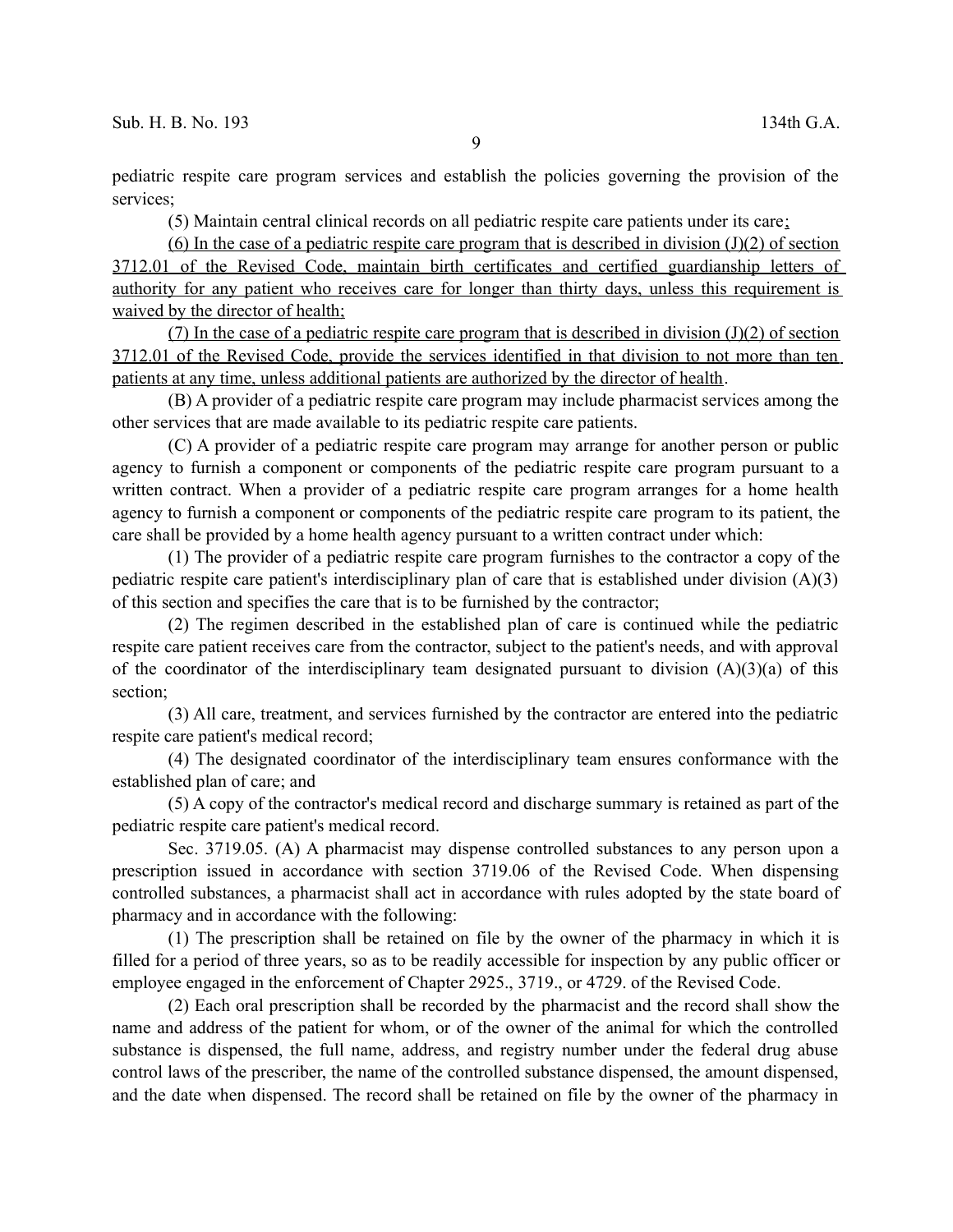which it is filled for a period of three years.

 $(3)$  A  $(a)$  Except as provided in divisions  $(A)(3)(b)$  and  $(c)$  of this section, a schedule II controlled substance shall be dispensed only upon a written or an electronic prescription, except that it.

(b) A schedule II controlled substance may be dispensed upon an oral prescription in emergency situations as provided in the federal drug abuse control laws.

(c) A schedule II controlled substance may be dispensed upon a written prescription if either of the following applies:

(i) A temporary technical, electrical, or broadband failure prevents the pharmacist from dispensing upon an electronic prescription.

(ii) The written prescription was issued as described in division  $(C)$  of section 3719.06 of the Revised Code.

(d) A pharmacist who receives a faxed, oral, or written prescription for a schedule II controlled substance is not required to verify that the prescription was issued under an exception to the requirement that a prescriber issue such a prescription electronically, including an exception described in divisions  $(A)(3)(b)$  and (c) of this section or division (C) of section 3719.06 of the Revised Code.

A pharmacist may continue to dispense any other drug upon an otherwise valid faxed, oral, or written prescription that is consistent with state and federal statutes, rules, and regulations.

(4) A prescription for a schedule II controlled substance shall not be refilled.

(5) Prescriptions for schedule III and IV controlled substances may be refilled not more than five times in a six-month period from the date the prescription is given by a prescriber.

(B) The legal owner of any stock of schedule II controlled substances in a pharmacy, upon discontinuance of dealing in those drugs, may sell the stock to a manufacturer, wholesaler, or owner of a pharmacy registered under the federal drug abuse control laws pursuant to an official written order.

Sec. 3719.06.  $(A)(1)$  A licensed health professional authorized to prescribe drugs, if acting in the course of professional practice, in accordance with the laws regulating the professional's practice, and in accordance with rules adopted by the state board of pharmacy, may, except as provided in division  $(A)(2)$  or  $(3)$  of this section, do the following:

(a) Prescribe schedule II, III, IV, and V controlled substances;

(b) Administer or personally furnish to patients schedule II, III, IV, and V controlled substances;

(c) Cause schedule II, III, IV, and V controlled substances to be administered under the prescriber's direction and supervision.

(2) A licensed health professional authorized to prescribe drugs who is a clinical nurse specialist, certified nurse-midwife, or certified nurse practitioner is subject to both of the following:

(a) A schedule II controlled substance may be prescribed only in accordance with division (C) of section 4723.481 of the Revised Code.

(b) No schedule II controlled substance shall be personally furnished to any patient.

(3) A licensed health professional authorized to prescribe drugs who is a physician assistant is subject to all of the following: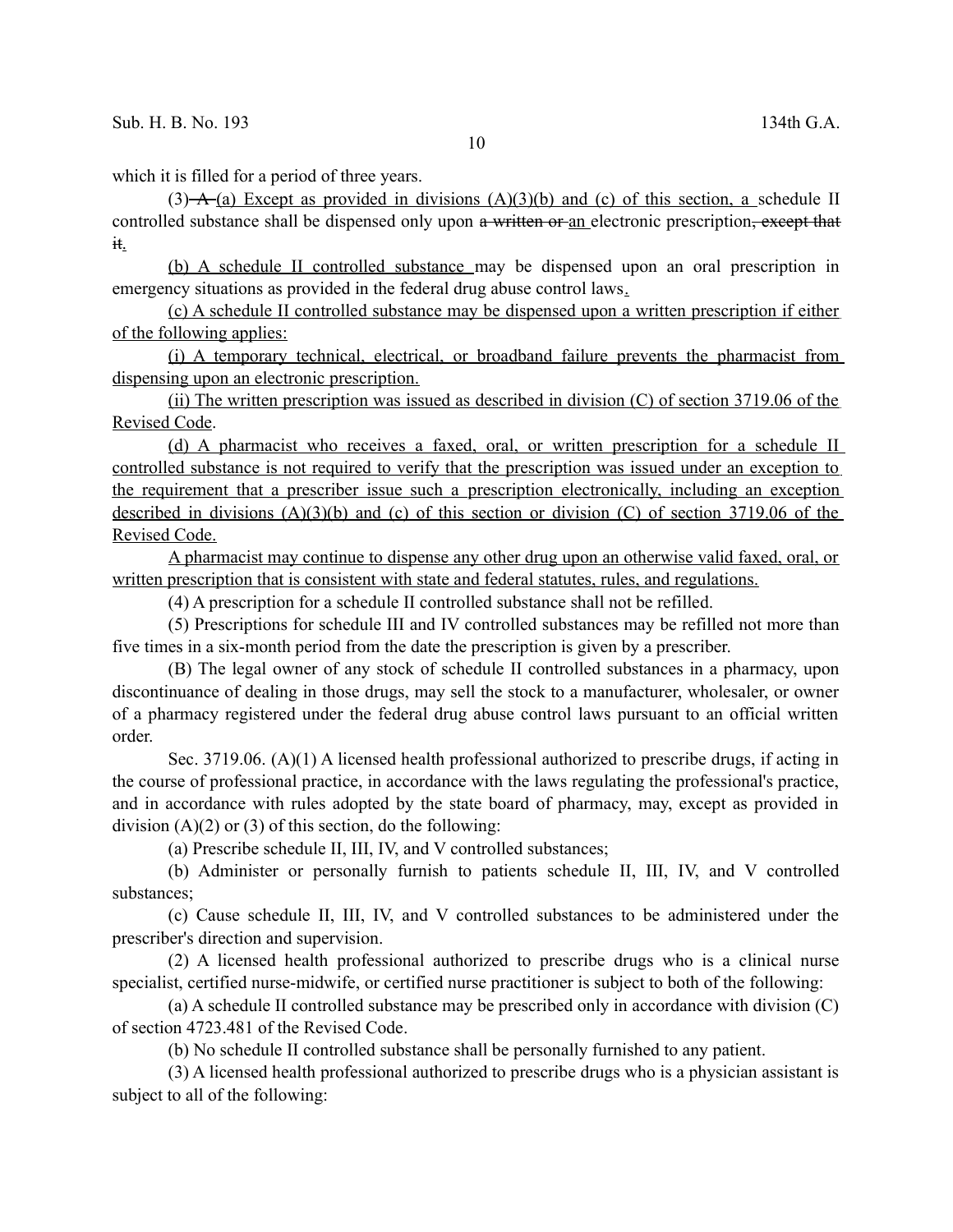(a) A controlled substance may be prescribed or personally furnished only if it is included in the physician-delegated prescriptive authority granted to the physician assistant in accordance with Chapter 4730. of the Revised Code.

(b) A schedule II controlled substance may be prescribed only in accordance with division (B)(4) of section 4730.41 and section 4730.411 of the Revised Code.

(c) No schedule II controlled substance shall be personally furnished to any patient.

(B) No licensed health professional authorized to prescribe drugs shall prescribe, administer, or personally furnish a schedule III anabolic steroid for the purpose of human muscle building or enhancing human athletic performance and no pharmacist shall dispense a schedule III anabolic steroid for either purpose, unless it has been approved for that purpose under the "Federal Food, Drug, and Cosmetic Act," 52 Stat. 1040 (1938), 21 U.S.C.A. 301, as amended.

(C) When issuing a prescription for a schedule II controlled substance, a licensed health professional authorized to prescribe drugs shall do so only upon an electronic prescription, except that the prescriber may issue a written prescription if any of the following apply:

(1) A temporary technical, electrical, or broadband failure occurs preventing the prescriber from issuing an electronic prescription.

(2) The prescription is issued for a nursing home resident or hospice care patient.

(3) The prescriber is employed by or under contract with the same entity that operates the pharmacy.

(4) The prescriber determines that an electronic prescription cannot be issued in a timely manner and the patient's medical condition is at risk.

(5) The prescriber issues the prescription from a health care facility, which may include an emergency department, and reasonably determines that an electronic prescription would be impractical for the patient or would cause a delay that may adversely impact the patient's medical condition.

(6) The prescriber issues per year not more than fifty prescriptions for schedule II controlled substances.

(7) The prescriber is a veterinarian licensed under Chapter 4741. of the Revised Code.

(D) Each written or electronic prescription for a controlled substance shall be properly executed, dated, and signed by the prescriber on the day when issued and shall bear the full name and address of the person for whom, or the owner of the animal for which, the controlled substance is prescribed and the full name, address, and registry number under the federal drug abuse control laws of the prescriber. If the prescription is for an animal, it shall state the species of the animal for which the controlled substance is prescribed.

Sec. 4723.484. (A) As used in this section and in sections 4723.485 and 4723.486 of the Revised Code, "overdose reversal drug" has the same meaning as in section 4729.01 of the Revised Code.

(B) Notwithstanding any provision of this chapter or rule adopted by the board of nursing, an advanced practice registered nurse who is designated as a clinical nurse specialist, certified nursemidwife, or certified nurse practitioner may personally furnish a supply of naloxone overdose reversal drugs, or issue a prescription for naloxone overdose reversal drugs, without having examined the individual to whom it may be administered if both of the following conditions are met: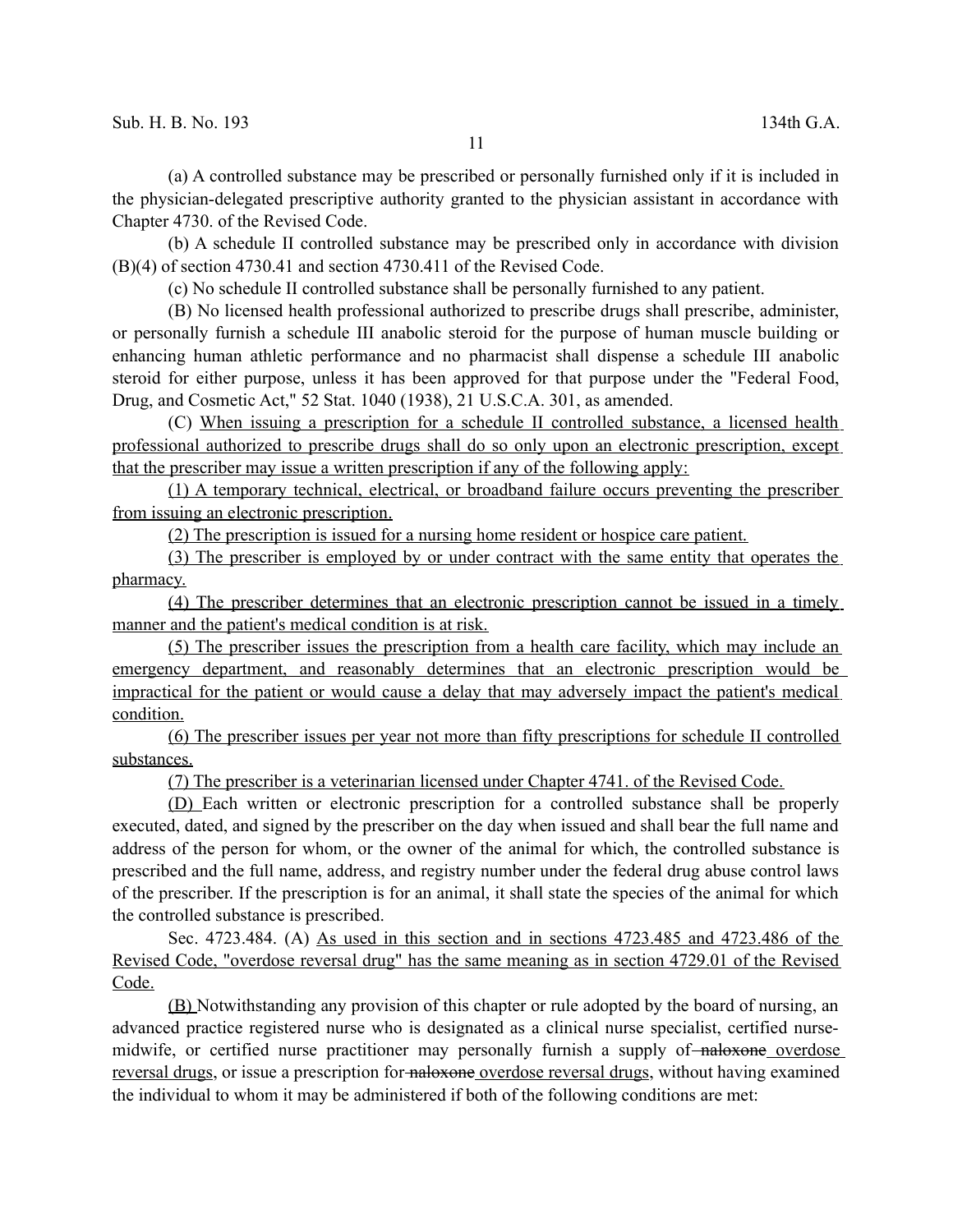(1) The naloxone supply is furnished to, or the prescription is issued to and in the name of, a family member, friend, or other individual in a position to assist an individual who there is reason to believe is at risk of experiencing an opioid-related overdose.

(2) The advanced practice registered nurse instructs the individual receiving the naloxone supply or prescription to summon emergency services as soon as practicable either before or after administering naloxone an overdose reversal drug to an individual apparently experiencing an opioid-related overdose.

 $(\overline{B}(\overline{C})$  An advanced practice registered nurse who under division  $(A)(\overline{B})$  of this section in good faith furnishes a supply of naloxone overdose reversal drugs or issues a prescription for naloxone overdose reversal drugs is not liable for or subject to any of the following for any action or omission of the individual to whom the naloxone is overdose reversal drugs are furnished or the prescription is issued: damages in any civil action, prosecution in any criminal proceeding, or professional disciplinary action.

Sec. 4723.485. (A)(1) An advanced practice registered nurse who is designated as a clinical nurse specialist, certified nurse-midwife, or certified nurse practitioner and who has established a protocol that meets the requirements of division (C) of this section may authorize one or more other individuals to personally furnish a supply of naloxone-overdose reversal drugs pursuant to the protocol to either of the following:

(a) An individual who there is reason to believe is experiencing or at risk of experiencing an opioid-related overdose;

(b) A family member, friend, or other person in a position to assist an individual who there is reason to believe is at risk of experiencing an opioid-related overdose.

(2) An individual authorized under this section to personally furnish naloxone overdose reversal drugs may do so without having examined the individual to whom it may be administered.

(B) An individual authorized by an advanced practice registered nurse under this section may personally furnish naloxone-overdose reversal drugs to an individual described in division  $(A)(1)(a)$ or (b) of this section if both of the following conditions are met:

(1) The authorized individual complies with the protocol established by the authorizing advanced practice registered nurse, including having completed the training required by the protocol.

(2) The authorized individual instructs the individual to whom naloxone is overdose reversal drugs are furnished to summon emergency services as soon as practicable either before or after administering naloxone the drug.

(C) A protocol established by an advanced practice registered nurse for purposes of this section shall be established in writing and include all of the following:

(1) A description of the clinical pharmacology of  $\frac{1}{2}$  and  $\frac{1}{2}$  are overdose reversal drugs specified in the protocol;

(2) Precautions and contraindications concerning furnishing naloxone overdose reversal drugs;

(3) Any limitations the advanced practice registered nurse specifies concerning the individuals to whom naloxone overdose reversal drugs may be furnished;

(4) The naloxone dosage that may be furnished and any variation in the dosage based on circumstances specified in the protocol;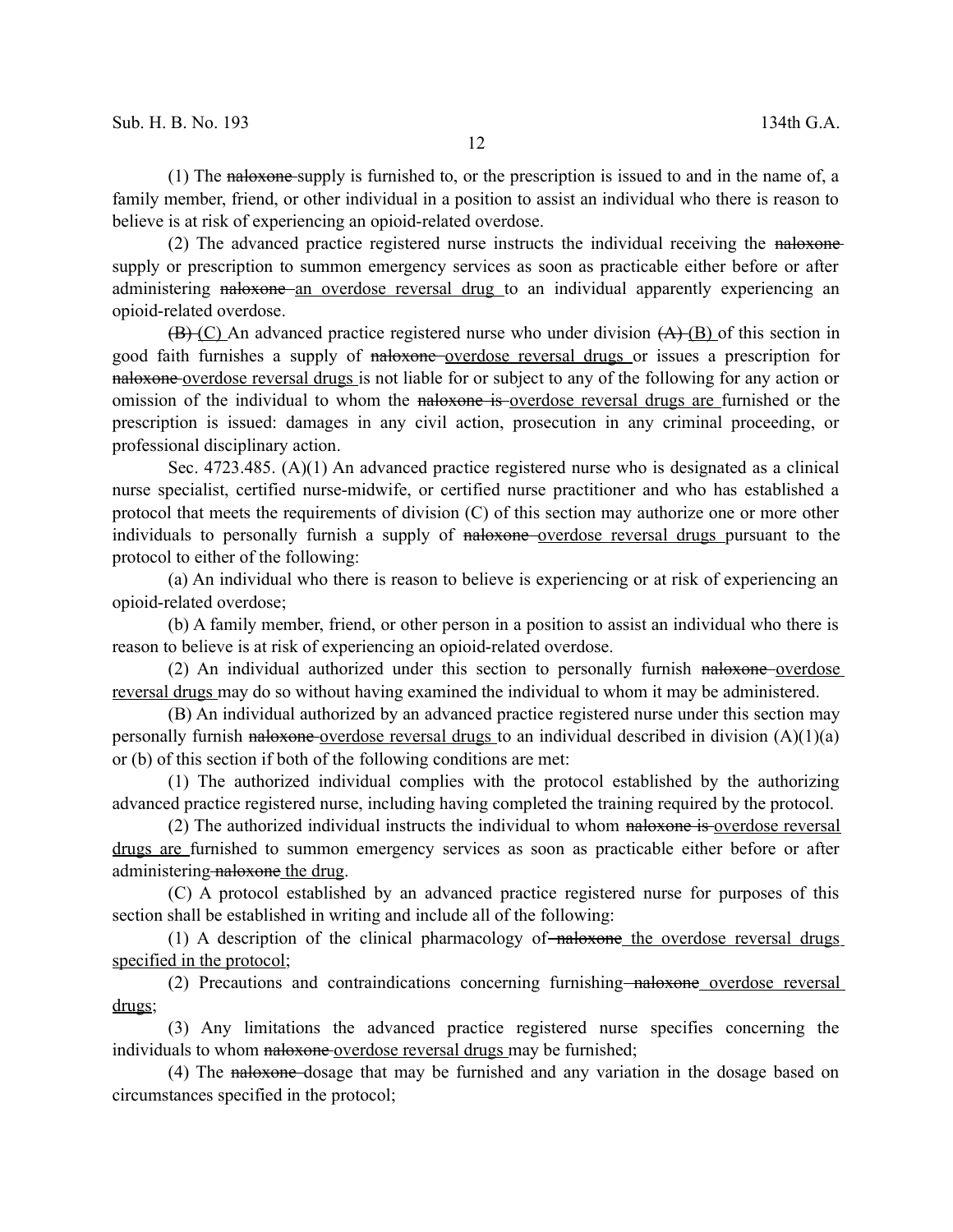(5) Labeling, storage, record keeping, and administrative requirements;

(6) Training requirements that must be met before an individual will be authorized to furnish naloxone overdose reversal drugs;

(7) Any instructions or training that the authorized individual must provide to an individual to whom naloxone is overdose reversal drugs are furnished.

(D) An advanced practice registered nurse who in good faith authorizes another individual to personally furnish naloxone overdose reversal drugs in accordance with a protocol established by the advanced practice registered nurse under this section is not liable for or subject to any of the following for any action or omission of the individual to whom the naloxone is drugs are furnished: damages in any civil action, prosecution in any criminal proceeding, or professional disciplinary action.

An individual authorized under this section to personally furnish naloxone-overdose reversal drugs who does so in good faith is not liable for or subject to any of the following for any action or omission of the individual to whom the naloxone is drugs are furnished: damages in any civil action, prosecution in any criminal proceeding, or professional disciplinary action.

Sec. 4723.486. (A) As used in this section, "service entity" has the same meaning as in section 4729.514 of the Revised Code.

(B) An advanced practice registered nurse who is designated as a clinical nurse specialist, certified nurse-midwife, or certified nurse practitioner and who has established a protocol under division (D) of this section may authorize an individual who is an employee, volunteer, or contractor of a service entity to administer naloxone overdose reversal drugs to an individual who is apparently experiencing an opioid-related overdose.

(C) An individual authorized by an advanced practice registered nurse under this section may administer naloxone overdose reversal drugs to an individual who is apparently experiencing an opioid-related overdose if all of the following conditions are met:

(1) The naloxone is overdose reversal drugs are obtained from a service entity of which the authorized individual is an employee, volunteer, or contractor.

(2) The authorized individual complies with the protocol established by the authorizing advanced practice registered nurse.

(3) The authorized individual summons emergency services as soon as practicable either before or after administering the naloxone overdose reversal drugs.

(D) A protocol established by an advanced practice registered nurse for purposes of this section must be in writing and include all of the following:

 $(1)$  A description of the clinical pharmacology of  $\overline{\phantom{a}}$  naloxone the overdose reversal drugs specified in the protocol;

 $(2)$  Precautions and contraindications concerning the administration of  $\overline{\phantom{a}}$  naloxone overdose reversal drugs;

(3) Any limitations the advanced practice registered nurse specifies concerning the individuals to whom naloxone overdose reversal drugs may be administered;

(4) The naloxone dosage that may be administered and any variation in the dosage based on circumstances specified in the protocol;

(5) Labeling, storage, record keeping, and administrative requirements;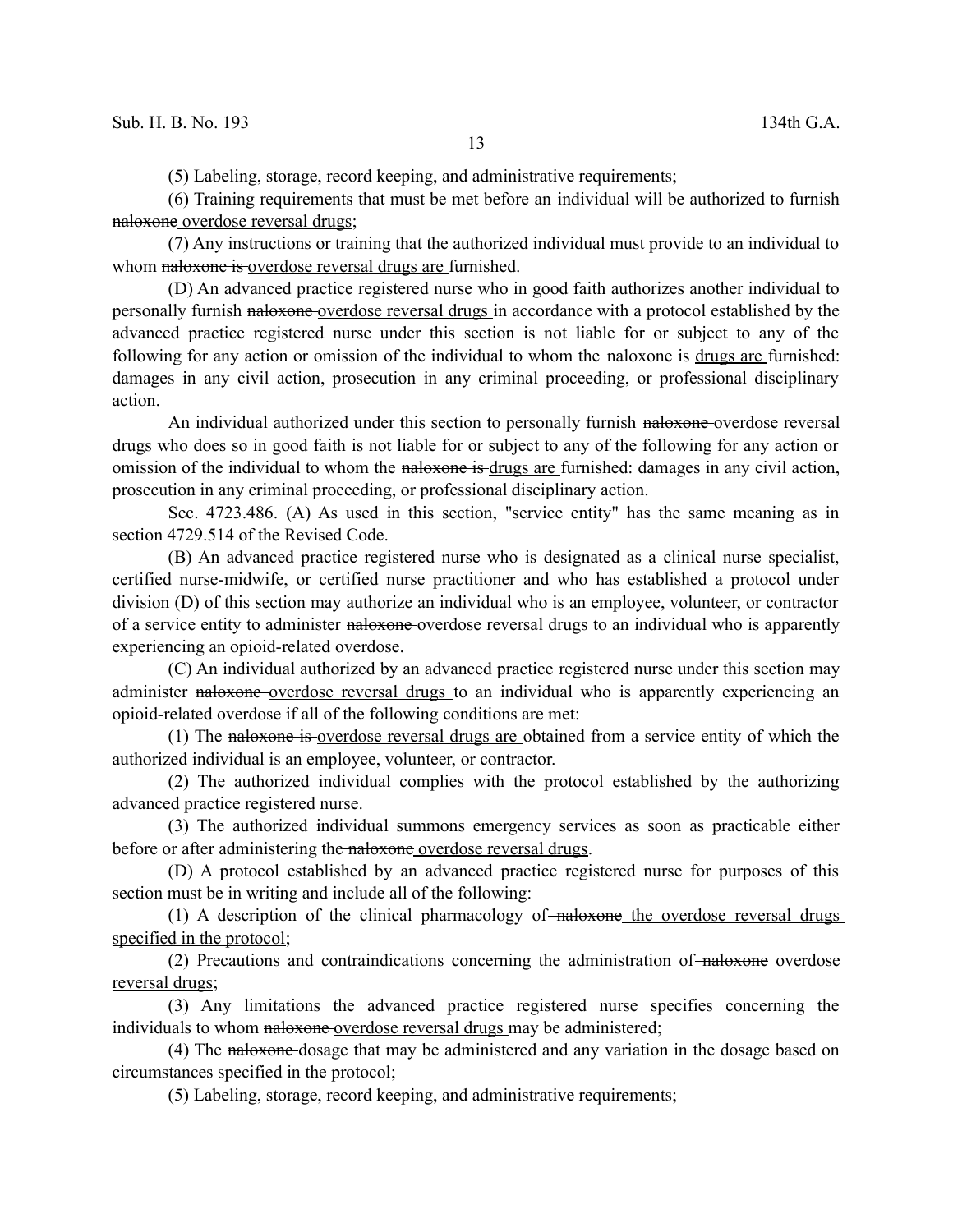(6) Training requirements that must be met before an individual can be authorized to administer-naloxone overdose reversal drugs.

(E) An advanced practice registered nurse who in good faith authorizes an individual to administer naloxone overdose reversal drugs under this section is not liable for or subject to any of the following for any act or omission of the authorized individual: damages in any civil action, prosecution in any criminal proceeding, or professional disciplinary action.

A service entity or an employee, volunteer, or contractor of a service entity is not liable for or subject to any of the following for injury, death, or loss to person or property that allegedly arises from an act or omission associated with procuring, maintaining, accessing, or administering naloxone overdose reversal drugs under this section, unless the act or omission constitutes willful or wanton misconduct: damages in any civil action, prosecution in any criminal proceeding, or professional disciplinary action.

This section does not eliminate, limit, or reduce any other immunity or defense that a service entity or an employee, volunteer, or contractor of a service entity may be entitled to under Chapter 2305. or any other provision of the Revised Code or under the common law of this state.

Sec. 4729.01. As used in this chapter:

(A) "Pharmacy," except when used in a context that refers to the practice of pharmacy, means any area, room, rooms, place of business, department, or portion of any of the foregoing where the practice of pharmacy is conducted.

(B) "Practice of pharmacy" means providing pharmacist care requiring specialized knowledge, judgment, and skill derived from the principles of biological, chemical, behavioral, social, pharmaceutical, and clinical sciences. As used in this division, "pharmacist care" includes the following:

(1) Interpreting prescriptions;

(2) Dispensing drugs and drug therapy related devices;

(3) Compounding drugs;

(4) Counseling individuals with regard to their drug therapy, recommending drug therapy related devices, and assisting in the selection of drugs and appliances for treatment of common diseases and injuries and providing instruction in the proper use of the drugs and appliances;

(5) Performing drug regimen reviews with individuals by discussing all of the drugs that the individual is taking and explaining the interactions of the drugs;

(6) Performing drug utilization reviews with licensed health professionals authorized to prescribe drugs when the pharmacist determines that an individual with a prescription has a drug regimen that warrants additional discussion with the prescriber;

(7) Advising an individual and the health care professionals treating an individual with regard to the individual's drug therapy;

(8) Acting pursuant to a consult agreement, if an agreement has been established;

(9) Engaging in the administration of immunizations to the extent authorized by section 4729.41 of the Revised Code;

(10) Engaging in the administration of drugs to the extent authorized by section 4729.45 of the Revised Code.

(C) "Compounding" means the preparation, mixing, assembling, packaging, and labeling of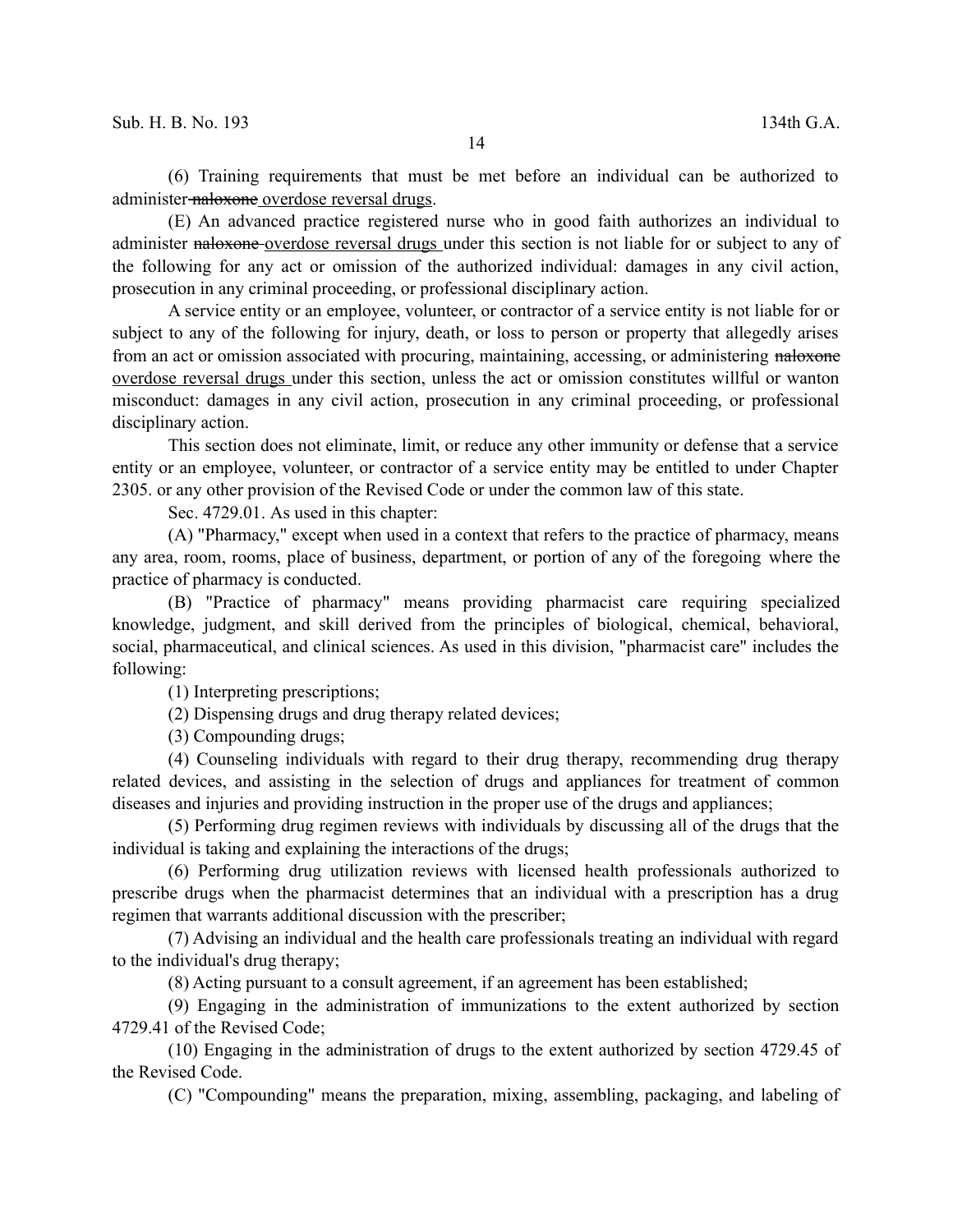one or more drugs in any of the following circumstances:

(1) Pursuant to a prescription issued by a licensed health professional authorized to prescribe drugs;

(2) Pursuant to the modification of a prescription made in accordance with a consult agreement;

(3) As an incident to research, teaching activities, or chemical analysis;

(4) In anticipation of orders for drugs pursuant to prescriptions, based on routine, regularly observed dispensing patterns;

(5) Pursuant to a request made by a licensed health professional authorized to prescribe drugs for a drug that is to be used by the professional for the purpose of direct administration to patients in the course of the professional's practice, if all of the following apply:

(a) At the time the request is made, the drug is not commercially available regardless of the reason that the drug is not available, including the absence of a manufacturer for the drug or the lack of a readily available supply of the drug from a manufacturer.

(b) A limited quantity of the drug is compounded and provided to the professional.

(c) The drug is compounded and provided to the professional as an occasional exception to the normal practice of dispensing drugs pursuant to patient-specific prescriptions.

(D) "Consult agreement" means an agreement that has been entered into under section 4729.39 of the Revised Code.

(E) "Drug" means:

(1) Any article recognized in the United States pharmacopoeia and national formulary, or any supplement to them, intended for use in the diagnosis, cure, mitigation, treatment, or prevention of disease in humans or animals;

(2) Any other article intended for use in the diagnosis, cure, mitigation, treatment, or prevention of disease in humans or animals;

(3) Any article, other than food, intended to affect the structure or any function of the body of humans or animals;

(4) Any article intended for use as a component of any article specified in division  $(E)(1)$ ,  $(2)$ , or (3) of this section; but does not include devices or their components, parts, or accessories.

"Drug" does not include "hemp" or a "hemp product" as those terms are defined in section 928.01 of the Revised Code.

(F) "Dangerous drug" means any of the following:

(1) Any drug to which either of the following applies:

(a) Under the "Federal Food, Drug, and Cosmetic Act," 52 Stat. 1040 (1938), 21 U.S.C.A. 301, as amended, the drug is required to bear a label containing the legend "Caution: Federal law prohibits dispensing without prescription" or "Caution: Federal law restricts this drug to use by or on the order of a licensed veterinarian" or any similar restrictive statement, or the drug may be dispensed only upon a prescription;

(b) Under Chapter 3715. or 3719. of the Revised Code, the drug may be dispensed only upon a prescription.

(2) Any drug that contains a schedule V controlled substance and that is exempt from Chapter 3719. of the Revised Code or to which that chapter does not apply;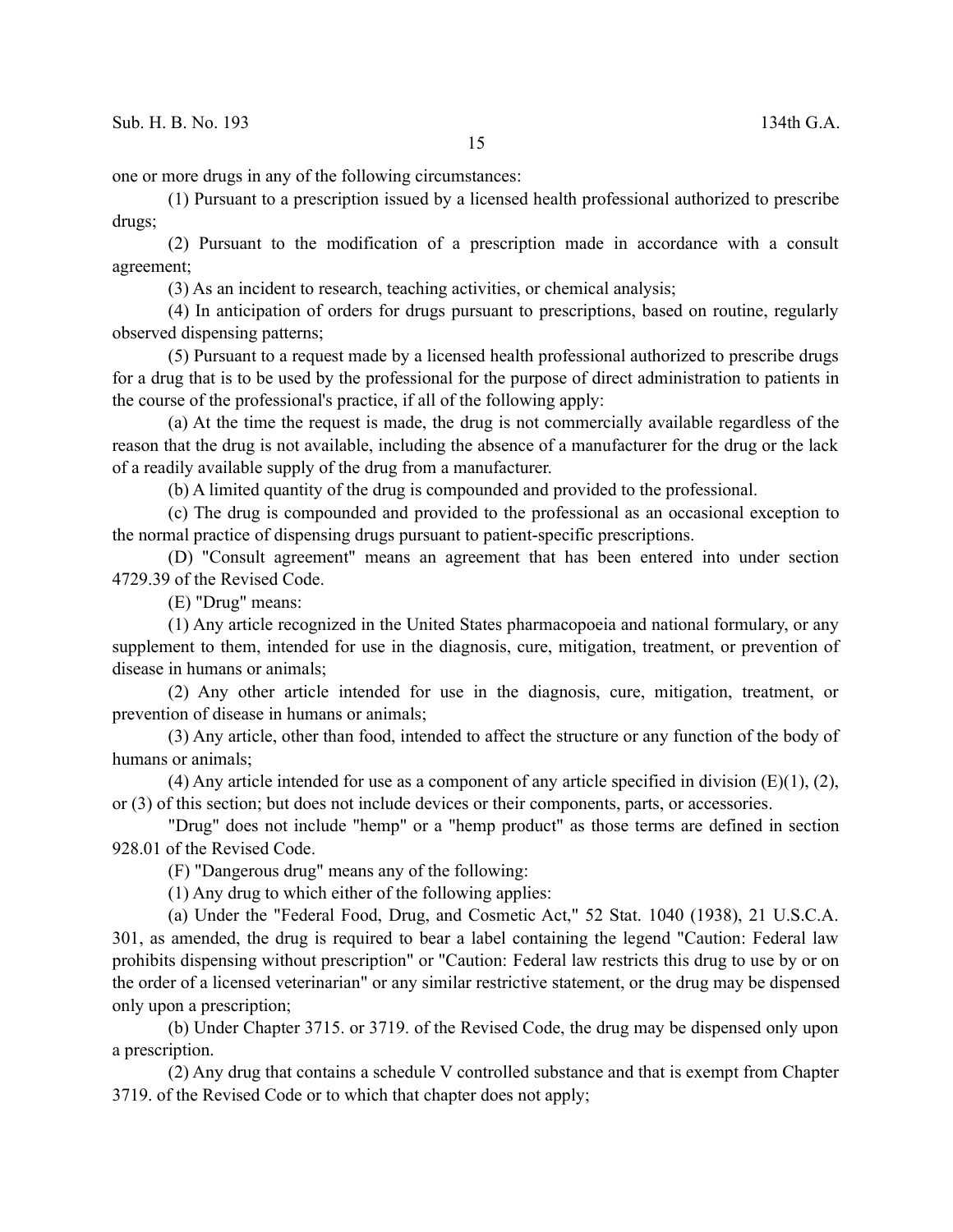(3) Any drug intended for administration by injection into the human body other than through a natural orifice of the human body;

(4) Any drug that is a biological product, as defined in section 3715.01 of the Revised Code.

(G) "Federal drug abuse control laws" has the same meaning as in section 3719.01 of the Revised Code.

(H) "Prescription" means all of the following:

(1) A written, electronic, or oral order for drugs or combinations or mixtures of drugs to be used by a particular individual or for treating a particular animal, issued by a licensed health professional authorized to prescribe drugs;

(2) For purposes of sections 2925.61, 4723.484, 4730.434, and 4731.94 of the Revised Code, a written, electronic, or oral order for naloxone an overdose reversal drug issued to and in the name of a family member, friend, or other individual in a position to assist an individual who there is reason to believe is at risk of experiencing an opioid-related overdose.

(3) For purposes of section 4729.44 of the Revised Code, a written, electronic, or oral order for naloxone an overdose reversal drug issued to and in the name of either of the following:

(a) An individual who there is reason to believe is at risk of experiencing an opioid-related overdose;

(b) A family member, friend, or other individual in a position to assist an individual who there is reason to believe is at risk of experiencing an opioid-related overdose.

(4) For purposes of sections 4723.4810, 4729.282, 4730.432, and 4731.93 of the Revised Code, a written, electronic, or oral order for a drug to treat chlamydia, gonorrhea, or trichomoniasis issued to and in the name of a patient who is not the intended user of the drug but is the sexual partner of the intended user;

(5) For purposes of sections 3313.7110, 3313.7111, 3314.143, 3326.28, 3328.29, 4723.483, 4729.88, 4730.433, 4731.96, and 5101.76 of the Revised Code, a written, electronic, or oral order for an epinephrine autoinjector issued to and in the name of a school, school district, or camp;

(6) For purposes of Chapter 3728. and sections 4723.483, 4729.88, 4730.433, and 4731.96 of the Revised Code, a written, electronic, or oral order for an epinephrine autoinjector issued to and in the name of a qualified entity, as defined in section 3728.01 of the Revised Code;

(7) For purposes of sections 3313.7115, 3313.7116, 3314.147, 3326.60, 3328.38, 4723.4811, 4730.437, 4731.92, and 5101.78 of the Revised Code, a written, electronic, or oral order for injectable or nasally administered glucagon in the name of a school, school district, or camp.

(I) "Licensed health professional authorized to prescribe drugs" or "prescriber" means an individual who is authorized by law to prescribe drugs or dangerous drugs or drug therapy related devices in the course of the individual's professional practice, including only the following:

(1) A dentist licensed under Chapter 4715. of the Revised Code;

(2) A clinical nurse specialist, certified nurse-midwife, or certified nurse practitioner who holds a current, valid license issued under Chapter 4723. of the Revised Code to practice nursing as an advanced practice registered nurse;

(3) A certified registered nurse anesthetist who holds a current, valid license issued under Chapter 4723. of the Revised Code to practice nursing as an advanced practice registered nurse, but only to the extent of the nurse's authority under sections 4723.43 and 4723.434 of the Revised Code;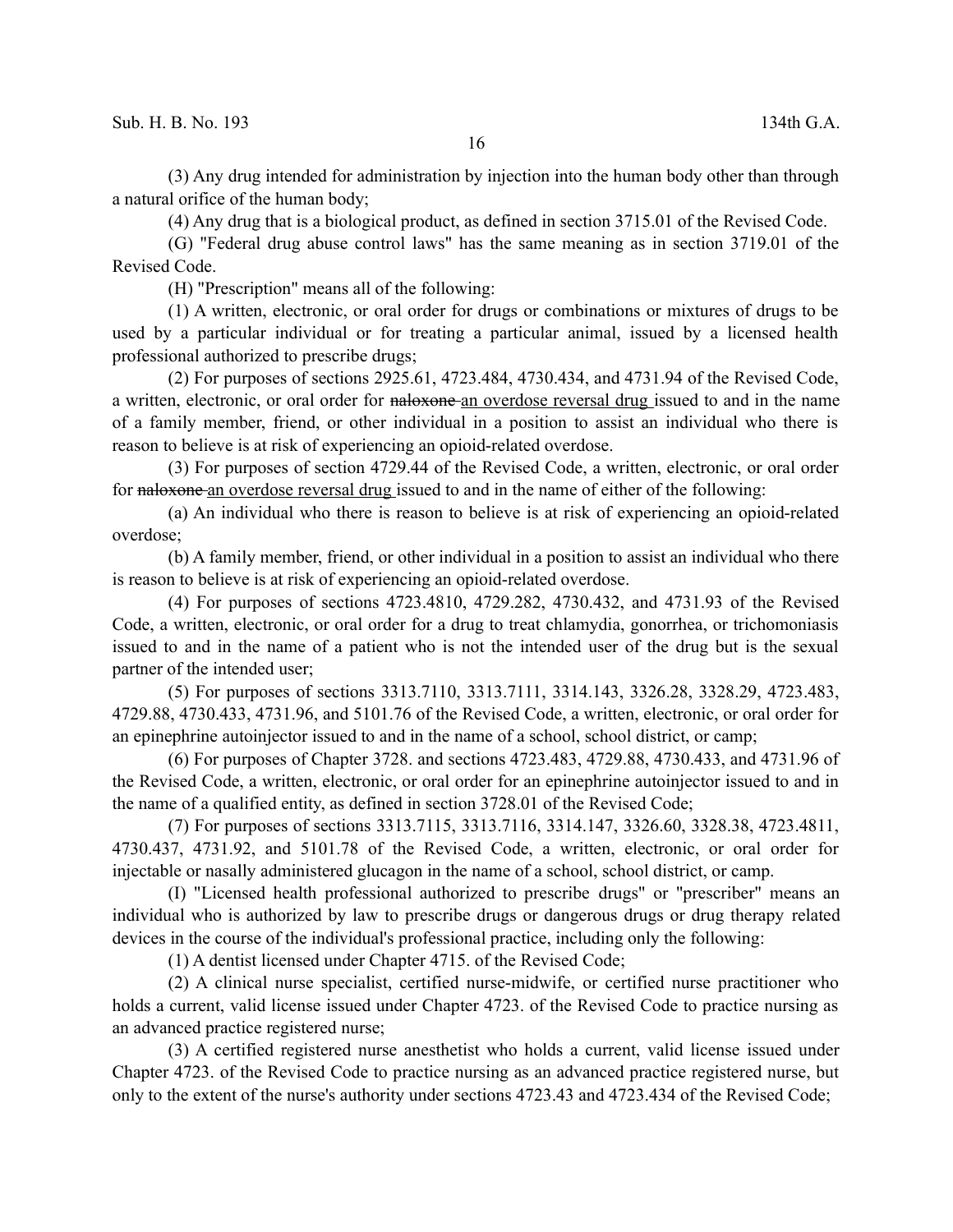(4) An optometrist licensed under Chapter 4725. of the Revised Code to practice optometry under a therapeutic pharmaceutical agents certificate;

(5) A physician authorized under Chapter 4731. of the Revised Code to practice medicine and surgery, osteopathic medicine and surgery, or podiatric medicine and surgery;

(6) A physician assistant who holds a license to practice as a physician assistant issued under Chapter 4730. of the Revised Code, holds a valid prescriber number issued by the state medical board, and has been granted physician-delegated prescriptive authority;

(7) A veterinarian licensed under Chapter 4741. of the Revised Code.

(J) "Sale" or "sell" includes any transaction made by any person, whether as principal proprietor, agent, or employee, to do or offer to do any of the following: deliver, distribute, broker, exchange, gift or otherwise give away, or transfer, whether the transfer is by passage of title, physical movement, or both.

(K) "Wholesale sale" and "sale at wholesale" mean any sale in which the purpose of the purchaser is to resell the article purchased or received by the purchaser.

(L) "Retail sale" and "sale at retail" mean any sale other than a wholesale sale or sale at wholesale.

(M) "Retail seller" means any person that sells any dangerous drug to consumers without assuming control over and responsibility for its administration. Mere advice or instructions regarding administration do not constitute control or establish responsibility.

(N) "Price information" means the price charged for a prescription for a particular drug product and, in an easily understandable manner, all of the following:

(1) The proprietary name of the drug product;

(2) The established (generic) name of the drug product;

(3) The strength of the drug product if the product contains a single active ingredient or if the drug product contains more than one active ingredient and a relevant strength can be associated with the product without indicating each active ingredient. The established name and quantity of each active ingredient are required if such a relevant strength cannot be so associated with a drug product containing more than one ingredient.

(4) The dosage form;

(5) The price charged for a specific quantity of the drug product. The stated price shall include all charges to the consumer, including, but not limited to, the cost of the drug product, professional fees, handling fees, if any, and a statement identifying professional services routinely furnished by the pharmacy. Any mailing fees and delivery fees may be stated separately without repetition. The information shall not be false or misleading.

(O) "Wholesale distributor of dangerous drugs" or "wholesale distributor" means a person engaged in the sale of dangerous drugs at wholesale and includes any agent or employee of such a person authorized by the person to engage in the sale of dangerous drugs at wholesale.

(P) "Manufacturer of dangerous drugs" or "manufacturer" means a person, other than a pharmacist or prescriber, who manufactures dangerous drugs and who is engaged in the sale of those dangerous drugs.

(Q) "Terminal distributor of dangerous drugs" or "terminal distributor" means a person who is engaged in the sale of dangerous drugs at retail, or any person, other than a manufacturer,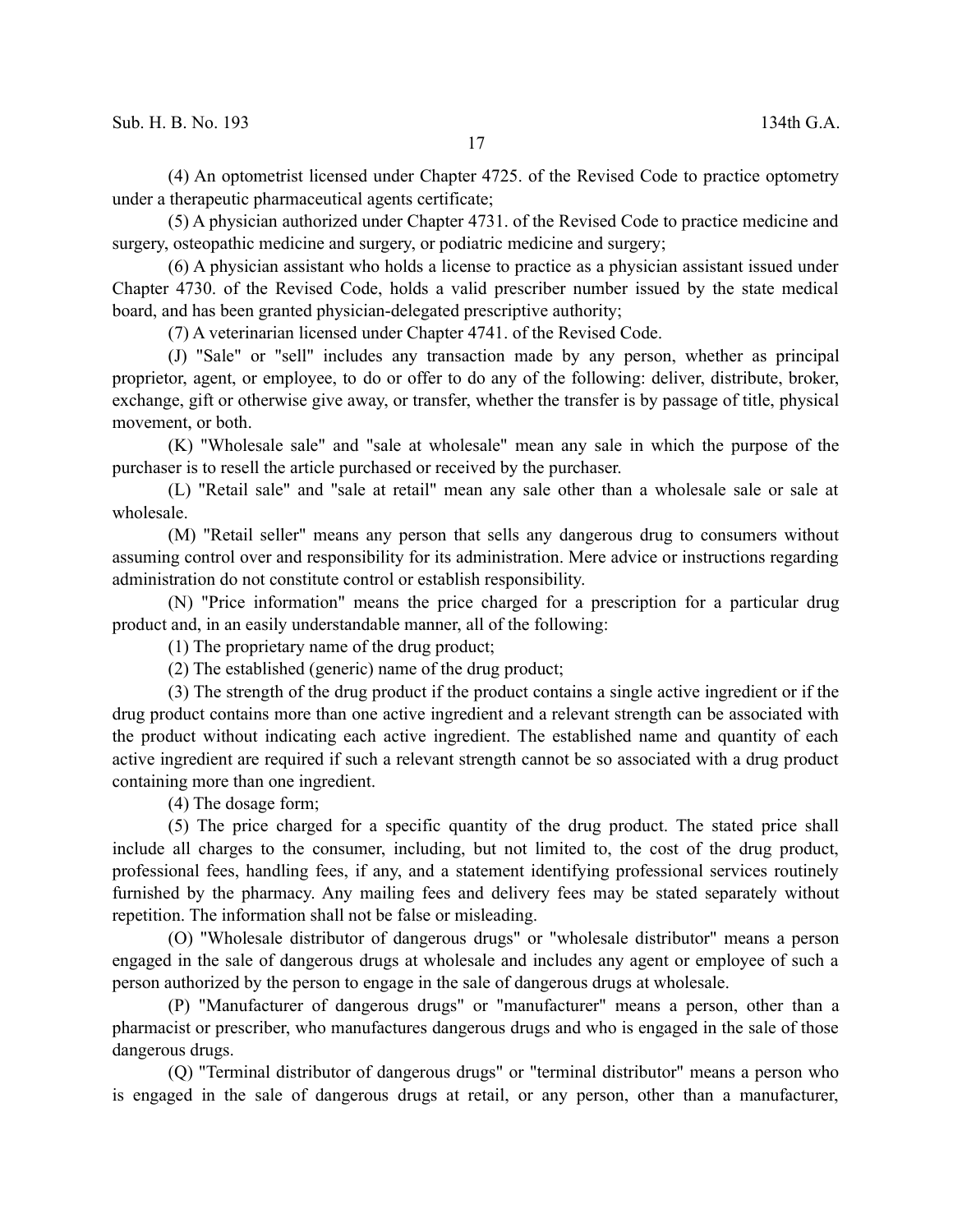repackager, outsourcing facility, third-party logistics provider, wholesale distributor, or pharmacist, who has possession, custody, or control of dangerous drugs for any purpose other than for that person's own use and consumption. "Terminal distributor" includes pharmacies, hospitals, nursing homes, and laboratories and all other persons who procure dangerous drugs for sale or other distribution by or under the supervision of a pharmacist, licensed health professional authorized to prescribe drugs, or other person authorized by the state board of pharmacy.

(R) "Promote to the public" means disseminating a representation to the public in any manner or by any means, other than by labeling, for the purpose of inducing, or that is likely to induce, directly or indirectly, the purchase of a dangerous drug at retail.

(S) "Person" includes any individual, partnership, association, limited liability company, or corporation, the state, any political subdivision of the state, and any district, department, or agency of the state or its political subdivisions.

(T)(1) "Animal shelter" means a facility operated by a humane society or any society organized under Chapter 1717. of the Revised Code or a dog pound operated pursuant to Chapter 955. of the Revised Code.

(2) "County dog warden" means a dog warden or deputy dog warden appointed or employed under section 955.12 of the Revised Code.

(U) "Food" has the same meaning as in section 3715.01 of the Revised Code.

(V) "Pain management clinic" has the same meaning as in section 4731.054 of the Revised Code.

(W) "Investigational drug or product" means a drug or product that has successfully completed phase one of the United States food and drug administration clinical trials and remains under clinical trial, but has not been approved for general use by the United States food and drug administration. "Investigational drug or product" does not include controlled substances in schedule I, as defined in section 3719.01 of the Revised Code.

(X) "Product," when used in reference to an investigational drug or product, means a biological product, other than a drug, that is made from a natural human, animal, or microorganism source and is intended to treat a disease or medical condition.

(Y) "Third-party logistics provider" means a person that provides or coordinates warehousing or other logistics services pertaining to dangerous drugs including distribution, on behalf of a manufacturer, wholesale distributor, or terminal distributor of dangerous drugs, but does not take ownership of the drugs or have responsibility to direct the sale or disposition of the drugs.

(Z) "Repackager of dangerous drugs" or "repackager" means a person that repacks and relabels dangerous drugs for sale or distribution.

(AA) "Outsourcing facility" means a facility that is engaged in the compounding and sale of sterile drugs and is registered as an outsourcing facility with the United States food and drug administration.

(BB) "Laboratory" means a laboratory licensed under this chapter as a terminal distributor of dangerous drugs and entrusted to have custody of any of the following drugs and to use the drugs for scientific and clinical purposes and for purposes of instruction: dangerous drugs that are not controlled substances, as defined in section 3719.01 of the Revised Code; dangerous drugs that are controlled substances, as defined in that section; and controlled substances in schedule I, as defined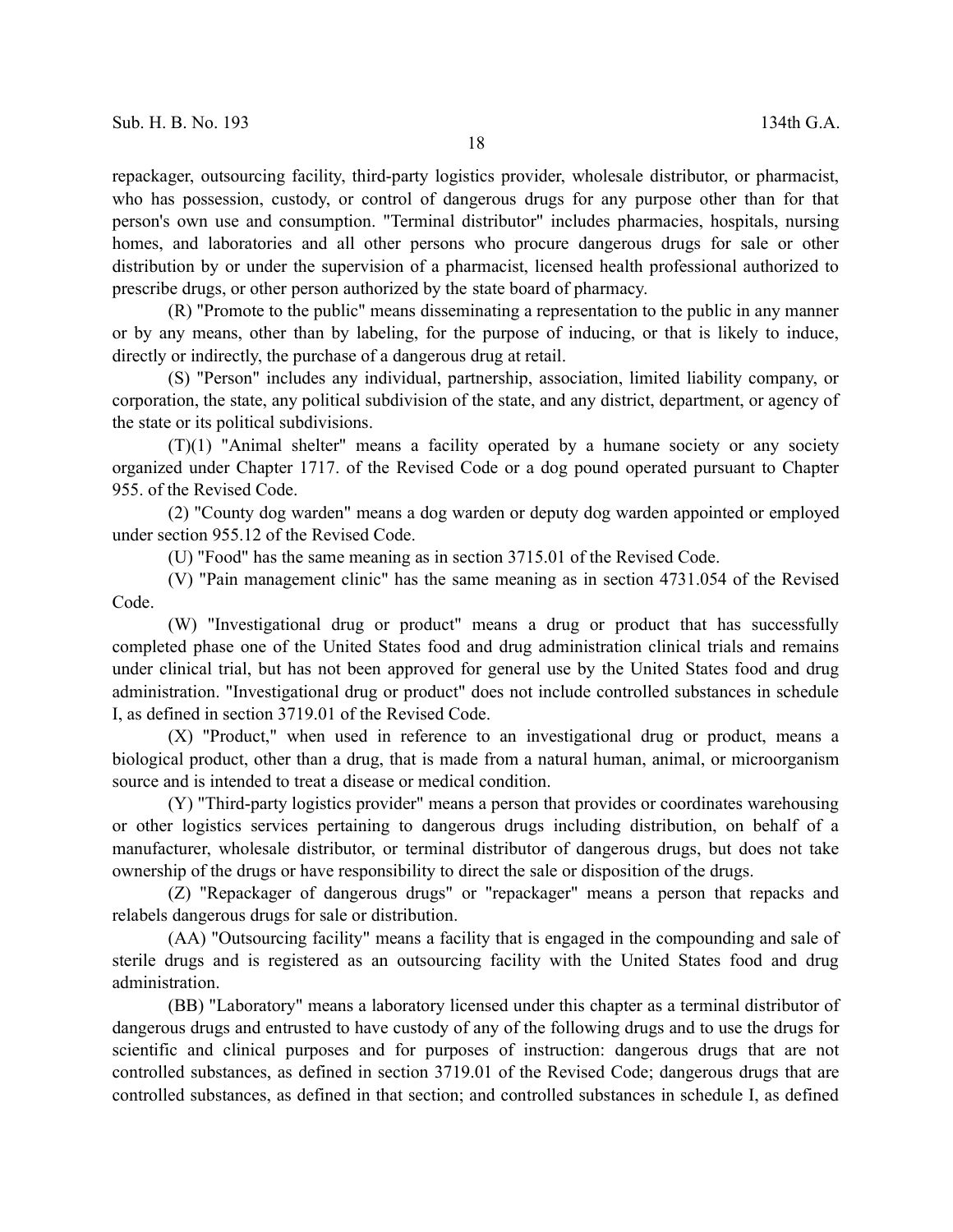in that section.

(CC) "Overdose reversal drug" means both of the following:

(1) Naloxone;

(2) Any other drug that the state board of pharmacy, through rules adopted in accordance with Chapter 119. of the Revised Code, designates as a drug that is approved by the federal food and drug administration for the reversal of a known or suspected opioid-related overdose.

Sec. 4729.29. Divisions (A) and (B) of section 4729.01 and section 4729.28 of the Revised Code do not do any of the following:

(A) Apply to a licensed health professional authorized to prescribe drugs who is acting within the prescriber's scope of professional practice;

(B) Prevent a prescriber from personally furnishing the prescriber's patients with drugs, within the prescriber's scope of professional practice, that seem proper to the prescriber, as long as the drugs are furnished in accordance with section 4729.291 of the Revised Code;

(C) Apply to an individual who personally furnishes a supply of naloxone overdose reversal drugs under authority conferred under section 4723.485, 4730.435, or 4731.941 of the Revised Code or prevent that individual from personally furnishing the supply of naloxone-overdose reversal drugs in accordance with a protocol established under section 4723.485, 4730.435, or 4731.941 of the Revised Code;

(D) Apply to the sale of oxygen, the sale of peritoneal dialysis solutions, or the sale of drugs that are not dangerous drugs by a retail dealer, in original packages when labeled as required by the "Federal Food, Drug, and Cosmetic Act," 52 Stat. 1040 (1938), 21 U.S.C.A. 301, as amended.

Sec. 4729.44. (A) As used in this section:

(1) "Board of health" means a board of health of a city or general health district or an authority having the duties of a board of health under section 3709.05 of the Revised Code.

(2) "Physician" means an individual authorized under Chapter 4731. of the Revised Code to practice medicine and surgery, osteopathic medicine and surgery, or podiatric medicine and surgery.

(B) If use of the protocol developed pursuant to rules adopted under division (G) of this section has been authorized under section 3707.56 or 4731.942 of the Revised Code, a pharmacist or pharmacy intern may dispense naloxone overdose reversal drugs without a prescription to either of the following in accordance with that protocol:

(1) An individual who there is reason to believe is experiencing or at risk of experiencing an opioid-related overdose;

(2) A family member, friend, or other individual in a position to assist an individual who there is reason to believe is at risk of experiencing an opioid-related overdose.

(C) A pharmacist or pharmacy intern who dispenses naloxone overdose reversal drugs under this section shall instruct the individual to whom naloxone is the drugs are dispensed to summon emergency services as soon as practicable either before or after administering naloxone the drugs.

(D) A pharmacist may document on a prescription form the dispensing of naloxone-overdose reversal drugs by the pharmacist or a pharmacy intern supervised by the pharmacist. The form may be assigned a number for record-keeping purposes.

(E) This section does not affect the authority of a pharmacist or pharmacy intern to fill or refill a prescription for naloxone overdose reversal drugs.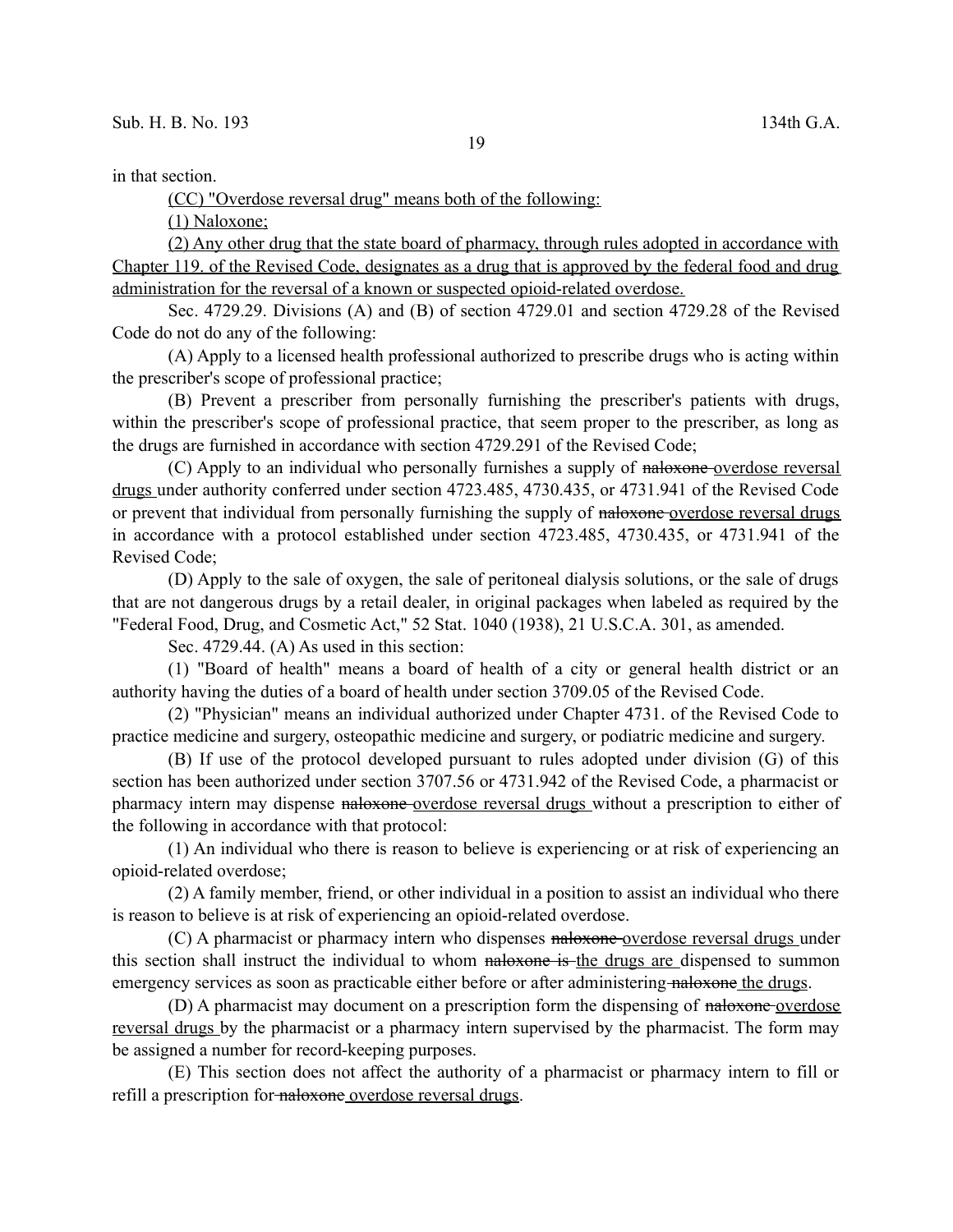(F) A board of health that in good faith authorizes a pharmacist or pharmacy intern to dispense naloxone overdose reversal drugs without a prescription in accordance with a protocol developed pursuant to rules adopted under division (G) of this section is not liable for or subject to any of the following for any action or omission of the individual to whom the naloxone is drugs are dispensed: damages in any civil action, prosecution in any criminal proceeding, or professional disciplinary action.

A physician who in good faith authorizes a pharmacist or pharmacy intern to dispense naloxone overdose reversal drugs without a prescription in accordance with a protocol developed pursuant to rules adopted under division (G) of this section is not liable for or subject to any of the following for any action or omission of the individual to whom the naloxone is drugs are dispensed: damages in any civil action, prosecution in any criminal proceeding, or professional disciplinary action.

A pharmacist or pharmacy intern authorized under this section to dispense naloxone overdose reversal drugs without a prescription who does so in good faith is not liable for or subject to any of the following for any action or omission of the individual to whom the naloxone is drugs are dispensed: damages in any civil action, prosecution in any criminal proceeding, or professional disciplinary action.

(G) The state board of pharmacy shall, after consulting with the department of health and state medical board, adopt rules to implement this section. The rules shall specify a protocol under which pharmacists or pharmacy interns may dispense naloxone-overdose reversal drugs without a prescription.

All rules adopted under this section shall be adopted in accordance with Chapter 119. of the Revised Code.

(H)(1) The state board of pharmacy shall develop a program to educate all of the following about the authority of a pharmacist or pharmacy intern to dispense naloxone-overdose reversal drugs without a prescription:

(a) Holders of licenses issued under this chapter that engage in the sale or dispensing of naloxone overdose reversal drugs pursuant to this section;

(b) Registered pharmacy technicians, certified pharmacy technicians, and pharmacy technician trainees registered under this chapter who engage in the sale of naloxone overdose reversal drugs pursuant to this section;

(c) Individuals who are not licensed or registered under this chapter but are employed by license holders described in division (H)(1)(a) of this section.

(2) As part of the program, the board also shall educate the license holders, pharmacy technicians, and employees described in division (H)(1) of this section about maintaining an adequate supply of naloxone-overdose reversal drugs and methods for determining a pharmacy's stock of the drug such drugs.

(3) The board may use its web site to share information under the program.

Sec. 4729.51. (A) No person other than a licensed manufacturer of dangerous drugs, outsourcing facility, third-party logistics provider, repackager of dangerous drugs, or wholesale distributor of dangerous drugs shall possess for sale, sell, distribute, or deliver, at wholesale, dangerous drugs or investigational drugs or products, except as follows: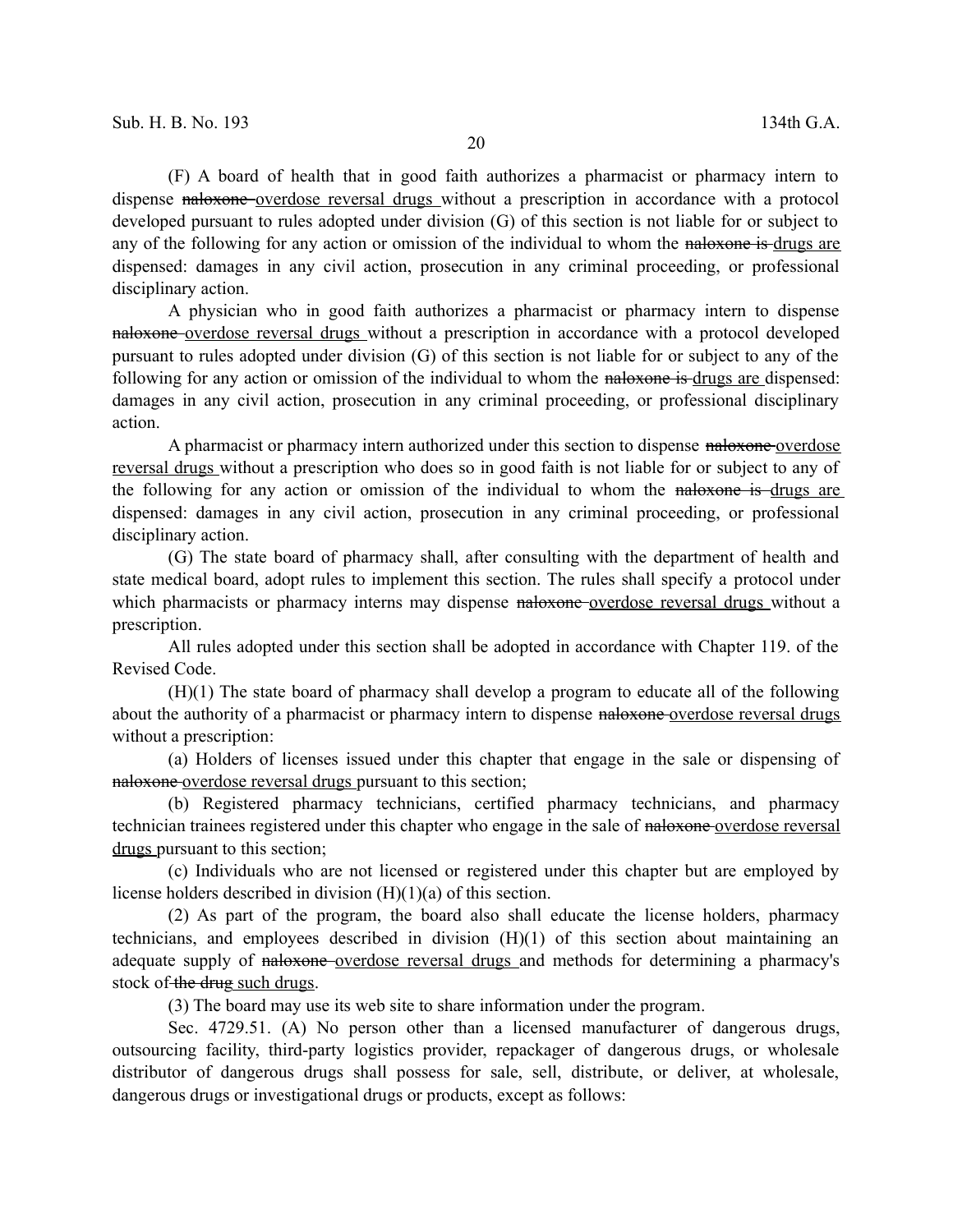(1) A licensed terminal distributor of dangerous drugs that is a pharmacy may make occasional sales of dangerous drugs or investigational drugs or products at wholesale.

(2) A licensed terminal distributor of dangerous drugs having more than one licensed location may transfer or deliver dangerous drugs from one licensed location to another licensed location owned by the terminal distributor if the license issued for each location is in effect at the time of the transfer or delivery.

(3) A licensed terminal distributor of dangerous drugs that is not a pharmacy may make occasional sales of the following at wholesale:

(a) Naloxone Overdose reversal drugs;

(b) Dangerous drugs if the drugs being sold are in shortage, as defined in rules adopted under section 4729.26 of the Revised Code;

(c) Dangerous drugs other than those described in divisions  $(A)(3)(a)$  and (b) of this section or investigational drugs or products if authorized by rules adopted under section 4729.26 of the Revised Code.

(B) No licensed manufacturer, outsourcing facility, third-party logistics provider, repackager, or wholesale distributor shall possess for sale, sell, or distribute, at wholesale, dangerous drugs or investigational drugs or products to any person other than the following:

(1) Subject to division (D) of this section, a licensed terminal distributor of dangerous drugs;

(2) Subject to division (C) of this section, any person exempt from licensure as a terminal distributor of dangerous drugs under section 4729.541 of the Revised Code;

(3) A licensed manufacturer, outsourcing facility, third-party logistics provider, repackager, or wholesale distributor;

(4) A terminal distributor, manufacturer, outsourcing facility, third-party logistics provider, repackager, or wholesale distributor that is located in another state, is not engaged in the sale of dangerous drugs within this state, and is actively licensed to engage in the sale of dangerous drugs by the state in which the distributor conducts business.

(C) No licensed manufacturer, outsourcing facility, third-party logistics provider, repackager, or wholesale distributor shall possess for sale, sell, or distribute, at wholesale, dangerous drugs or investigational drugs or products to either of the following:

(1) A prescriber who is employed by either of the following:

(a) A pain management clinic that is not licensed as a terminal distributor of dangerous drugs with a pain management clinic classification issued under section 4729.552 of the Revised Code;

(b) A facility, clinic, or other location that provides office-based opioid treatment but is not licensed as a terminal distributor of dangerous drugs with an office-based opioid treatment classification issued under section 4729.553 of the Revised Code if such a license is required by that section.

(2) A business entity described in division  $(A)(2)$  or (3) of section 4729.541 of the Revised Code that is, or is operating, either of the following:

(a) A pain management clinic without a license as a terminal distributor of dangerous drugs with a pain management clinic classification issued under section 4729.552 of the Revised Code;

(b) A facility, clinic, or other location that provides office-based opioid treatment without a license as a terminal distributor of dangerous drugs with an office-based opioid treatment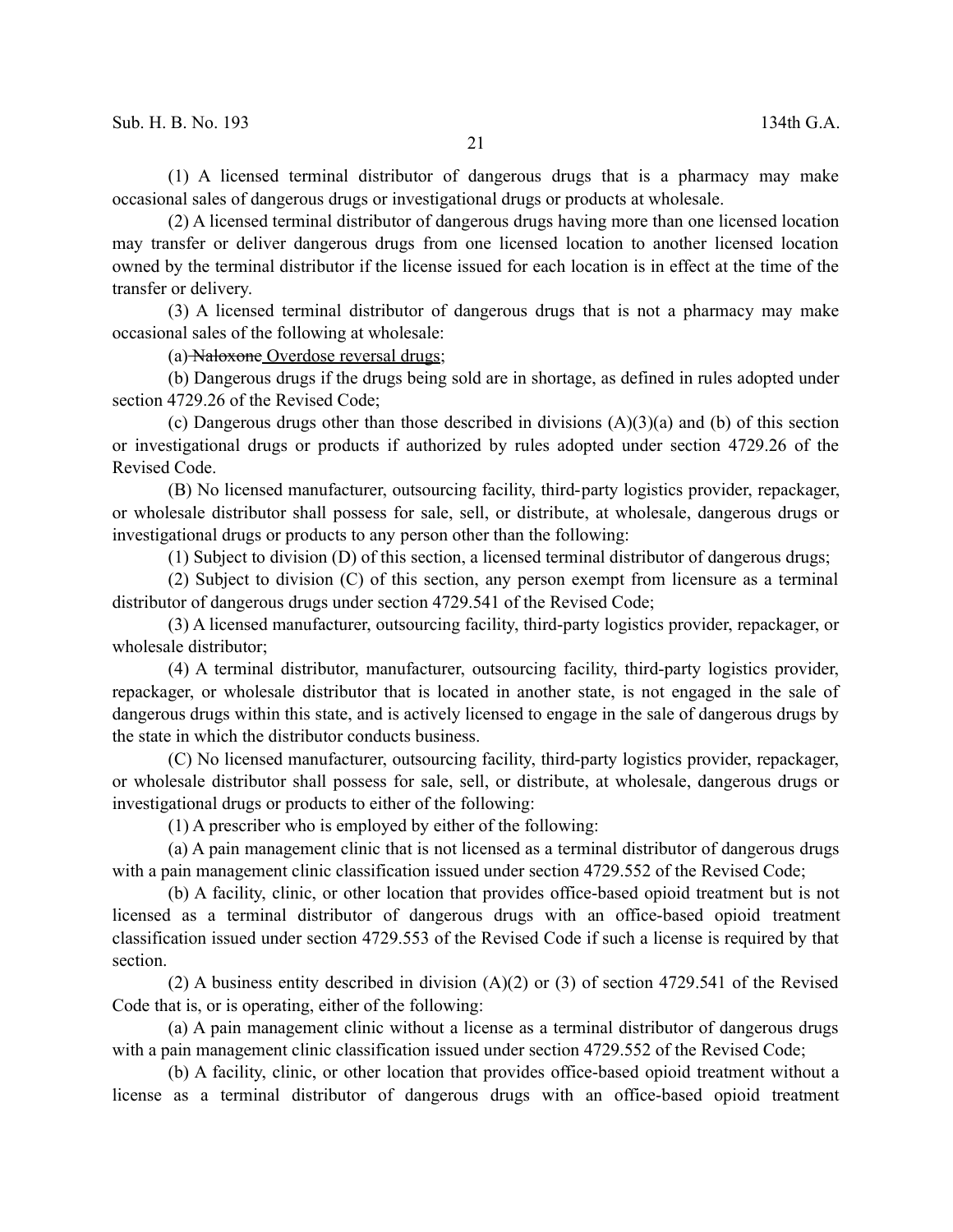classification issued under section 4729.553 of the Revised Code if such a license is required by that section.

(D) No licensed manufacturer, outsourcing facility, third-party logistics provider, repackager, or wholesale distributor shall possess dangerous drugs or investigational drugs or products for sale at wholesale, or sell or distribute such drugs at wholesale, to a licensed terminal distributor of dangerous drugs, except as follows:

(1) In the case of a terminal distributor with a category II license, only dangerous drugs in category II, as defined in division (A)(1) of section 4729.54 of the Revised Code;

(2) In the case of a terminal distributor with a category III license, dangerous drugs in category II and category III, as defined in divisions (A)(1) and (2) of section 4729.54 of the Revised Code;

(3) In the case of a terminal distributor with a limited category II or III license, only the dangerous drugs specified in the license.

 $(E)(1)$  Except as provided in division  $(E)(2)$  of this section, no person shall do any of the following:

(a) Sell or distribute, at retail, dangerous drugs;

(b) Possess for sale, at retail, dangerous drugs;

(c) Possess dangerous drugs.

 $(2)(a)$  Divisions  $(E)(1)(a)$ ,  $(b)$ , and  $(c)$  of this section do not apply to any of the following:

(i) A licensed terminal distributor of dangerous drugs;

(ii) A person who possesses, or possesses for sale or sells, at retail, a dangerous drug in accordance with Chapters 3719., 4715., 4723., 4725., 4729., 4730., 4731., and 4741. of the Revised Code;

(iii) Any of the persons identified in divisions  $(A)(1)$  to  $(5)$  and  $(13)$  of section 4729.541 of the Revised Code, but only to the extent specified in that section.

(b) Division  $(E)(1)(c)$  of this section does not apply to any of the following:

(i) A licensed manufacturer, outsourcing facility, third-party logistics provider, repackager, or wholesale distributor;

(ii) Any of the persons identified in divisions  $(A)(6)$  to  $(12)$  of section 4729.541 of the Revised Code, but only to the extent specified in that section.

(F) No licensed terminal distributor of dangerous drugs or person that is exempt from licensure under section 4729.541 of the Revised Code shall purchase dangerous drugs or investigational drugs or products from any person other than a licensed manufacturer, outsourcing facility, third-party logistics provider, repackager, or wholesale distributor, except as follows:

(1) A licensed terminal distributor of dangerous drugs or person that is exempt from licensure under section 4729.541 of the Revised Code may make occasional purchases of dangerous drugs or investigational drugs or products that are sold in accordance with division  $(A)(1)$  or  $(3)$  of this section.

(2) A licensed terminal distributor of dangerous drugs having more than one licensed location may transfer or deliver dangerous drugs or investigational drugs or products from one licensed location to another licensed location if the license issued for each location is in effect at the time of the transfer or delivery.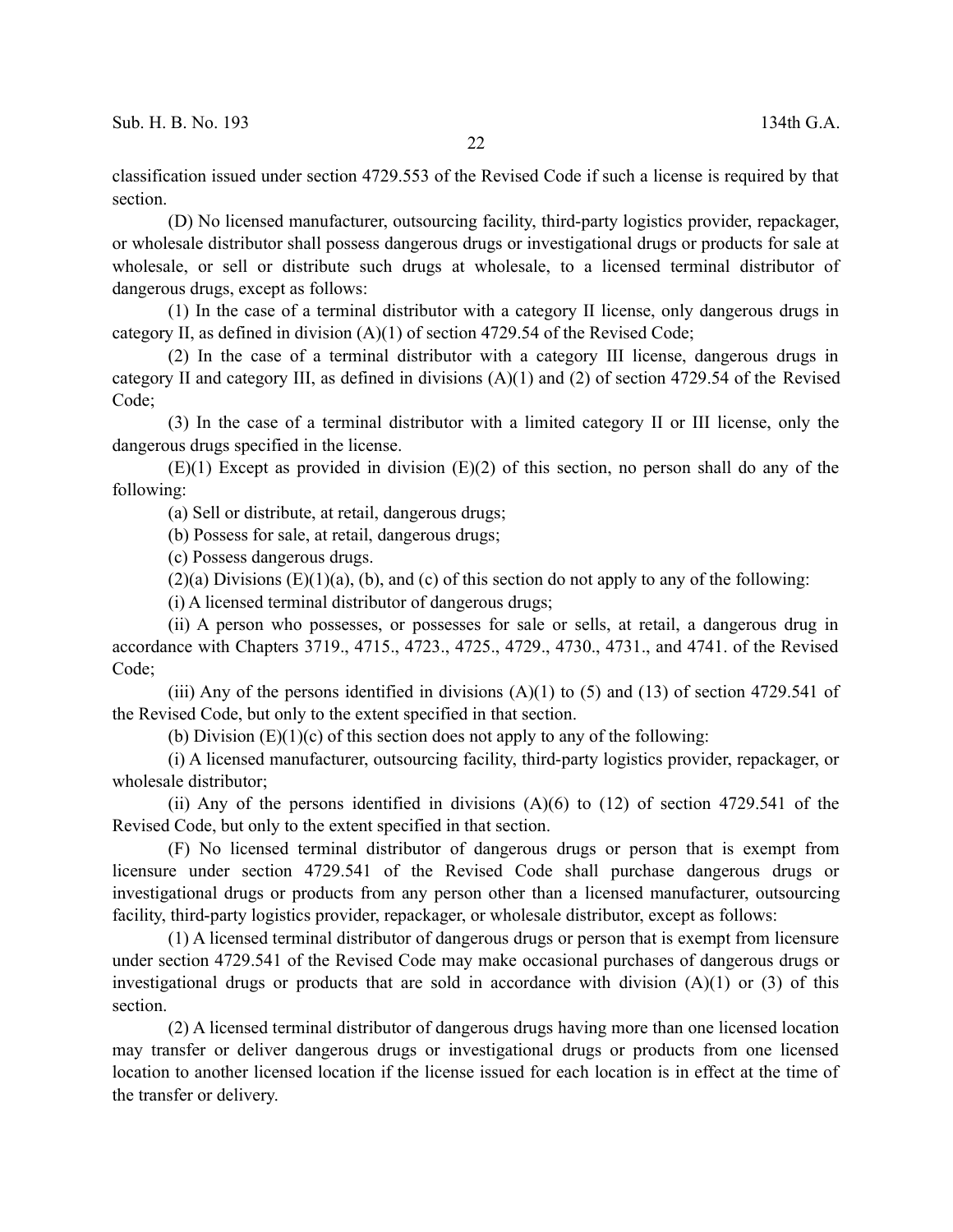(G) No licensed terminal distributor of dangerous drugs shall engage in the retail sale or other distribution of dangerous drugs or investigational drugs or products or maintain possession, custody, or control of dangerous drugs or investigational drugs or products for any purpose other than the distributor's personal use or consumption, at any establishment or place other than that or those described in the license issued by the state board of pharmacy to such terminal distributor.

(H) Nothing in this section shall be construed to interfere with the performance of official duties by any law enforcement official authorized by municipal, county, state, or federal law to collect samples of any drug, regardless of its nature or in whose possession it may be.

(I) Notwithstanding anything to the contrary in this section, the board of education of a city, local, exempted village, or joint vocational school district may distribute epinephrine autoinjectors for use in accordance with section 3313.7110 of the Revised Code, may distribute inhalers for use in accordance with section 3313.7113 of the Revised Code, and may distribute injectable or nasally administered glucagon for use in accordance with section 3313.7115 of the Revised Code.

Sec. 4729.511. (A) As used in this section, "naloxone-overdose reversal drug distributor" means either of the following:

(1) A wholesale distributor of dangerous drugs;

(2) A terminal distributor of dangerous drugs that supplies naloxone overdose reversal drugs to any entity under division (B)(1) of this section.

 $(B)(1)$  A naloxone An overdose reversal drug distributor shall prioritize the sale, distribution, and delivery of naloxone overdose reversal drugs to all of the following:

(a) A children's hospital, as defined in section 3727.01 of the Revised Code;

(b) A hospital, as defined in section 3727.01 of the Revised Code;

(c) An emergency medical service organization, as defined in section 4765.01 of the Revised Code;

(d) A facility that is operated as an urgent care center.

(2) The order in which the entities are listed in division (B)(1) of this section does not establish levels of priority among the listed entities.

(C) A naloxone An overdose reversal drug distributor who in good faith complies with division (B) of this section is not liable for or subject to any of the following for an act or omission arising from that compliance: damages in any civil action, prosecution in any criminal proceeding, or professional disciplinary action.

Sec. 4729.514. (A) As used in this section, "service entity" means a public or private entity that may provide services to or interact with individuals who there is reason to believe may be at risk of experiencing an opioid-related overdose. "Service entity" includes a church or other place of worship, college or university, school, library, health department operated by the board of health of a city or general health district, community addiction services provider, court, probation department, halfway house, prison, jail, community residential center, homeless shelter, or similar entity.

(B) A service entity may procure and maintain naloxone overdose reversal drugs for either or both of the following purposes:

(1) To use in emergency situations;

(2) To permit an employee, volunteer, or contractor of the service entity to personally furnish a supply of naloxone overdose reversal drugs pursuant to a protocol established under section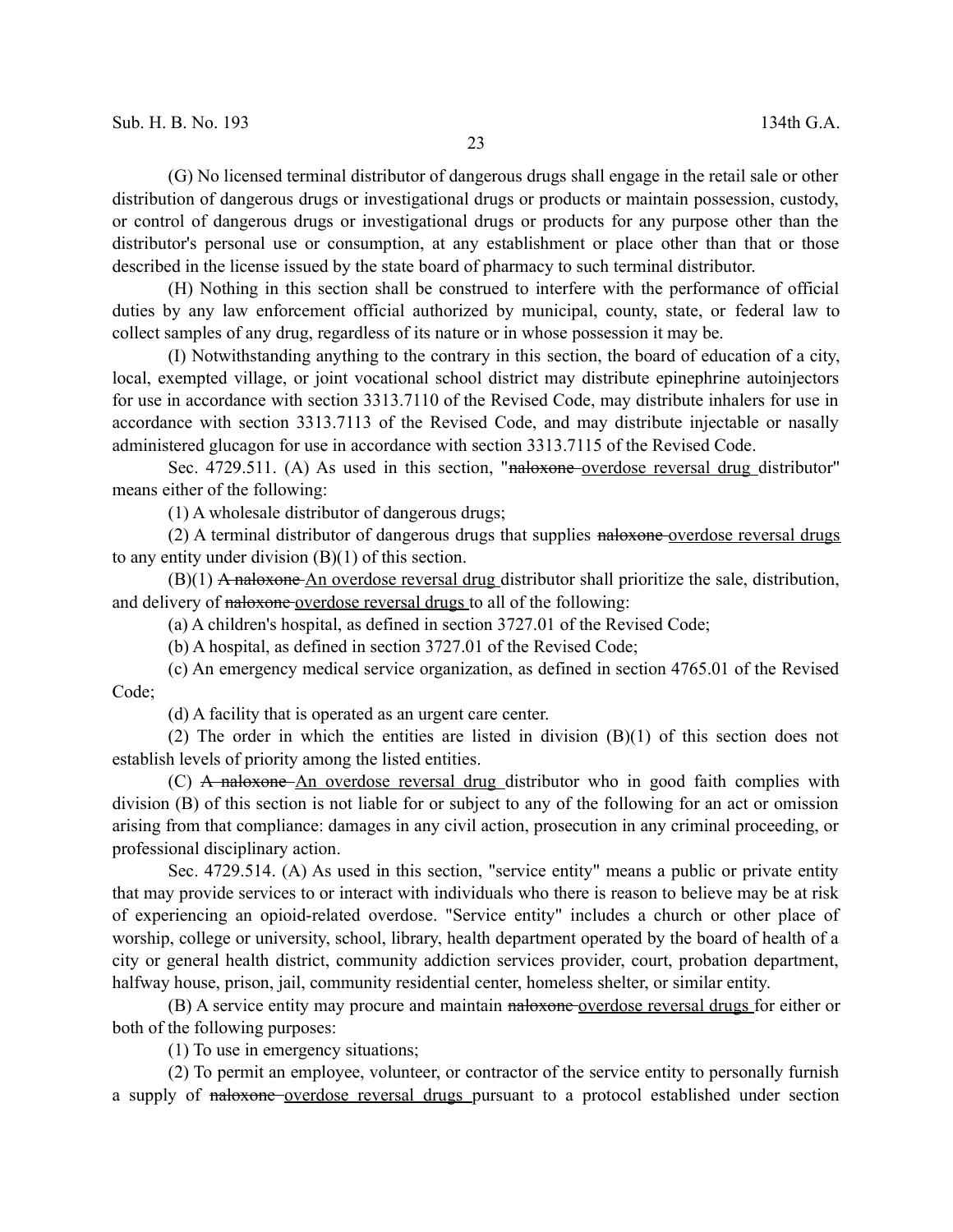3707.561, 4723.485, 4730.435, or 4731.941 of the Revised Code.

(C) A service entity or an employee, volunteer, or contractor of a service entity is not liable for or subject to any of the following for injury, death, or loss to person or property that allegedly arises from an act or omission associated with procuring, maintaining, accessing, using, or personally furnishing naloxone overdose reversal drugs under this section, unless the act or omission constitutes willful or wanton misconduct: damages in any civil action, prosecution in any criminal proceeding, or professional disciplinary action.

This section does not eliminate, limit, or reduce any other immunity or defense that a service entity or an employee, volunteer, or contractor of a service entity may be entitled to under Chapter 2305. or any other provision of the Revised Code or under the common law of this state.

Sec. 4729.515. (A) In accordance with divisions (B) and (C) of this section, a terminal distributor of dangerous drugs may acquire and maintain a supply of naloxone-overdose reversal drugs for use in emergency situations and for distribution through an automated mechanism. The naloxone overdose reversal drugs may be maintained at a location other than the location licensed as a terminal distributor of dangerous drugs.

(B) In the case of naloxone overdose reversal drugs for use in emergency situations, a terminal distributor of dangerous drugs shall do all of the following:

(1) Provide instructions regarding the emergency administration of naloxone overdose reversal drugs to any individual who accesses the naloxone such drugs, including a specific instruction to summon emergency services as set forth in division (D) of this section;

(2) Specify a process to be used to notify the terminal distributor that the naloxone an overdose reversal drug has been accessed within a reasonable time of its being accessed;

(3) Maintain the naloxone overdose reversal drugs in accordance with the manufacturer's or distributor's instructions.

(C) In the case of naloxone overdose reversal drugs for distribution through an automated mechanism, a terminal distributor of dangerous drugs shall comply with standards and procedures specified in rules adopted under division (F) of this section.

(D)(1) Notwithstanding any conflicting provision of the Revised Code, both of the following apply:

(a) Any individual may access naloxone overdose reversal drugs maintained as provided in division (B) of this section and may administer it the drugs to an individual who there is reason to believe is experiencing an opioid-related overdose.

(b) Any individual may receive naloxone overdose reversal drugs distributed through an automated system as provided in division  $(C)$  of this section and may administer it the drugs to an individual who there is reason to believe is experiencing an opioid-related overdose.

(2) An individual who administers naloxone-overdose reversal drugs as authorized by this section shall make a good faith effort to activate or have another individual activate an emergency medical services system as soon as possible, except that this requirement does not apply if the individual administering the naloxone drugs is doing so as part of an emergency medical services system or at a hospital, as defined in section 3727.01 of the Revised Code.

(E) An individual is not liable for or subject to any of the following for injury, death, or loss to person or property that allegedly arises from an act or omission associated with any action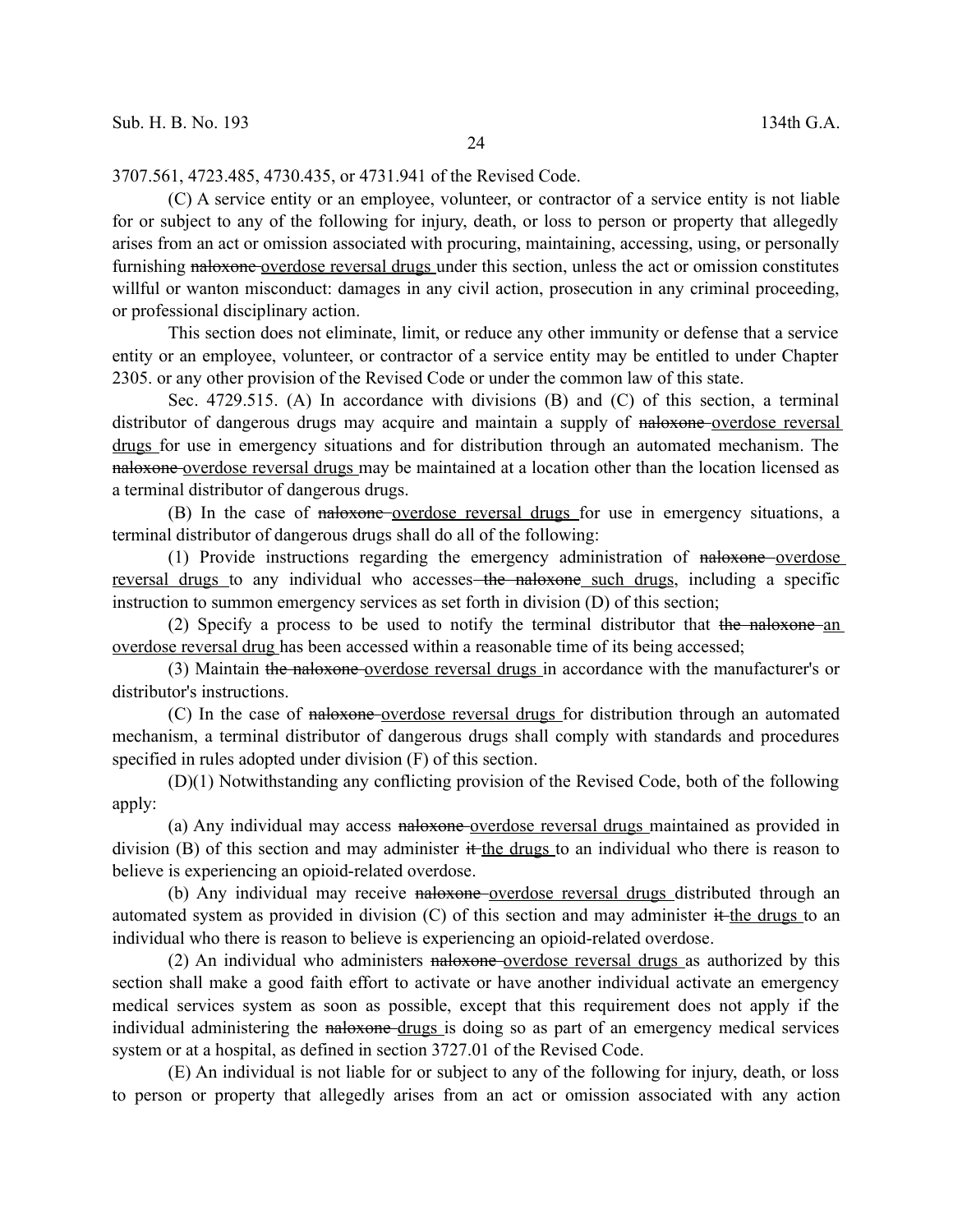authorized by this section, unless the act or omission constitutes willful or wanton misconduct: damages in any civil action, prosecution in any criminal proceeding, or professional disciplinary action.

(F) The state board of pharmacy shall adopt rules establishing standards and procedures applicable to the distribution of naloxone overdose reversal drugs through an automated mechanism. The rules shall be adopted in accordance with Chapter 119. of the Revised Code.

Sec. 4729.541. (A) Except as provided in divisions (B) to (D) of this section, all of the following are exempt from licensure as a terminal distributor of dangerous drugs:

(1) A licensed health professional authorized to prescribe drugs;

(2) A business entity that is a corporation formed under division (B) of section 1701.03 of the Revised Code, a limited liability company formed under Chapter 1705. or 1706. of the Revised Code, or a professional association formed under Chapter 1785. of the Revised Code if the entity has a sole shareholder who is a prescriber and is authorized to provide the professional services being offered by the entity;

(3) A business entity that is a corporation formed under division (B) of section 1701.03 of the Revised Code, a limited liability company formed under Chapter 1705. or 1706. of the Revised Code, a partnership or a limited liability partnership formed under Chapter 1775. of the Revised Code, or a professional association formed under Chapter 1785. of the Revised Code, if, to be a shareholder, member, or partner, an individual is required to be licensed, certified, or otherwise legally authorized under Title XLVII of the Revised Code to perform the professional service provided by the entity and each such individual is a prescriber;

(4) An individual who holds a current license, certificate, or registration issued under Title XLVII of the Revised Code and has been certified to conduct diabetes education by a national certifying body specified in rules adopted by the state board of pharmacy under section 4729.68 of the Revised Code, but only with respect to insulin that will be used for the purpose of diabetes education and only if diabetes education is within the individual's scope of practice under statutes and rules regulating the individual's profession;

(5) An individual who holds a valid certificate issued by a nationally recognized S.C.U.B.A. diving certifying organization approved by the state board of pharmacy under rules adopted by the board, but only with respect to medical oxygen that will be used for the purpose of emergency care or treatment at the scene of a diving emergency;

(6) With respect to epinephrine autoinjectors that may be possessed under section 3313.7110, 3313.7111, 3314.143, 3326.28, or 3328.29 of the Revised Code, any of the following: the board of education of a city, local, exempted village, or joint vocational school district; a chartered or nonchartered nonpublic school; a community school established under Chapter 3314. of the Revised Code; a STEM school established under Chapter 3326. of the Revised Code; or a college-preparatory boarding school established under Chapter 3328. of the Revised Code;

(7) With respect to epinephrine autoinjectors that may be possessed under section 5101.76 of the Revised Code, any of the following: a residential camp, as defined in section 2151.011 of the Revised Code; a child day camp, as defined in section 5104.01 of the Revised Code; or a child day camp operated by any county, township, municipal corporation, township park district created under section 511.18 of the Revised Code, park district created under section 1545.04 of the Revised Code,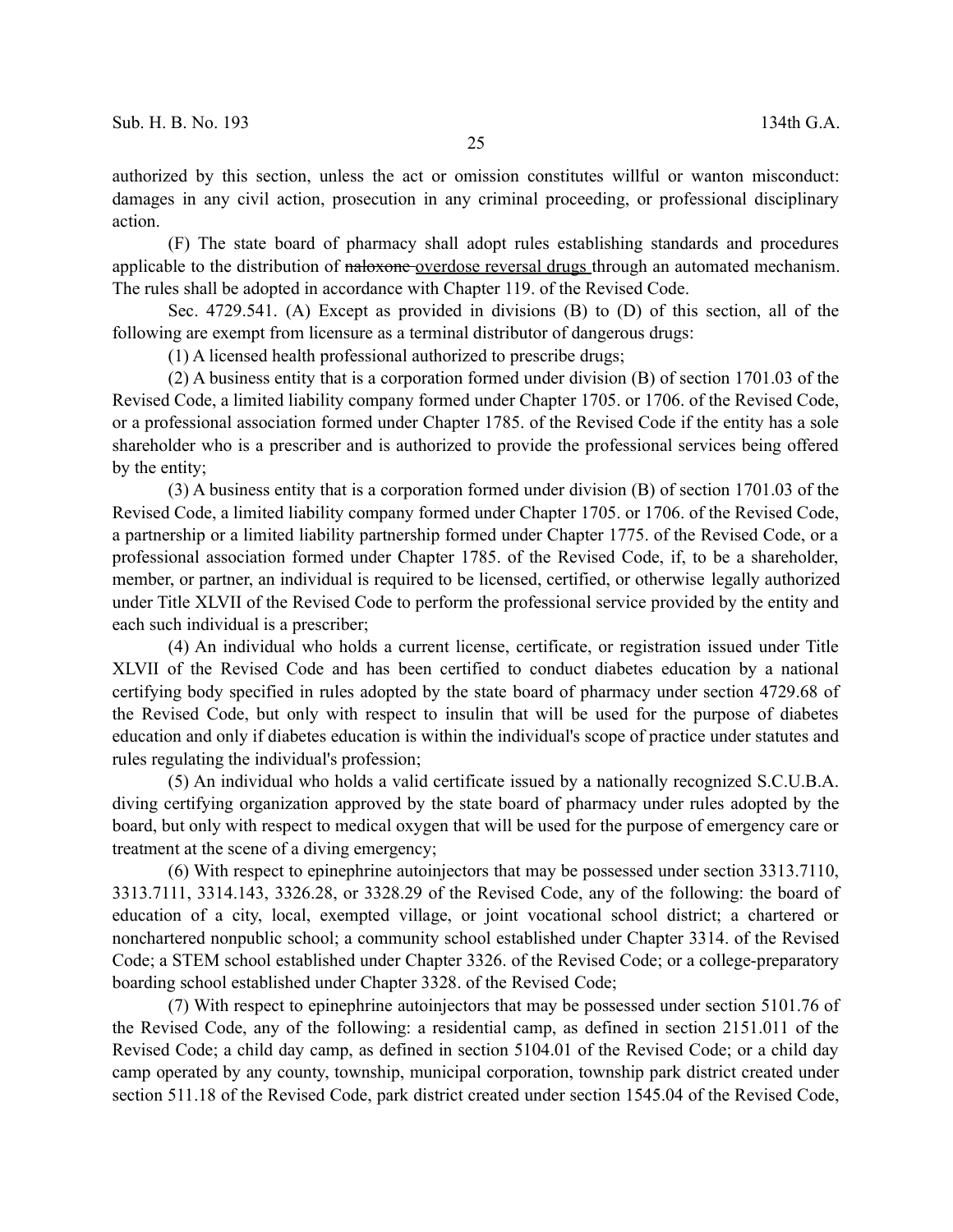or joint recreation district established under section 755.14 of the Revised Code;

(8) With respect to epinephrine autoinjectors that may be possessed under Chapter 3728. of the Revised Code, a qualified entity, as defined in section 3728.01 of the Revised Code;

(9) With respect to inhalers that may be possessed under section 3313.7113, 3313.7114, 3314.144, 3326.30, or 3328.30 of the Revised Code, any of the following: the board of education of a city, local, exempted village, or joint vocational school district; a chartered or nonchartered nonpublic school; a community school established under Chapter 3314. of the Revised Code; a STEM school established under Chapter 3326. of the Revised Code; or a college-preparatory boarding school established under Chapter 3328. of the Revised Code;

(10) With respect to inhalers that may be possessed under section 5101.77 of the Revised Code, any of the following: a residential camp, as defined in section 2151.011 of the Revised Code; a child day camp, as defined in section 5104.01 of the Revised Code; or a child day camp operated by any county, township, municipal corporation, township park district created under section 511.18 of the Revised Code, park district created under section 1545.04 of the Revised Code, or joint recreation district established under section 755.14 of the Revised Code;

(11) With respect to naloxone-overdose reversal drugs that may be possessed under section 2925.61 of the Revised Code, a law enforcement agency and its peace officers;

(12) With respect to naloxone overdose reversal drugs that may be possessed under section 4729.514 of the Revised Code for use in emergency situations or for personally furnishing supplies of naloxone overdose reversal drugs, a service entity, as defined in that section;

(13) A facility that is owned and operated by the United States department of defense, the United States department of veterans affairs, or any other federal agency;

(14) With respect to injectable or nasally administered glucagon that may be possessed under sections 3313.7115, 3313.7116, 3314.147, 3326.60, and 3328.38 of the Revised Code, any of the following: the board of education of a city, local, exempted village, or joint vocational school district; a chartered or nonchartered nonpublic school; a community school established under Chapter 3314. of the Revised Code; a STEM school established under Chapter 3326. of the Revised Code; or a college-preparatory boarding school established under Chapter 3328. of the Revised Code;

(15) With respect to injectable or nasally administered glucagon that may be possessed under section 5101.78 of the Revised Code, any of the following: a residential camp, as defined in section 2151.011 of the Revised Code; a child day camp, as defined in section 5104.01 of the Revised Code; or a child day camp operated by any county, township, municipal corporation, township park district created under section 511.18 of the Revised Code, park district created under section 1545.04 of the Revised Code, or joint recreation district established under section 755.14 of the Revised Code.

(B) If a person described in division (A) of this section is a pain management clinic or is operating a pain management clinic, the person shall hold a license as a terminal distributor of dangerous drugs with a pain management clinic classification issued under section 4729.552 of the Revised Code.

(C) If a person described in division (A) of this section is operating a facility, clinic, or other location described in division (B) of section 4729.553 of the Revised Code that must hold a category III terminal distributor of dangerous drugs license with an office-based opioid treatment classification, the person shall hold a license with that classification.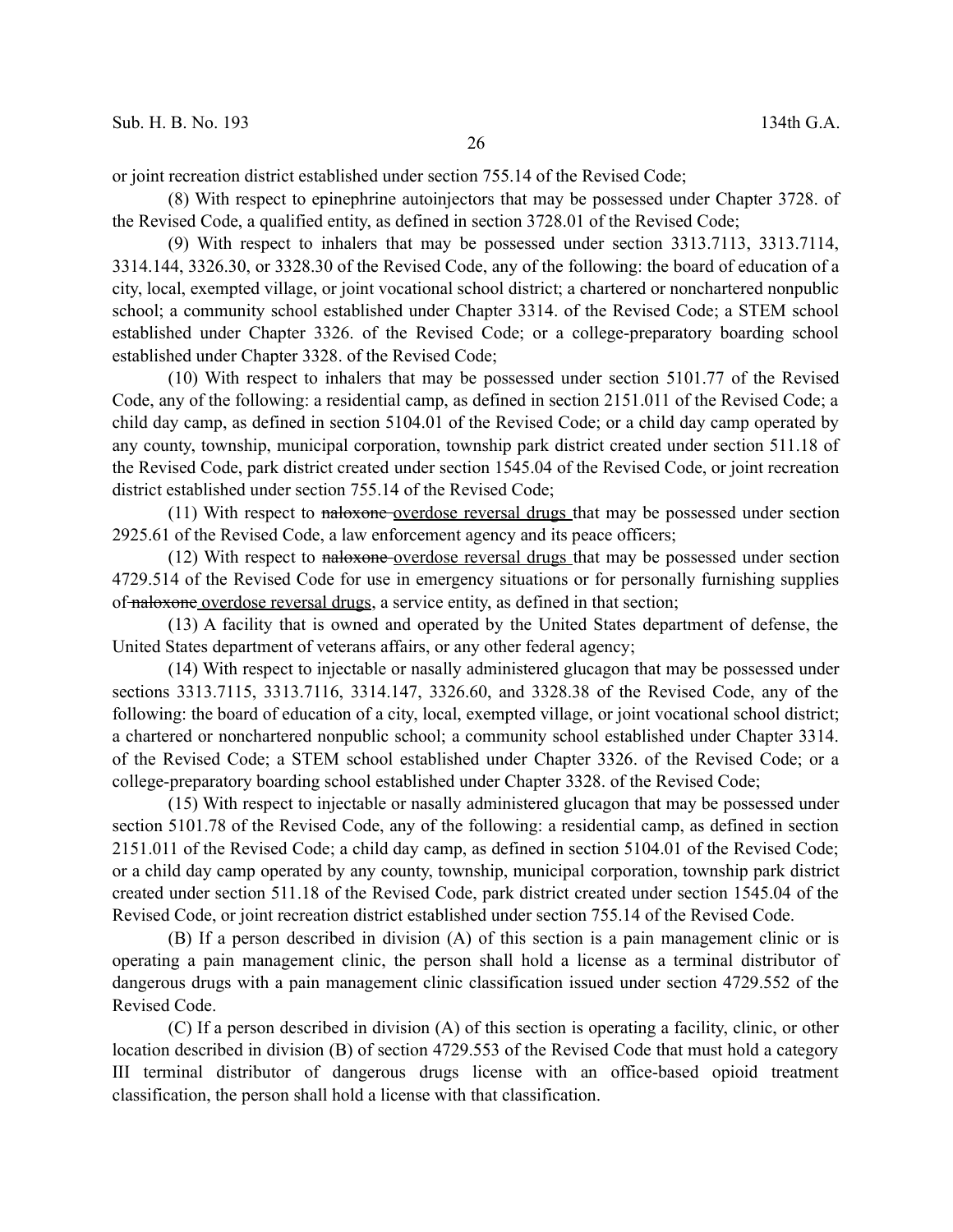(D) Any of the persons described in divisions (A)(1) to (12) of this section shall hold a license as a terminal distributor of dangerous drugs in order to possess, have custody or control of, and distribute any of the following:

(1) Dangerous drugs that are compounded or used for the purpose of compounding;

(2) A schedule I, II, III, IV, or V controlled substance, as defined in section 3719.01 of the Revised Code.

Sec. 4730.434. (A) As used in this section and in sections 4730.435 and 4730.436 of the Revised Code, "overdose reversal drug" has the same meaning as in section 4729.01 of the Revised Code.

(B) Notwithstanding any provision of this chapter or rule adopted by the state medical board, a physician assistant who holds a valid prescriber number issued by the board and has been granted physician-delegated prescriptive authority may personally furnish a supply of naloxone overdose reversal drugs, or issue a prescription for-naloxone such drugs, without having examined the individual to whom it may be administered if both of the following conditions are met:

(1) The naloxone supply is furnished to, or the prescription is issued to and in the name of, a family member, friend, or other individual in a position to assist an individual who there is reason to believe is at risk of experiencing an opioid-related overdose.

(2) The physician assistant instructs the individual receiving the naloxone supply or prescription to summon emergency services as soon as practicable either before or after administering naloxone an overdose reversal drug to an individual apparently experiencing an opioid-related overdose.

 $(\overline{B})$  (C) A physician assistant who under division  $(A)$  (B) of this section in good faith furnishes a supply of naloxone overdose reversal drugs or issues a prescription for naloxone overdose reversal drugs is not liable for or subject to any of the following for any action or omission of the individual to whom the naloxone is drugs are furnished or the prescription is issued: damages in any civil action, prosecution in any criminal proceeding, or professional disciplinary action.

Sec. 4730.435. (A)(1) A physician assistant who holds a valid prescriber number issued by the state medical board, who has been granted physician-delegated prescriptive authority, and who has established a protocol that meets the requirements of division (C) of this section may authorize one or more other individuals to personally furnish a supply of naloxone overdose reversal drugs pursuant to the protocol to either of the following:

(a) An individual who there is reason to believe is experiencing or at risk of experiencing an opioid-related overdose;

(b) A family member, friend, or other person in a position to assist an individual who there is reason to believe is at risk of experiencing an opioid-related overdose.

(2) An individual authorized under this section to personally furnish naloxone-overdose reversal drugs may do so without having examined the individual to whom it the drug may be administered.

(B) An individual authorized by a physician assistant under this section may personally furnish naloxone overdose reversal drugs to an individual described in division  $(A)(1)(a)$  or (b) of this section if both of the following conditions are met:

(1) The authorized individual complies with the protocol established by the authorizing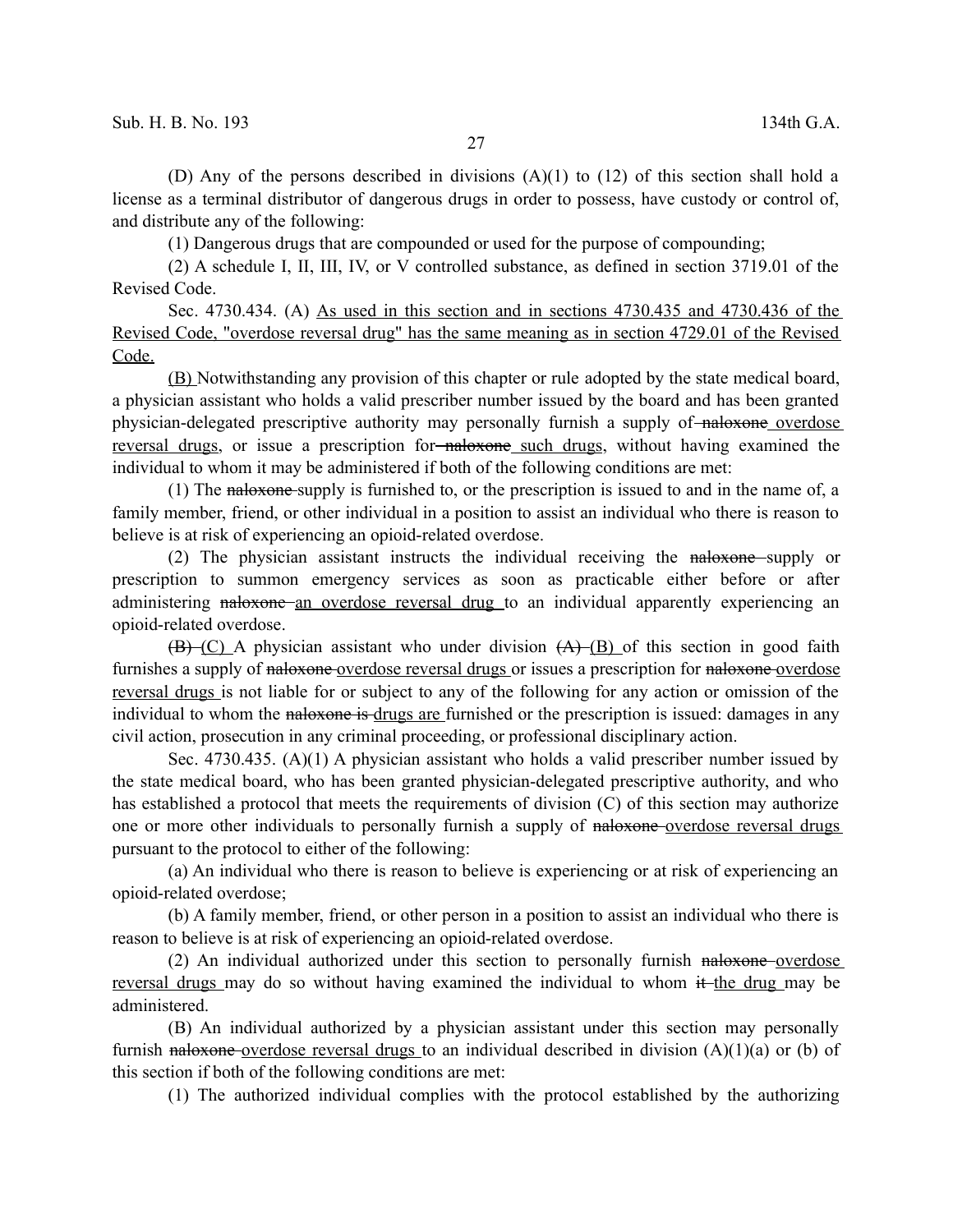physician assistant, including having completed the training required by the protocol.

(2) The authorized individual instructs the individual to whom naloxone is overdose reversal drugs are furnished to summon emergency services as soon as practicable either before or after administering naloxone the drugs.

(C) A protocol established by a physician assistant for purposes of this section shall be established in writing and include all of the following:

(1) A description of the clinical pharmacology of  $\alpha$ -haloxone the overdose reversal drugs specified in the protocol;

(2) Precautions and contraindications concerning furnishing naloxone overdose reversal drugs;

(3) Any limitations the physician assistant specifies concerning the individuals to whom naloxone overdose reversal drugs may be furnished;

(4) The naloxone dosage that may be furnished and any variation in the dosage based on circumstances specified in the protocol;

(5) Labeling, storage, record keeping, and administrative requirements;

(6) Training requirements that must be met before an individual will be authorized to furnish naloxone overdose reversal drugs;

(7) Any instructions or training that the authorized individual must provide to an individual to whom naloxone is overdose reversal drugs are furnished.

(D) A physician assistant who in good faith authorizes another individual to personally furnish naloxone overdose reversal drugs in accordance with a protocol established by the physician assistant under this section is not liable for or subject to any of the following for any action or omission of the individual to whom the naloxone is drugs are furnished: damages in any civil action, prosecution in any criminal proceeding, or professional disciplinary action.

An individual authorized under this section to personally furnish naloxone-overdose reversal drugs who does so in good faith is not liable for or subject to any of the following for any action or omission of the individual to whom the naloxone is drugs are furnished: damages in any civil action, prosecution in any criminal proceeding, or professional disciplinary action.

Sec. 4730.436. (A) As used in this section, "service entity" has the same meaning as in section 4729.514 of the Revised Code.

(B) A physician assistant who holds a valid prescriber number issued by the state medical board, who has been granted physician-delegated prescriptive authority, and who has established a protocol under division (D) of this section may authorize an individual who is an employee, volunteer, or contractor of a service entity to administer naloxone overdose reversal drugs to an individual who is apparently experiencing an opioid-related overdose.

(C) An individual authorized by a physician assistant under this section may administer naloxone overdose reversal drugs to an individual who is apparently experiencing an opioid-related overdose if all of the following conditions are met:

(1) The naloxone overdose reversal drug is obtained from a service entity of which the authorized individual is an employee, volunteer, or contractor.

(2) The authorized individual complies with the protocol established by the authorizing physician assistant.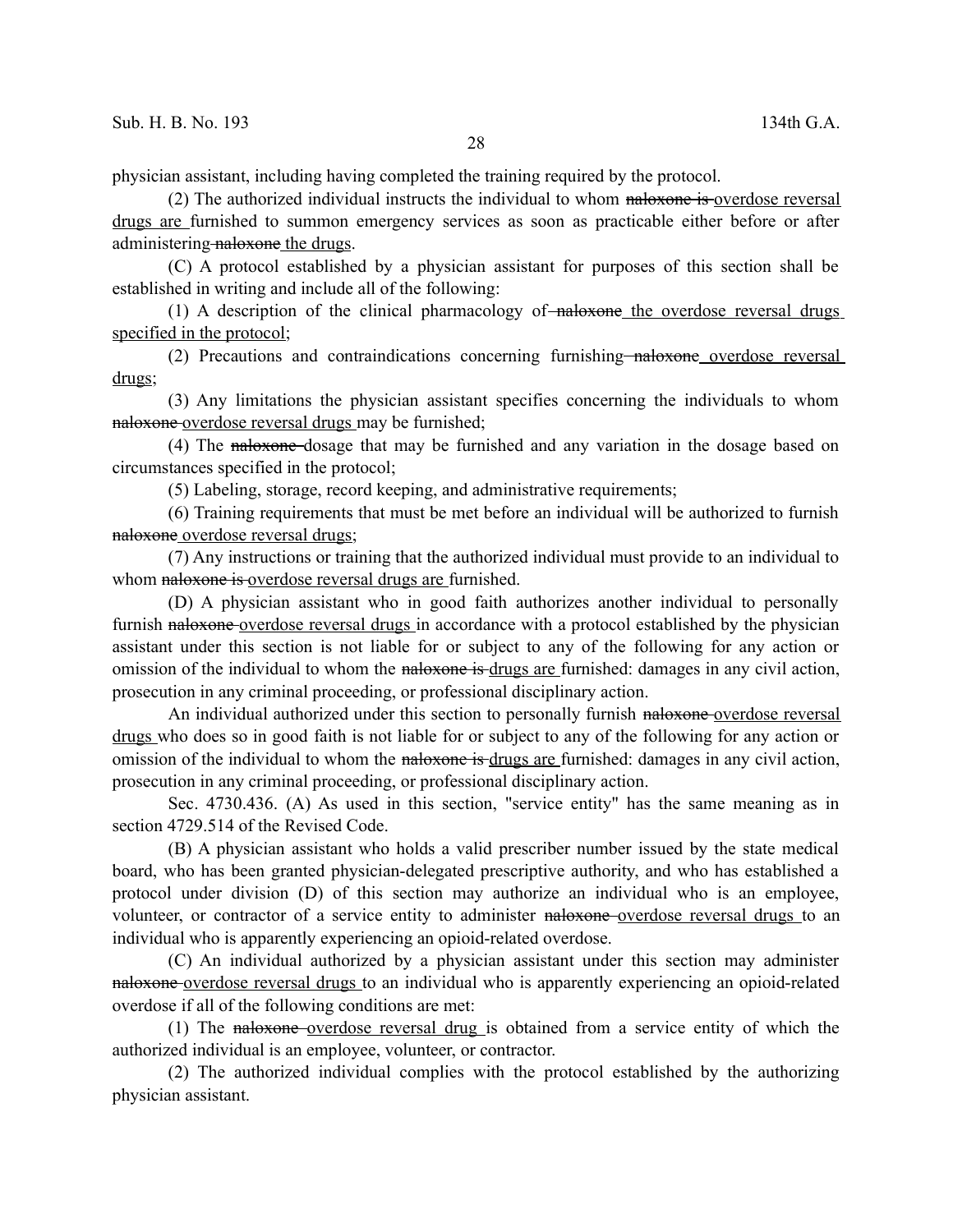(3) The authorized individual summons emergency services as soon as practicable either before or after administering the naloxoneoverdose reversal drug.

(D) A protocol established by a physician assistant for purposes of this section must be in writing and include all of the following:

(1) A description of the clinical pharmacology of  $\overline{\text{maloxone}}$  the overdose reversal drugs specified in the protocol;

(2) Precautions and contraindications concerning the administration of naloxone overdose reversal drugs;

(3) Any limitations the physician assistant specifies concerning the individuals to whom naloxone overdose reversal drugs may be administered;

(4) The naloxone dosage that may be administered and any variation in the dosage based on circumstances specified in the protocol;

(5) Labeling, storage, record keeping, and administrative requirements;

(6) Training requirements that must be met before an individual can be authorized to administer-naloxone overdose reversal drugs.

(E) A physician assistant who in good faith authorizes an individual to administer naloxone overdose reversal drugs under this section is not liable for or subject to any of the following for any act or omission of the authorized individual: damages in any civil action, prosecution in any criminal proceeding, or professional disciplinary action.

A service entity or an employee, volunteer, or contractor of a service entity is not liable for or subject to any of the following for injury, death, or loss to person or property that allegedly arises from an act or omission associated with procuring, maintaining, accessing, or administering naloxone overdose reversal drugs under this section, unless the act or omission constitutes willful or wanton misconduct: damages in any civil action, prosecution in any criminal proceeding, or professional disciplinary action.

This section does not eliminate, limit, or reduce any other immunity or defense that a service entity or an employee, volunteer, or contractor of a service entity may be entitled to under Chapter 2305. or any other provision of the Revised Code or under the common law of this state.

Sec. 4731.36. (A) Sections 4731.01 to 4731.47 of the Revised Code shall not prohibit service in case of emergency, domestic administration of family remedies, or provision of assistance to another individual who is self-administering drugs.

Sections 4731.01 to 4731.47 of the Revised Code shall not apply to any of the following:

(1) A commissioned medical officer of the armed forces of the United States or an employee of the veterans administration of the United States or the United States public health service in the discharge of the officer's or employee's professional duties;

(2) A dentist authorized under Chapter 4715. of the Revised Code to practice dentistry when engaged exclusively in the practice of dentistry or when administering anesthetics in the practice of dentistry;

(3) A physician or surgeon in another state or territory who is a legal practitioner of medicine or surgery therein when providing consultation to an individual holding a license to practice issued under this chapter who is responsible for the examination, diagnosis, and treatment of has an established physician-patient relationship with the patient who is the subject of the consultation, if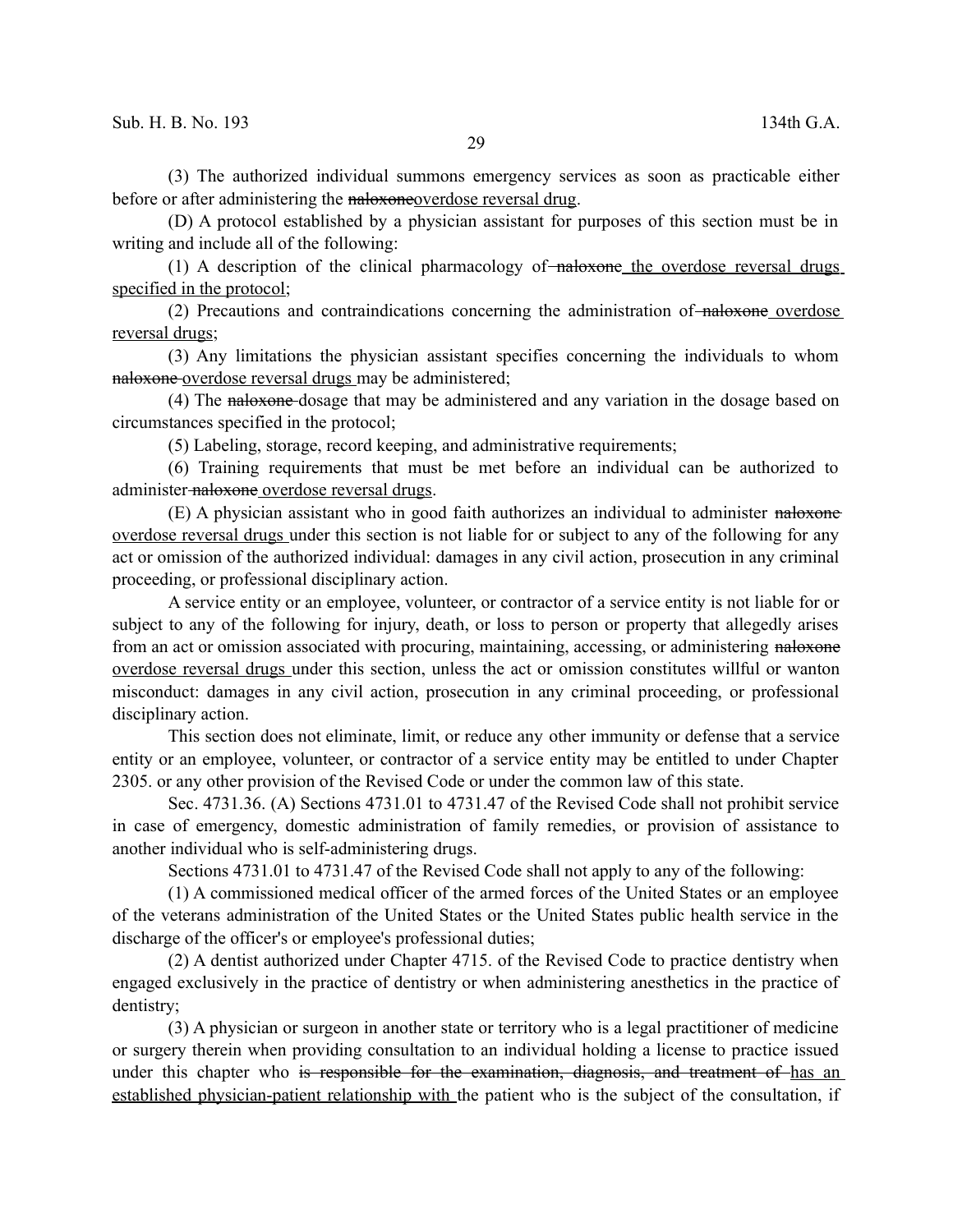one of the following applies:

(a) The physician or surgeon does not provide consultation in this state on a regular or frequent basis.

(b) The physician or surgeon provides the consultation without compensation of any kind, direct or indirect, for the consultation.

(c) The consultation is part of the curriculum of a medical school or osteopathic medical school of this state or a program described in division  $(A)(2)$  of section 4731.291 of the Revised Code.

(4) A physician or surgeon in another state or territory who is a legal practitioner of medicine or surgery therein and provided services to a patient in that state or territory, when providing, not later than one year after the last date services were provided in another state or territory, follow-up services in person or through the use of any communication, including oral, written, or electronic communication, in this state to the patient for the same condition;

(5) A physician or surgeon residing on the border of a contiguous state and authorized under the laws thereof to practice medicine and surgery therein, whose practice extends within the limits of this state. Such practitioner shall not either in person or through the use of any communication, including oral, written, or electronic communication, open an office or appoint a place to see patients or receive calls within the limits of this state.

(6) A board, committee, or corporation engaged in the conduct described in division (A) of section 2305.251 of the Revised Code when acting within the scope of the functions of the board, committee, or corporation;

(7) The conduct of an independent review organization accredited by the superintendent of insurance under section 3922.13 of the Revised Code for the purpose of external reviews conducted under Chapter 3922. of the Revised Code.

As used in division (A)(1) of this section, "armed forces of the United States" means the army, air force, navy, marine corps, coast guard, and any other military service branch that is designated by congress as a part of the armed forces of the United States.

(B)(1) Subject to division (B)(2) of this section, this chapter does not apply to a person who holds a current, unrestricted license to practice medicine and surgery or osteopathic medicine and surgery in another state when the person, pursuant to a written agreement with an athletic team located in the state in which the person holds the license, provides medical services to any of the following while the team is traveling to or from or participating in a sporting event in this state:

(a) A member of the athletic team;

(b) A member of the athletic team's coaching, communications, equipment, or sports medicine staff;

(c) A member of a band or cheerleading squad accompanying the athletic team;

(d) The athletic team's mascot.

(2) In providing medical services pursuant to division  $(B)(1)$  of this section, the person shall not provide medical services at a health care facility, including a hospital, an ambulatory surgical facility, or any other facility in which medical care, diagnosis, or treatment is provided on an inpatient or outpatient basis.

(C) Sections 4731.51 to 4731.61 of the Revised Code do not apply to any graduate of a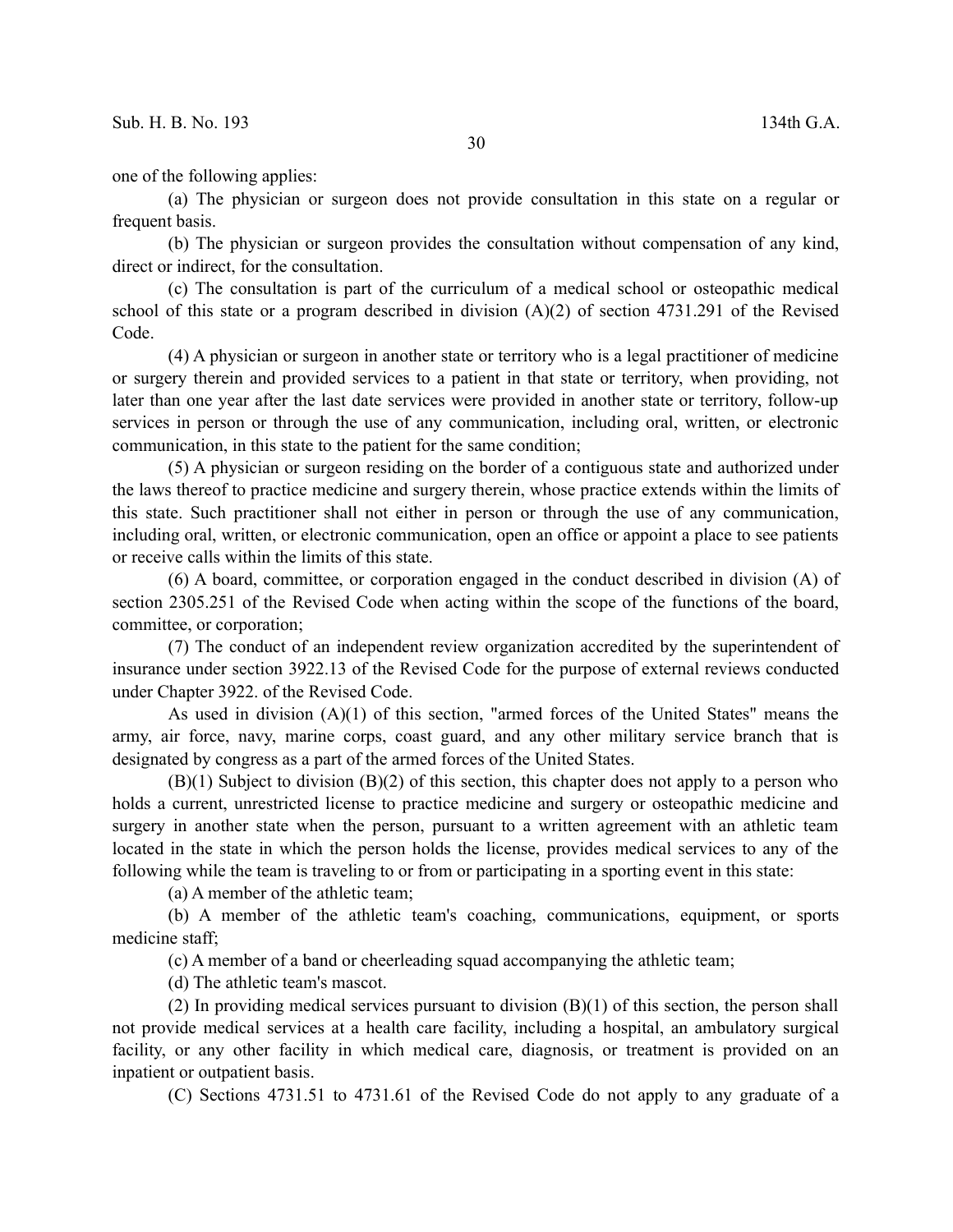podiatric school or college while performing those acts that may be prescribed by or incidental to participation in an accredited podiatric internship, residency, or fellowship program situated in this state approved by the state medical board.

(D) This chapter does not apply to an individual engaged in the practice of oriental medicine, or to an acupuncturist who complies with Chapter 4762. of the Revised Code.

(E) This chapter does not prohibit the administration of drugs by any of the following:

(1) An individual who is licensed or otherwise specifically authorized by the Revised Code to administer drugs;

(2) An individual who is not licensed or otherwise specifically authorized by the Revised Code to administer drugs, but is acting pursuant to the rules for delegation of medical tasks adopted under section 4731.053 of the Revised Code;

(3) An individual specifically authorized to administer drugs pursuant to a rule adopted under the Revised Code that is in effect on April 10, 2001, as long as the rule remains in effect, specifically authorizing an individual to administer drugs.

(F) The exemptions described in divisions (A)(3), (4), and (5) of this section do not apply to a physician or surgeon whose license to practice issued under this chapter is under suspension or has been revoked or permanently revoked by action of the state medical board.

Sec. 4731.94. (A) As used in this section and in sections 4731.941, 4731.942, and 4731.943 of the Revised Code, "physician" :

(1) "Overdose reversal drug" has the same meaning as in section 4729.01 of the Revised Code.

(2) "Physician" means an individual authorized under this chapter to practice medicine and surgery, osteopathic medicine and surgery, or podiatric medicine and surgery.

(B) Notwithstanding any provision of this chapter or rule adopted by the state medical board, a physician may personally furnish a supply of-naloxone overdose reversal drugs, or issue a prescription for naloxone overdose reversal drugs, without having examined the individual to whom it may be administered if both of the following conditions are met:

(1) The naloxone supply is furnished to, or the prescription is issued to and in the name of, a family member, friend, or other individual in a position to assist an individual who there is reason to believe is at risk of experiencing an opioid-related overdose.

(2) The physician instructs the individual receiving the  $n =$  naloxone-supply or prescription to summon emergency services as soon as practicable either before or after administering the naloxone an overdose reversal drug to an individual apparently experiencing an opioid-related overdose.

(C) A physician who under division (B) of this section in good faith furnishes a supply of naloxone-overdose reversal drugs or issues a prescription for naloxone-overdose reversal drugs is not liable for or subject to any of the following for any act or omission of the individual to whom the naloxone is drugs are furnished or the prescription is issued: damages in any civil action, prosecution in any criminal proceeding, or professional disciplinary action.

Sec. 4731.941. (A)(1) A physician who has established a protocol that meets the requirements of division (C) of this section may authorize one or more other individuals to personally furnish a supply of naloxone-overdose reversal drugs pursuant to the protocol to either of the following:

(a) An individual who there is reason to believe is experiencing or at risk of experiencing an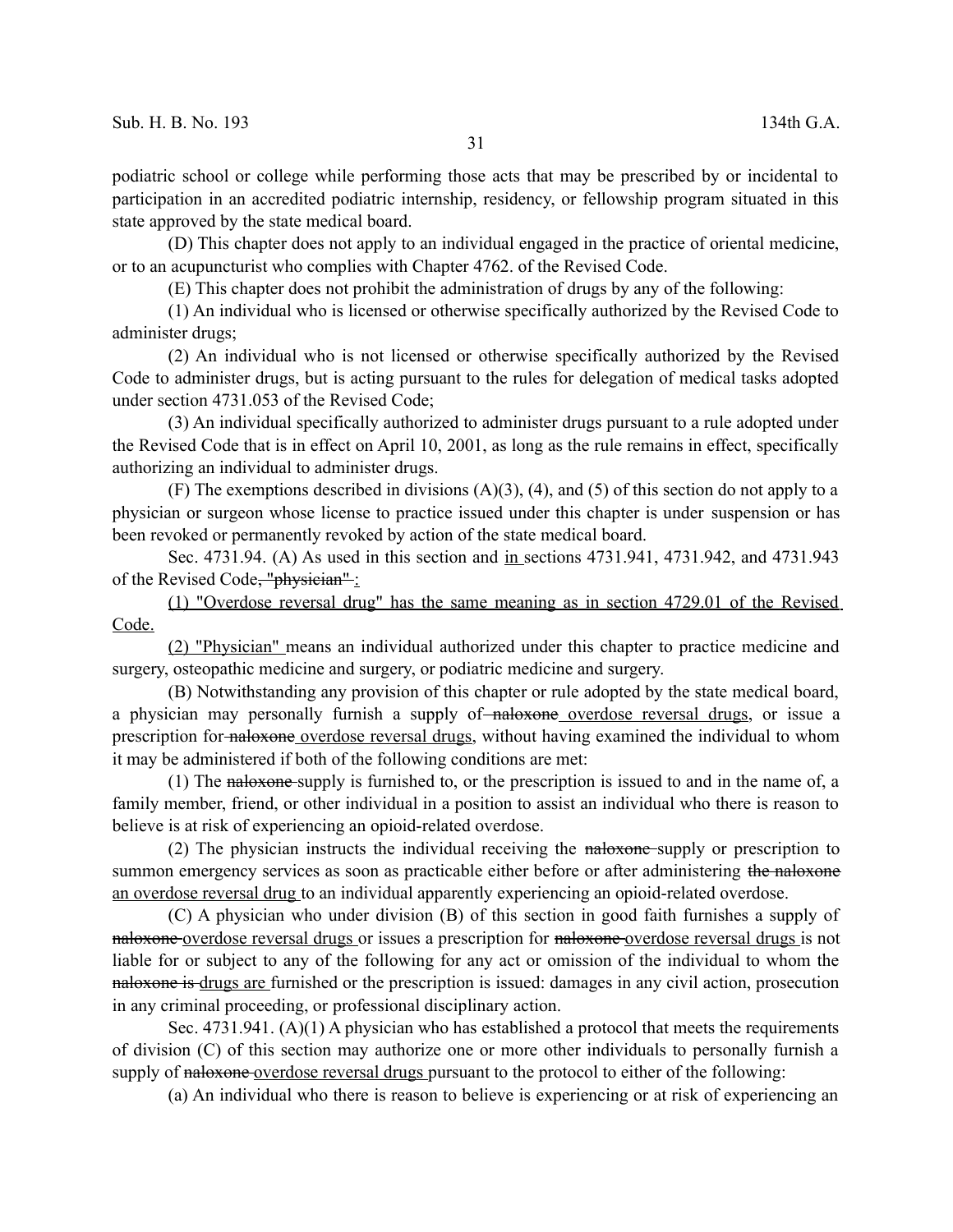opioid-related overdose;

(b) A family member, friend, or other person in a position to assist an individual who there is reason to believe is at risk of experiencing an opioid-related overdose.

(2) An individual authorized under this section to personally furnish naloxone overdose reversal drugs may do so without having examined the individual to whom it may be administered.

(B) An individual authorized by a physician under this section may personally furnish naloxone overdose reversal drugs to an individual described in division  $(A)(1)(a)$  or (b) of this section if both of the following conditions are met:

(1) The authorized individual complies with the protocol established by the authorizing physician, including having completed the training required by the protocol.

(2) The authorized individual instructs the individual to whom naloxone is overdose reversal drugs are furnished to summon emergency services as soon as practicable either before or after administering naloxone the drugs.

(C) A protocol established by a physician for purposes of this section shall be established in writing and include all of the following:

 $(1)$  A description of the clinical pharmacology of  $\overline{\phantom{a}}$  naloxone the overdose reversal drugs specified in the protocol;

(2) Precautions and contraindications concerning furnishing<del>-naloxone</del> overdose reversal drugs;

(3) Any limitations the physician specifies concerning the individuals to whom naloxone overdose reversal drugs may be furnished;

(4) The naloxone dosage that may be furnished and any variation in the dosage based on circumstances specified in the protocol;

(5) Labeling, storage, record-keeping, and administrative requirements;

(6) Training requirements that must be met before an individual will be authorized to furnish naloxone overdose reversal drugs;

(7) Any instructions or training that the authorized individual must provide to an individual to whom naloxone is overdose reversal drugs are furnished.

(D) A physician who in good faith authorizes another individual to personally furnish naloxone overdose reversal drugs in accordance with a protocol established by the physician under this section is not liable for or subject to any of the following for any action or omission of the individual to whom the naloxone is drugs are furnished: damages in any civil action, prosecution in any criminal proceeding, or professional disciplinary action.

An individual authorized under this section to personally furnish naloxone-overdose reversal drugs who does so in good faith is not liable for or subject to any of the following for any action or omission of the individual to whom the naloxone is drugs are furnished: damages in any civil action, prosecution in any criminal proceeding, or professional disciplinary action.

Sec. 4731.942. A physician may authorize one or more pharmacists and any of the pharmacy interns supervised by the pharmacist or pharmacists to use the protocol developed pursuant to rules adopted under section 4729.44 of the Revised Code for the purpose of dispensing naloxone-overdose reversal drugs under section 4729.44 of the Revised Code.

Sec. 4731.943. (A) As used in this section, "service entity" has the same meaning as in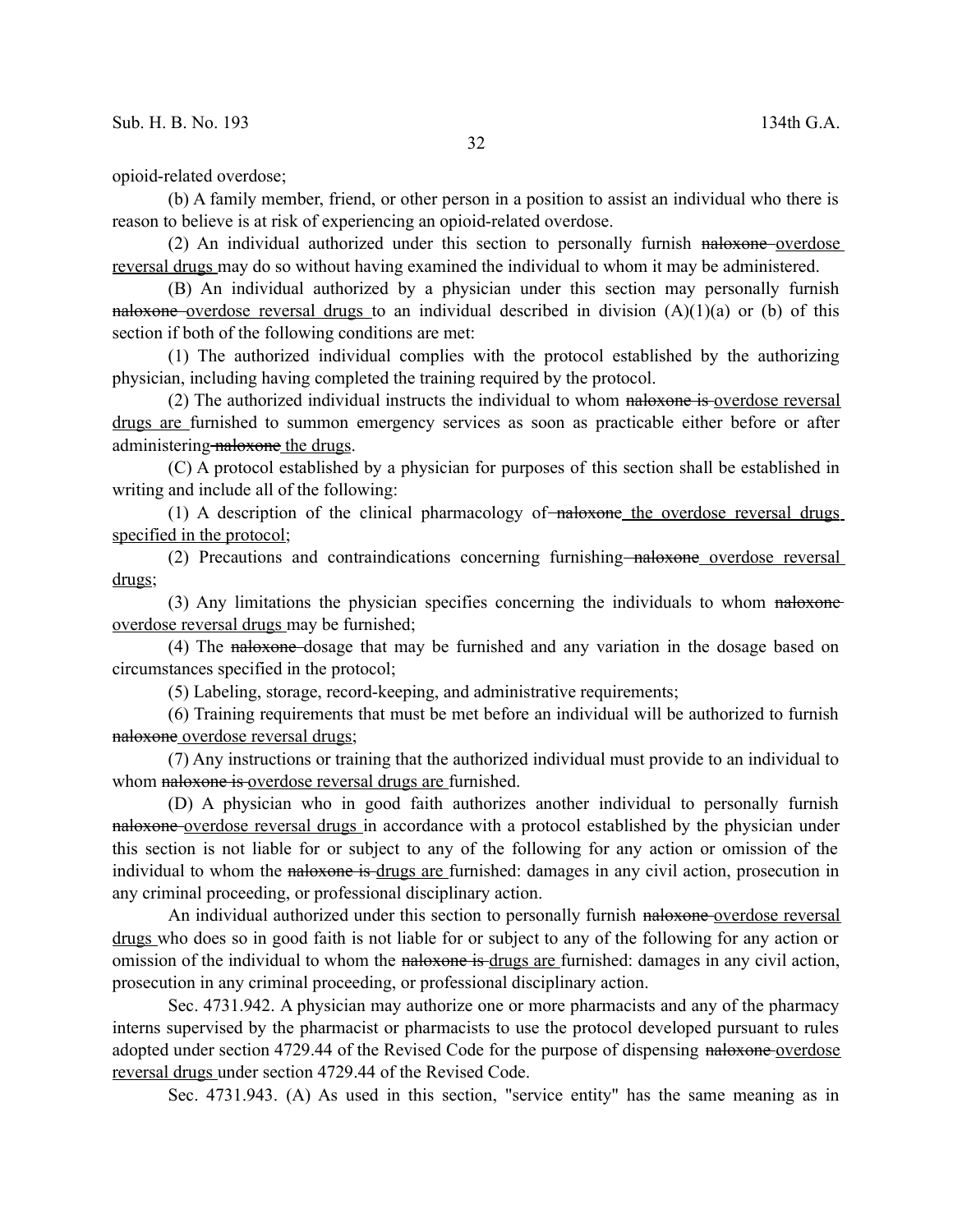section 4729.514 of the Revised Code.

(B) A physician who has established a protocol under division (D) of this section may authorize an individual who is an employee, volunteer, or contractor of a service entity to administer naloxone overdose reversal drugs to an individual who is apparently experiencing an opioid-related overdose.

(C) An individual authorized by a physician under this section may administer naloxone overdose reversal drugs to an individual who is apparently experiencing an opioid-related overdose if all of the following conditions are met:

(1) The naloxone overdose reversal drug is obtained from a service entity of which the authorized individual is an employee, volunteer, or contractor.

(2) The authorized individual complies with the protocol established by the authorizing physician.

(3) The authorized individual summons emergency services as soon as practicable either before or after administering the naloxone overdose reversal drug.

(D) A protocol established by a physician for purposes of this section must be in writing and include all of the following:

(1) A description of the clinical pharmacology of naloxone overdose reversal drugs specified in the protocol;

(2) Precautions and contraindications concerning the administration of  $\frac{1}{\text{haloxone}}$  overdose reversal drugs;

(3) Any limitations the physician specifies concerning the individuals to whom naloxone overdose reversal drugs may be administered;

(4) The naloxone dosage that may be administered and any variation in the dosage based on circumstances specified in the protocol;

(5) Labeling, storage, record-keeping, and administrative requirements;

(6) Training requirements that must be met before an individual can be authorized to administer-naloxone overdose reversal drugs.

(E) A physician who in good faith authorizes an individual to administer naloxone overdose reversal drugs under this section is not liable for or subject to any of the following for any act or omission of the authorized individual: damages in any civil action, prosecution in any criminal proceeding, or professional disciplinary action.

A service entity or an employee, volunteer, or contractor of a service entity is not liable for or subject to any of the following for injury, death, or loss to person or property that allegedly arises from an act or omission associated with procuring, maintaining, accessing, or administering naloxone overdose reversal drugs under this section, unless the act or omission constitutes willful or wanton misconduct: damages in any civil action, prosecution in any criminal proceeding, or professional disciplinary action.

This section does not eliminate, limit, or reduce any other immunity or defense that a service entity or an employee, volunteer, or contractor of a service entity may be entitled to under Chapter 2305. or any other provision of the Revised Code or under the common law of this state.

Sec. 4765.44. (A) As used in this section, "law enforcement agency" has and "overdose reversal drug" have the same meaning meanings as in section 2925.61 of the Revised Code.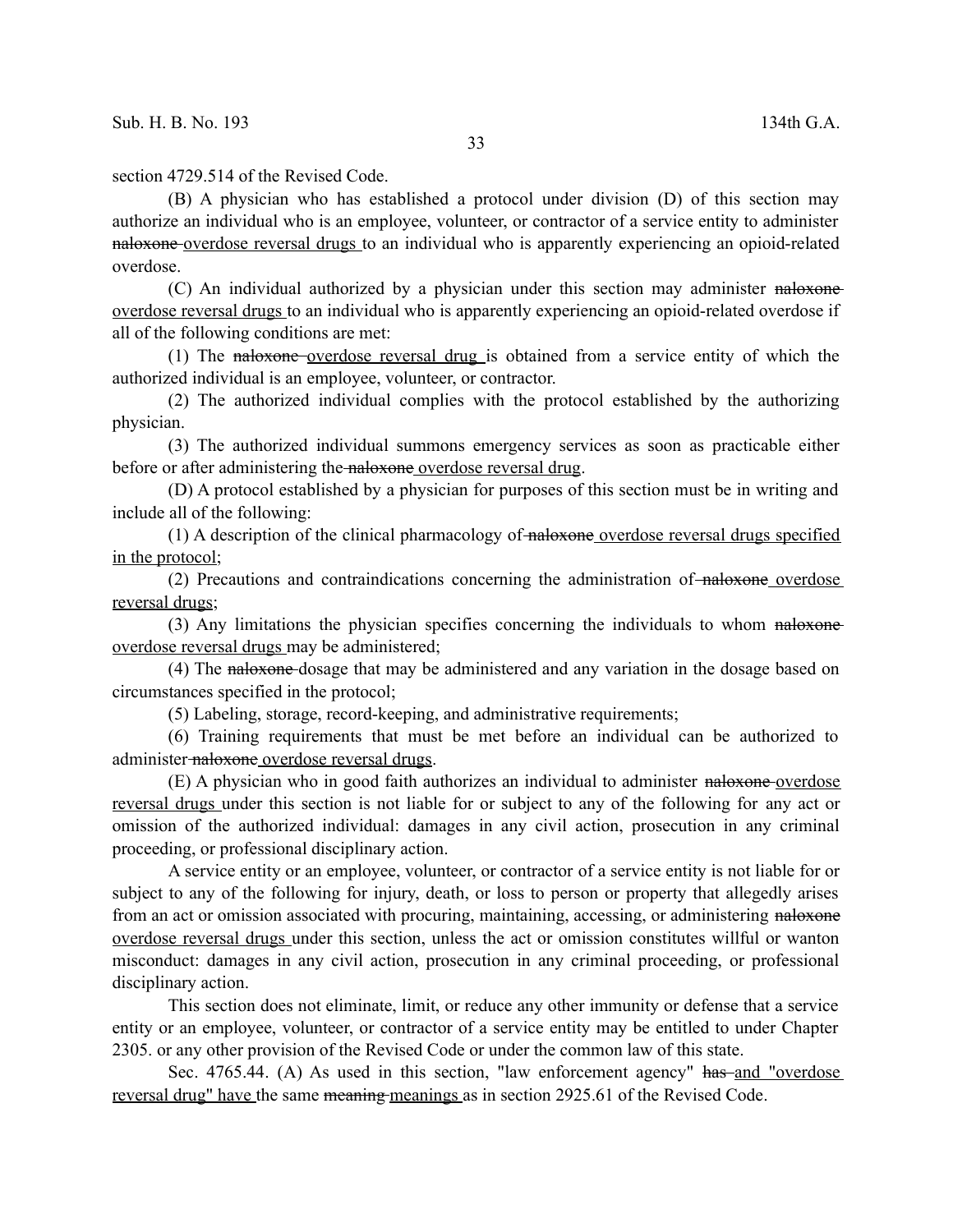$(B)(1)$  Upon request of a law enforcement agency as described in division  $(B)(2)$  of this section, emergency medical service personnel and any firefighter or volunteer firefighter acting within the course of the firefighting profession shall disclose the name and address, if known, of an individual to whom the emergency medical services service personnel, firefighter, or volunteer firefighter administered naloxone an overdose reversal drug due to an actual or suspected drug overdose, unless the emergency medical services service personnel, firefighter, or volunteer firefighter reasonably believes that the law enforcement agency making the request does not have jurisdiction over the place where the naloxone overdose reversal drug was administered.

(2) A law enforcement agency may request a name and address of an individual under division (B)(1) of this section for the purposes of investigation or treatment referral and may use a name and address received under that division for either or both of those purposes.

Sec. 4765.45. (A) If the department of public safety collects any of the following information regarding the administration of naloxone overdose reversal drugs, as defined in section 4729.01 of the Revised Code, by emergency medical service personnel or any firefighter or volunteer firefighter, the department of public safety shall report the information for the previous month to the department of health on a monthly basis and in a manner prescribed by the department of health:

(1) The five-digit postal zip code plus four-digit add-on where the naloxone overdose reversal drug was administered;

(2) The date on which the naloxone overdose reversal drug was administered;

(3) The number of doses administered;

(4) The name of the emergency medical service organization or fire department that administered the naloxone overdose reversal drug;

(5) Whether or not an overdose was reversed;

(6) Whether the individual to whom naloxone the overdose reversal drug was administered was taken to a hospital;

(7) If known, the individual's age;

(8) If known, the United States postal zip code in which the individual resides.

When reporting to the department of health, the department of public safety shall not include any information that identifies or tends to identify specific individuals to whom naloxone was overdose reversal drugs were administered.

(B) Each month, the department of health shall compile the information received under division (A) of this section, organize it by county, and forward it to each board of alcohol, drug addiction, and mental health services in this state.

(C) The department of health may adopt rules as necessary to implement this section. The rules shall be adopted in accordance with Chapter 119. of the Revised Code.

Sec. 4765.52. (A) As used in this section, "veterinarian":

(1) "Veterinarian" means an individual licensed under Chapter 4741. of the Revised Code to practice veterinary medicine.

(2) "Overdose reversal drug" has the same meaning as in section 4729.01 of the Revised Code.

(B) In the course of an emergency medical response, fire response, or response to aid law enforcement, a first responder, emergency medical technician-basic, emergency medical technician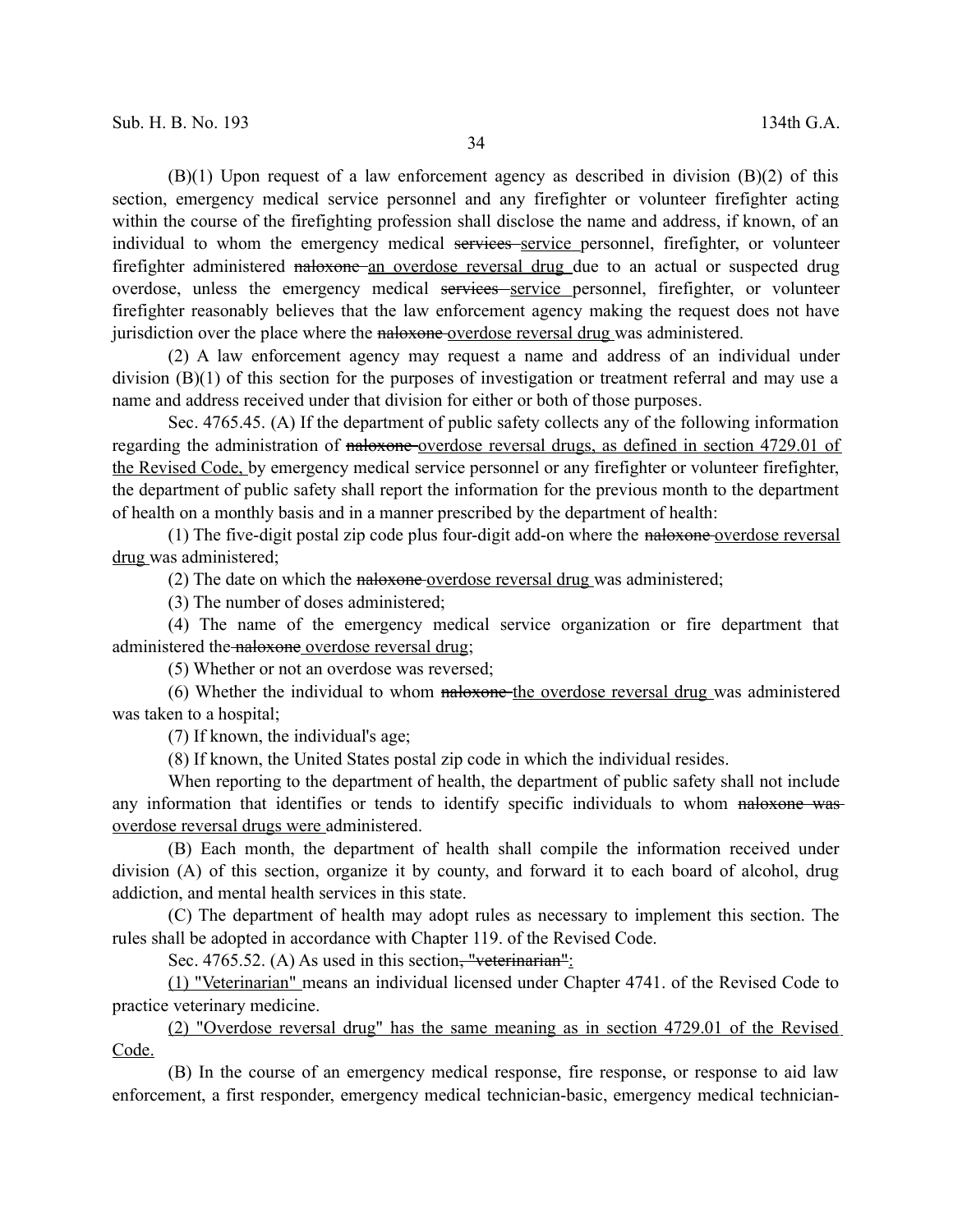intermediate, or emergency medical technician-paramedic may provide any of the following emergency medical services to a dog or cat prior to the dog or cat being transferred to a veterinarian for further treatment, but only to the extent that the first responder, EMT-basic, EMT-I, or paramedic is authorized by this chapter or rules adopted pursuant to this chapter to perform the corresponding form of each of the services when providing emergency medical services to a human patient:

(1) Opening and manually maintaining an airway;

(2) Giving mouth to snout or mouth to barrier ventilation;

(3) Administering oxygen;

(4) Managing ventilation by mask;

(5) Controlling hemorrhage with direct pressure;

(6) Immobilizing fractures;

(7) Bandaging;

(8) Administering naloxone hydrochloride an overdose reversal drug, if administering the drug has been authorized by the medical director or cooperating physician advisory board of an emergency medical service organization and the drug is administered either in accordance with a written protocol established and provided by a veterinarian or pursuant to a consultation with a veterinarian.

(C) In addition to the immunity from civil liability granted under division (A) of section 4765.49 of the Revised Code, a first responder, EMT-basic, EMT-I, paramedic, or medical director or member of a cooperating physician advisory board of an emergency medical service organization is not subject to prosecution in a criminal proceeding or professional disciplinary action allegedly arising from an act or omission associated with the provision of emergency medical services to a dog or cat under this section, unless the act or omission constitutes willful or wanton misconduct.

(D)(1) An emergency medical service organization is not liable for or subject to any of the following that allegedly arises from an act or omission associated with the provision of emergency medical services to a dog or cat under this section, unless the act or omission constitutes willful or wanton misconduct: damages in a civil action for injury, death, or loss to person or property; prosecution in a criminal proceeding; or professional disciplinary action.

(2) The state board of pharmacy shall not take disciplinary action against an emergency medical service organization's license issued under Chapter 4729. of the Revised Code as a terminal distributor of dangerous drugs for reasons arising from an act or omission associated with the provision of emergency medical services to a dog or cat under this section, unless the act or omission constitutes willful or wanton misconduct.

(E)(1) Notwithstanding any conflicting provision of Chapter 4741. of the Revised Code or rule adopted by the state veterinary medical licensing board, a veterinarian may establish and provide a written protocol to, or consult with, a first responder, EMT-basic, EMT-I, or paramedic for the purpose of enabling the provision of emergency medical services to a dog or cat under this section.

(2) A veterinarian who acts in good faith in accordance with this section is not liable for or subject to any of the following for any act or omission associated with a first responder's, EMTbasic's, EMT-I's, or paramedic's provision of emergency medical services to a dog or cat under this section: damages in any civil action; prosecution in any criminal proceeding; or professional disciplinary action.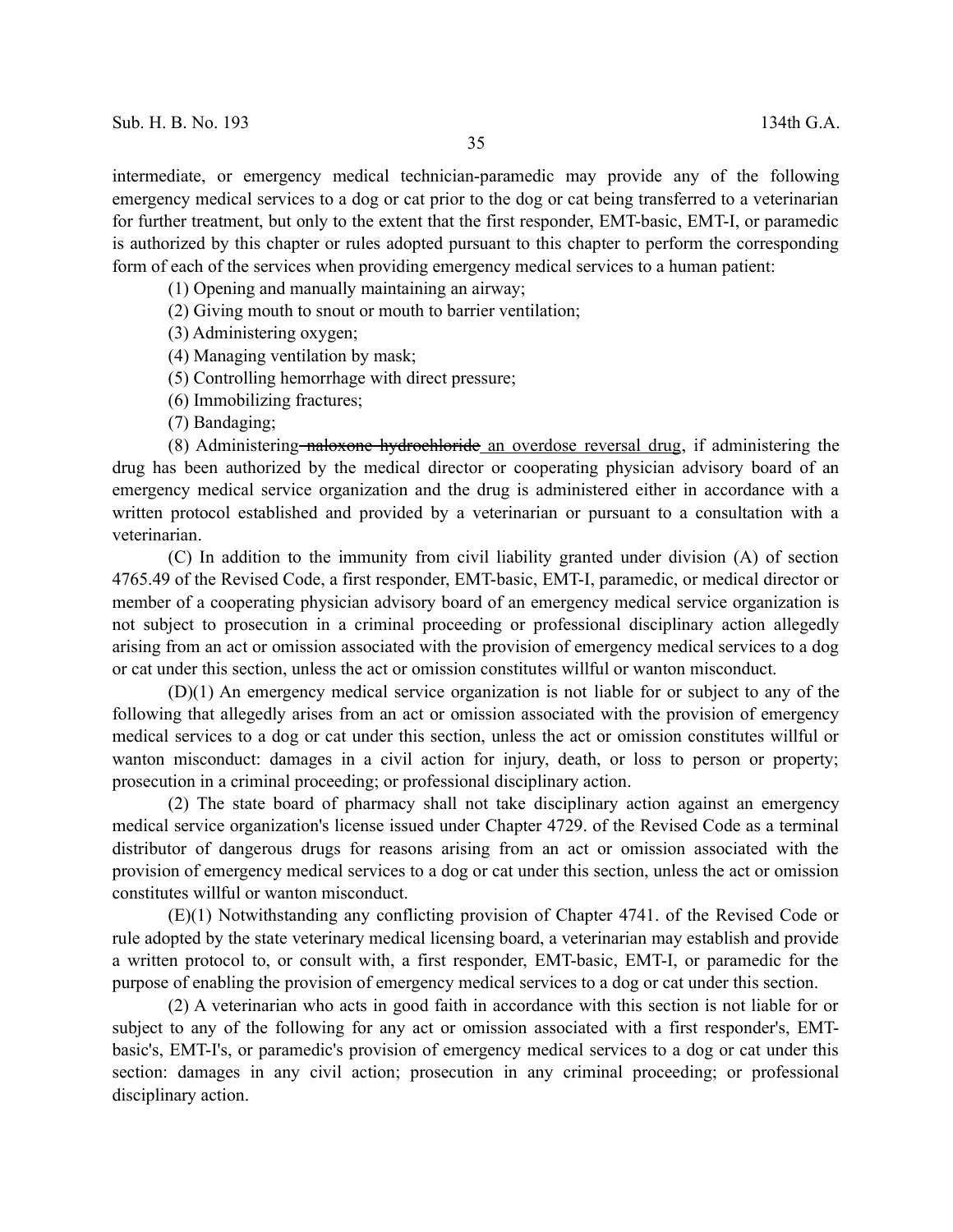SECTION 2. That existing sections 2925.61, 3707.56, 3707.561, 3707.562, 3712.01, 3712.031, 3712.061, 3719.05, 3719.06, 4723.484, 4723.485, 4723.486, 4729.01, 4729.29, 4729.44, 4729.51, 4729.511, 4729.514, 4729.515, 4729.541, 4730.434, 4730.435, 4730.436, 4731.36, 4731.94, 4731.941, 4731.942, 4731.943, 4765.44, 4765.45, and 4765.52 of the Revised Code are hereby repealed.

SECTION 3. In addition to the exceptions set forth in division (C) of section 3719.06 of the Revised Code, for twelve months after the effective date of this section, a licensed health professional authorized to prescribe drugs may issue a written prescription for a schedule II controlled substance if the drug is to be dispensed by a pharmacist employed by or under contract with any state agency.

SECTION 4. That Section 337.205 of H.B. 110 of the 134th General Assembly be amended to read as follows:

Sec. 337.205. (A) As used in this section:

(1) "Controlled substance" and "schedule II" have the same meanings as in section 3719.01 of the Revised Code.

(2) "Lockable container" means a container that meets both of the following requirements:

(a) Has special packaging;

(b) Has a locking mechanism that can be unlocked in any of the following ways:

(i) Physically by using a key or other object capable of unlocking a locked container;

(ii) Physically by entering a numeric or alphanumeric combination code that is selected by the patient or an individual acting on behalf of the patient;

(iii) Electronically by entering a password or code that is selected by the patient or an individual acting on behalf of the patient.

(3) "Special packaging" has the same meaning as in the "Poison Prevention Packaging Act of 1970," 15 U.S.C. 1471.

(4) "Tamper-evident container" means a container that meets both of the following requirements:

(a) Has special packaging;

(b) Displays a visual sign when there is unauthorized entry into the container or has a numerical display of the time that the container was last opened.

(5) "Third-party payer" has the same meaning as in section 3901.38 of the Revised Code.

(B)(1) Subject to division (C) of this section, the Department of Mental Health and Addiction Services shall operate a two-year pilot program under which all schedule II controlled substances in solid oral dosage formulations are dispensed by participating pharmacies in lockable containers or tamper-evident containers. Under the pilot program, the Department shall reimburse participating pharmacies for the expenses they incur in participating in the program, including a fee determined by the Department for dispensing all schedule II controlled substances in solid oral dosage formulations in those containers.

(2) The Department shall select the pharmacies to be included in the pilot program. Pharmacy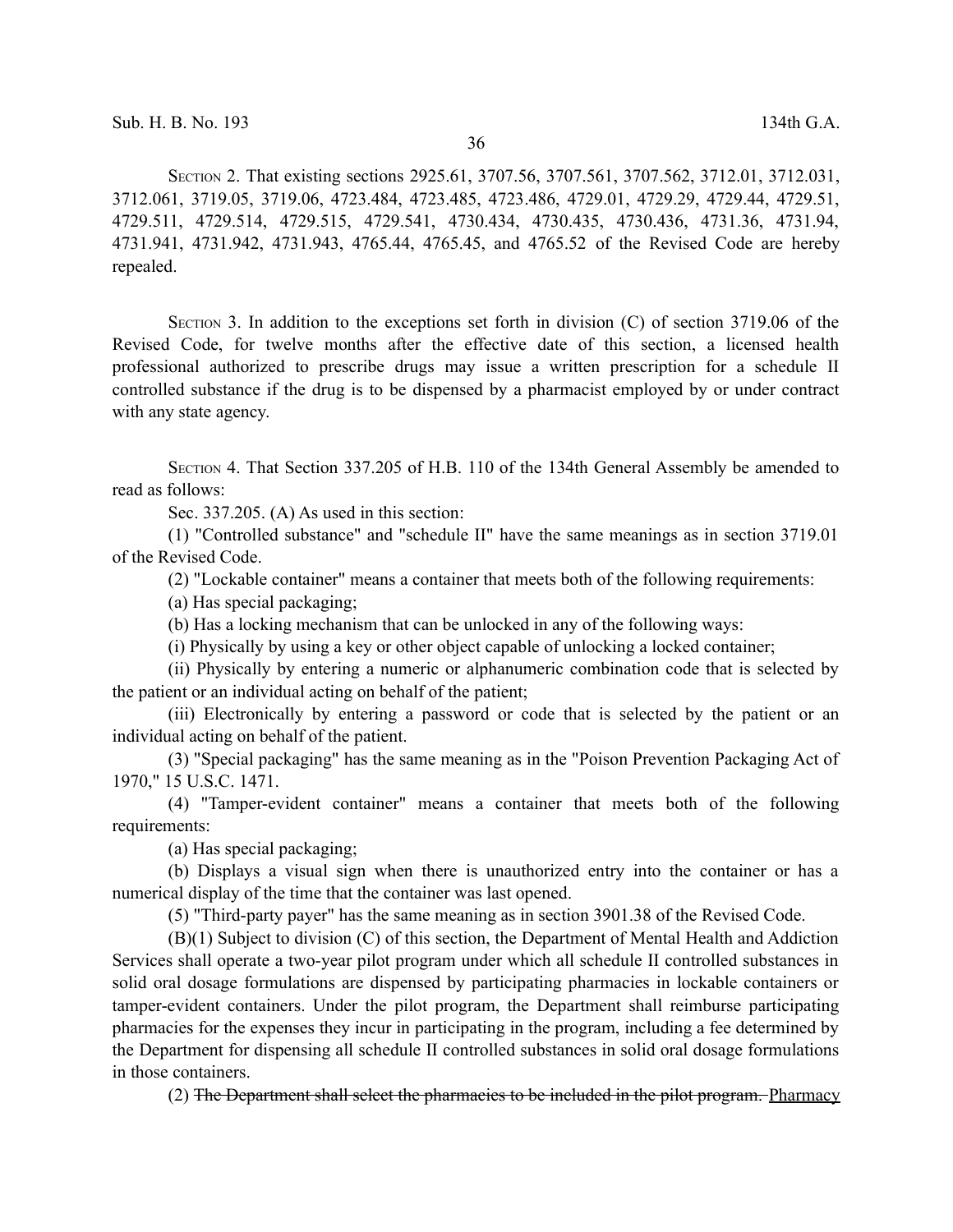participation in the pilot program is voluntary. Any pharmacy may volunteer to participate in the pilot program by notifying the Department. Of the volunteering pharmacies, the Department shall select those to be included in the pilot program.

(3) In each of the pilot program's participating pharmacies, all of the following apply:

(a) A pharmacist shall dispense a schedule II controlled substance in a solid oral dosage formulation in a lockable container or tamper-evident container unless the patient or an individual acting on behalf of the patient requests that the drug not be dispensed in such a container.

(b) The expenses that the pharmacy incurs for the containers shall not be included in any amount that is to be paid by a patient, an individual acting on behalf of the patient, or a third-party payer.

(4) A pharmacist, pharmacist's delegate, or pharmacy is not liable for damages in any civil action, subject to prosecution in any criminal proceeding, or subject to professional disciplinary action for actions taken in good faith in accordance with this section, including either of the following:

(a) Disclosing information to aid a patient or an individual acting on the patient's behalf in obtaining entry into a lockable container or tamper-evident container;

(b) Dispensing a drug in a lockable container or tamper-evident container that fails to restrict unauthorized access into the container.

(5) Not later than six months after the pilot program ends, the Department shall prepare a report describing its findings regarding the impact of the program. In evaluating the pilot program's impact, the Department shall contract with a third-party research organization to assess whether a measured decrease in diversion of schedule II controlled substances occurred regarding drugs dispensed through the program as compared with those dispensed outside of the program. On completion of the report, the Department shall submit the report to the General Assembly in accordance with section 101.68 of the Revised Code.

(C) The pilot program shall be operated for two years or until funds appropriated for the program are expended, whichever occurs first.

(D) The Department may adopt rules to administer the pilot program. Any rules shall be adopted in accordance with Chapter 119. of the Revised Code.

(E) Nothing in this section precludes a pharmacy that is not participating in the pilot program from stocking lockable containers or tamper-evident containers and offering to have drugs containing a schedule II controlled substance dispensed in those containers.

SECTION 5. That existing Section 337.205 of H.B. 110 of the 134th General Assembly is hereby repealed.

SECTION 6. The General Assembly, applying the principle stated in division (B) of section 1.52 of the Revised Code that amendments are to be harmonized if reasonably capable of simultaneous operation, finds that the following sections, presented in this act as composites of the sections as amended by the acts indicated, are the resulting versions of the sections in effect prior to the effective date of the sections as presented in this act: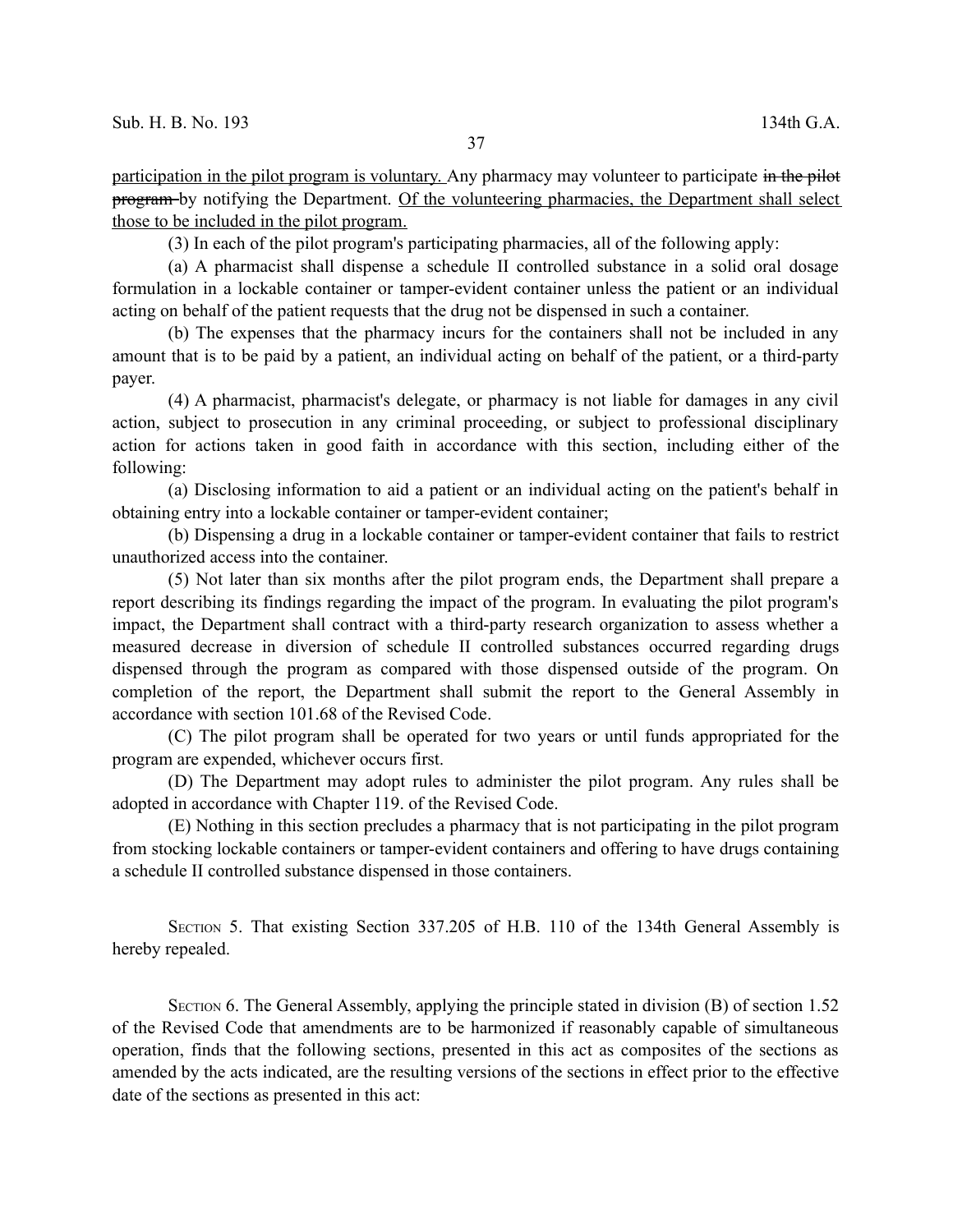Section 4729.01 of the Revised Code as amended by H.B. 24, H.B. 197, H.B. 203, H.B. 231, H.B. 341, and S.B. 57, all of the 133rd General Assembly.

Section 4729.51 of the Revised Code as amended by both H.B. 231 and H.B. 341 of the 133rd General Assembly.

Section 4729.541 of the Revised Code as amended by H.B. 231, H.B. 341, and S.B. 276, all of the 133rd General Assembly.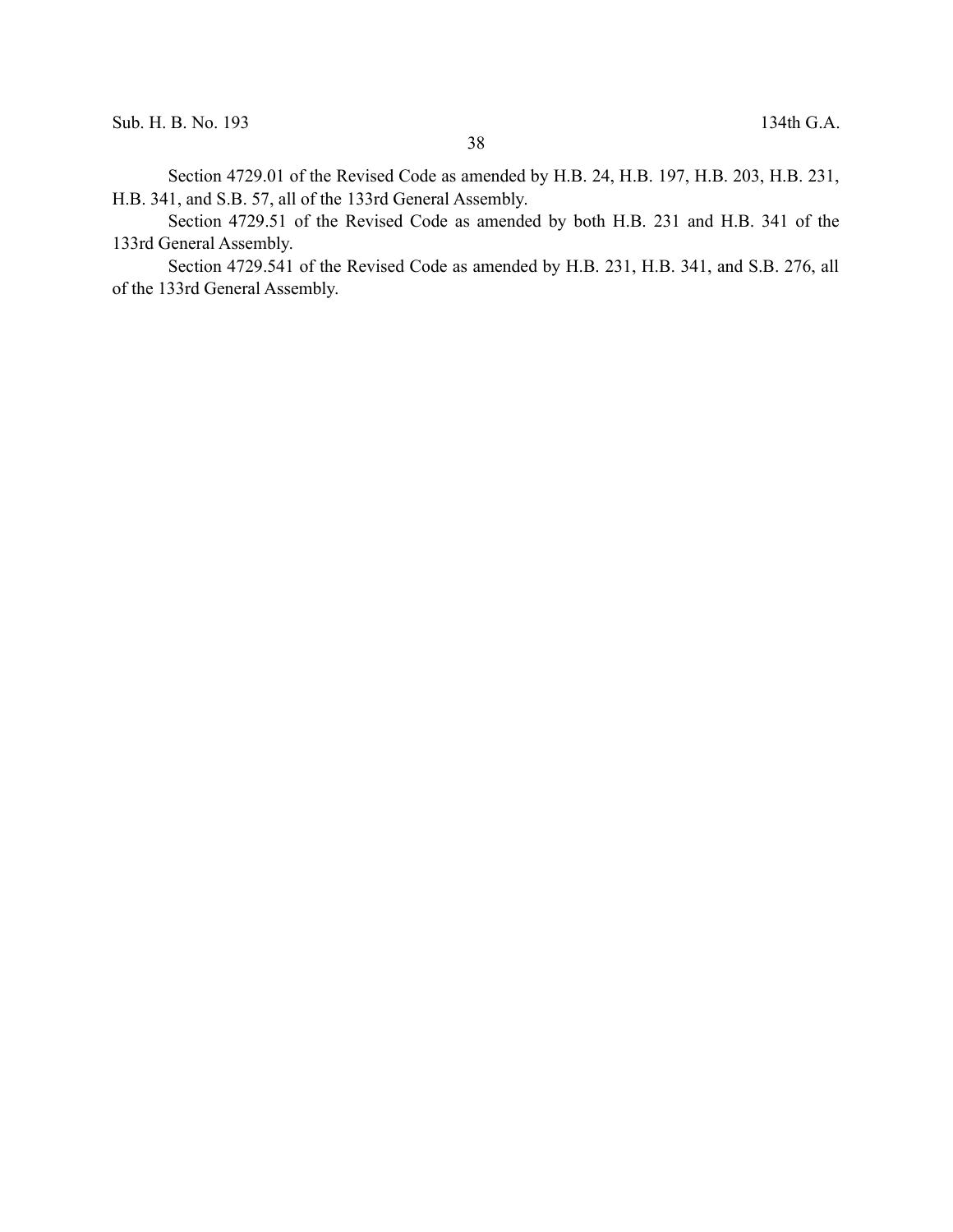*Speaker \_\_\_\_\_\_\_\_\_\_\_\_\_\_\_\_\_\_\_ of the House of Representatives.*

39

*President \_\_\_\_\_\_\_\_\_\_\_\_\_\_\_\_\_\_\_ of the Senate.*

Passed \_\_\_\_\_\_\_\_\_\_\_\_\_\_\_\_\_\_\_\_\_\_\_\_, 20\_\_\_\_

Approved \_\_\_\_\_\_\_\_\_\_\_\_\_\_\_\_\_\_\_\_\_\_\_\_, 20\_\_\_\_

*Governor.*